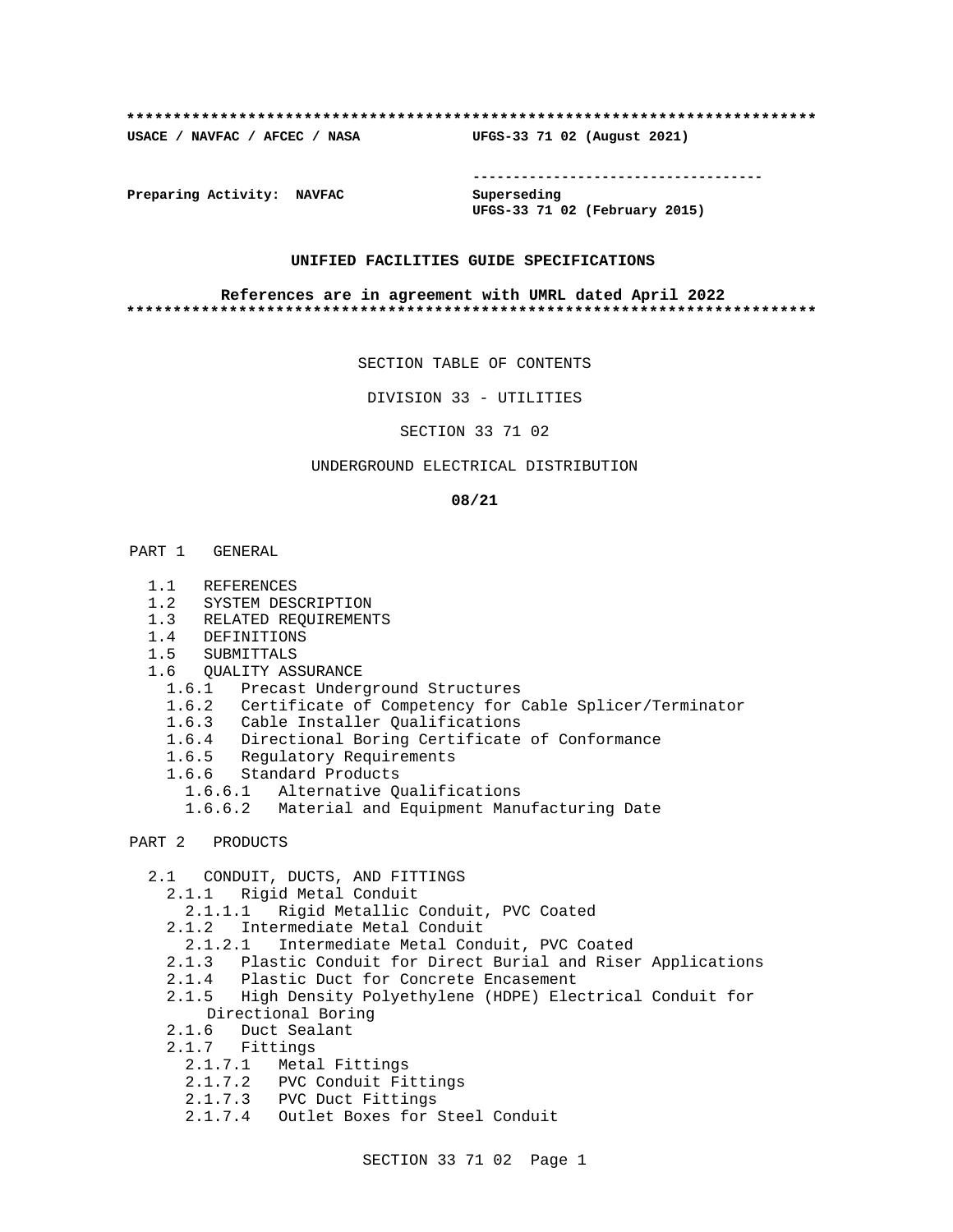- 2.2 LOW VOLTAGE INSULATED CONDUCTORS AND CABLES
	- 2.2.1 Conductor Types
	- 2.2.2 Conductor Material
	- 2.2.3 Jackets
	- 2.2.4 Direct Buried
	- 2.2.5 In Duct
	- 2.2.6 Cable Marking
- 2.3 LOW VOLTAGE WIRE CONNECTORS AND TERMINALS
- 2.4 LOW VOLTAGE SPLICES
	- 2.4.1 Heat Shrinkable Splice
	- 2.4.2 Cold Shrink Rubber Splice
- 2.5 MEDIUM VOLTAGE CABLE
	- 2.5.1 Cable Configuration
	- 2.5.2 Conductor Material
	- 2.5.3 Insulation
	- 2.5.4 Shielding
	- 2.5.5 Neutrals
	- 2.5.6 Jackets
- 2.6 MEDIUM VOLTAGE CABLE TERMINATIONS
	- 2.6.1 Cold-Shrink Type
	- 2.6.2 Heat Shrinkable Type
	- 2.6.3 Separable Insulated Connector Type
- 2.7 MEDIUM VOLTAGE CABLE JOINTS
	- 2.7.1 Heat-Shrinkable Joint
	- 2.7.2 Cold-Shrink Rubber-Type Joint
- 2.8 TELECOMMUNICATIONS CABLING
- 2.9 LIVE END CAPS
- 2.10 TAPE
	- 2.10.1 Insulating Tape
	- 2.10.2 Buried Warning and Identification Tape
	- 2.10.3 Fireproofing Tape
- 2.11 PULL ROPE
- 2.12 GROUNDING AND BONDING
	- 2.12.1 Driven Ground Rods
	- 2.12.2 Grounding Conductors
- 2.13 CAST-IN-PLACE CONCRETE
- 2.14 UNDERGROUND STRUCTURES
	- 2.14.1 Cast-In-Place Concrete Structures
	- 2.14.2 Precast Concrete Structures, Risers and Tops
		- 2.14.2.1 General
		- 2.14.2.2 Design for Precast Structures
		- 2.14.2.3 Construction
		- 2.14.2.4 Joints
	- 2.14.3 Manhole Frames and Covers
	- 2.14.4 Handhole Frames and Covers
	- 2.14.5 Frames and Covers for Airfield Facilities
	- 2.14.6 Ductile Iron Frames and Covers for Airfield Facilities
	- 2.14.7 Brick for Manhole Collar
	- 2.14.8 Composite/Fiberglass Handholes and Covers
- 2.15 CABLE SUPPORTS (RACKS, ARMS, AND INSULATORS)
	- 2.15.1 Cable Rack Stanchions<br>2.15.2 Rack Arms
	- 2.15.2 Rack Arms
	- 2.15.3 Insulators
- 2.16 CABLE TAGS IN MANHOLES
- 2.16.1 Polyethylene Cable Tags
- 2.17 MEDIUM VOLTAGE ABOVE GROUND CABLE TERMINATING CABINETS
- 2.18 LOW VOLTAGE ABOVE GROUND TERMINATION PEDESTAL
- 2.19 PROTECTIVE DEVICES AND COORDINATION
- 2.20 SOURCE QUALITY CONTROL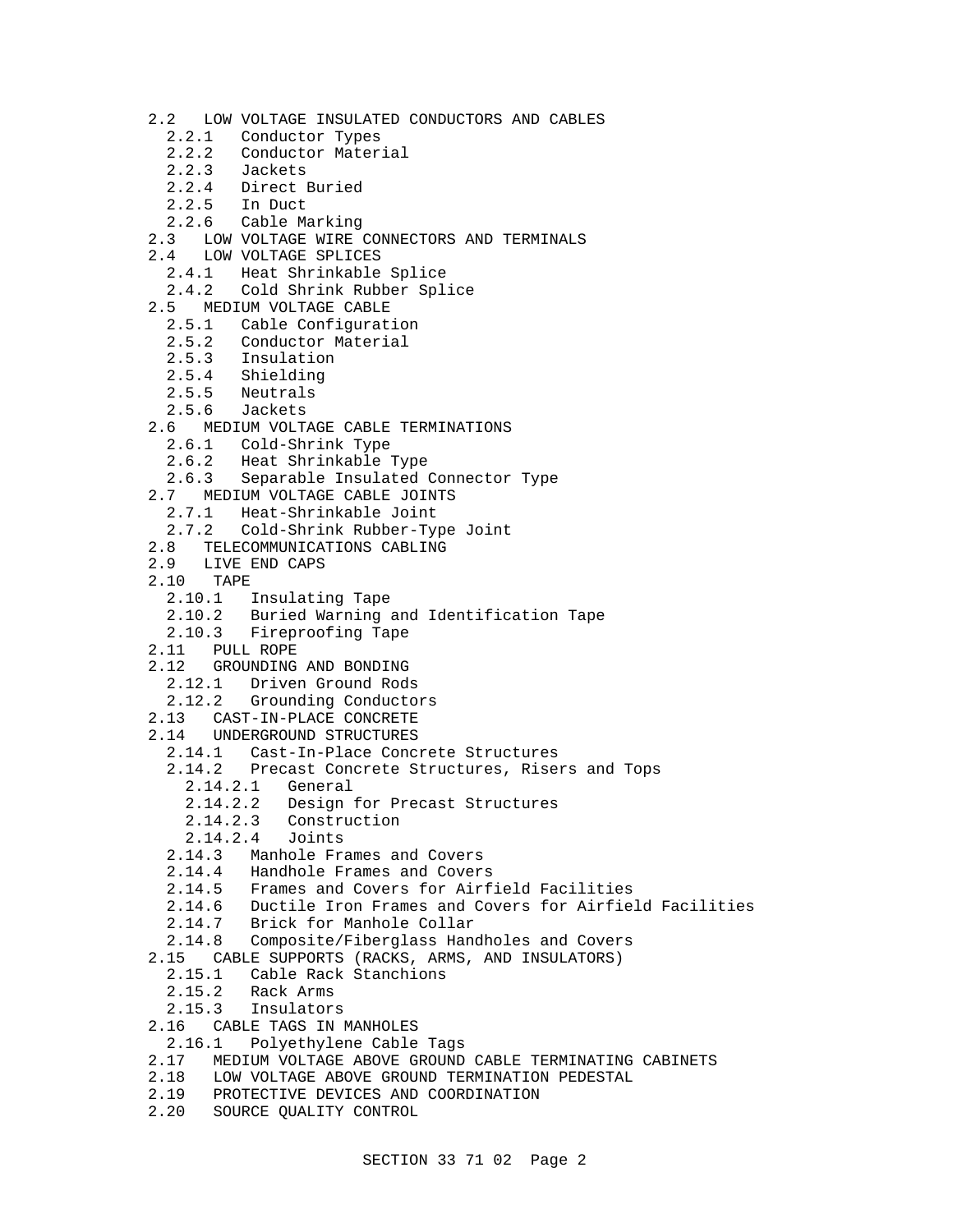- 2.20.1 Arc-Proofing Test for Cable Fireproofing Tape
- 2.20.2 Medium Voltage Cable Qualification and Production Tests
- PART 3 EXECUTION
	- 3.1 INSTALLATION
	- 3.2 CABLE INSPECTION
	- 3.3 CABLE INSTALLATION PLAN AND PROCEDURE
	- 3.4 UNDERGROUND FEEDERS SUPPLYING BUILDINGS
	- 3.5 UNDERGROUND STRUCTURE CONSTRUCTION
		- 3.5.1 Cast-In-Place Concrete Structures
		- 3.5.2 Precast Concrete Construction
		- 3.5.3 Pulling-In Irons
		- 3.5.4 Cable Racks, Arms and Insulators
		- 3.5.5 Field Painting
	- 3.6 DIRECT BURIAL CABLE SYSTEM
		- 3.6.1 Trenching
		- 3.6.2 Cable Installation
		- 3.6.3 Splicing
		- 3.6.4 Bends
		- 3.6.5 Horizontal Slack
		- 3.6.6 Identification Slabs[ or Markers]
	- 3.7 UNDERGROUND CONDUIT AND DUCT SYSTEMS
		- 3.7.1 Requirements
		- 3.7.2 Treatment
		- 3.7.3 Conduit Cleaning
		- 3.7.4 Jacking and Drilling Under Roads and Structures
		- 3.7.5 Galvanized Conduit Concrete Penetrations
		- 3.7.6 Multiple Conduits
		- 3.7.7 Conduit Plugs and Pull Rope
		- 3.7.8 Conduit and Duct Without Concrete Encasement
			- 3.7.8.1 Encasement Under Roads and Structures
		- 3.7.8.2 Directional Boring
		- 3.7.9 Duct Encased in Concrete
			- 3.7.9.1 Connections to Manholes
			- 3.7.9.2 Connections to Existing Underground Structures
			- 3.7.9.3 Connections to Existing Concrete Pads
			- 3.7.9.4 Connections to Existing Ducts
			- 3.7.9.5 Partially Completed Duct Banks
			- 3.7.9.6 Removal of Ducts
		- 3.7.10 Duct Sealing
	- 3.8 CABLE PULLING
	- 3.8.1 Cable Lubricants
	- 3.9 CABLES IN UNDERGROUND STRUCTURES
	- 3.9.1 Cable Tag Installation
	- 3.10 CONDUCTORS INSTALLED IN PARALLEL
	- 3.11 LOW VOLTAGE CABLE SPLICING AND TERMINATING
	- 3.11.1 Terminating Aluminum Conductors
	- 3.12 MEDIUM VOLTAGE CABLE TERMINATIONS
	- 3.13 MEDIUM VOLTAGE CABLE JOINTS
		- 3.13.1 Joints in Shielded Cables
		- 3.13.2 Joints in Armored Cables
	- 3.14 CABLE END CAPS
	- 3.15 LIVE END CAPS
	- 3.16 FIREPROOFING OF CABLES IN UNDERGROUND STRUCTURES
		- 3.16.1 Fireproofing Tape
	- 3.16.2 Tape-Wrap
	- 3.17 GROUNDING SYSTEMS
		- 3.17.1 Grounding Electrodes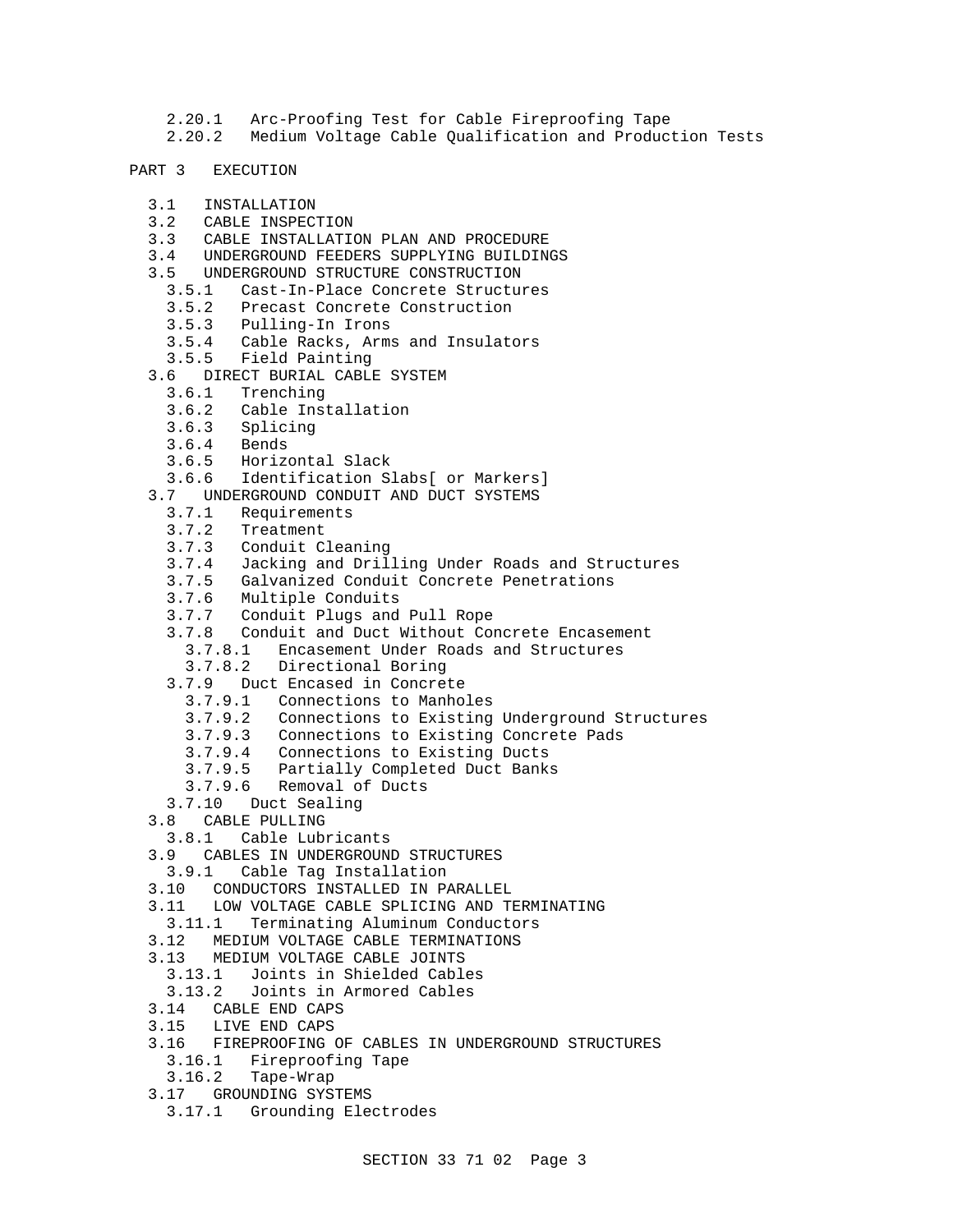- 3.17.2 Grounding Connections
- 3.17.3 Grounding Conductors
- 3.17.4 Ground Cable Crossing Expansion Joints
- 3.17.5 Manhole Grounding
- 3.17.6 Fence Grounding
- 3.17.7 Metal Splice Case Grounding
- 3.18 EXCAVATING, BACKFILLING, AND COMPACTING
	- 3.18.1 Reconditioning of Surfaces
		- 3.18.1.1 Unpaved Surfaces
		- 3.18.1.2 Paving Repairs
- 3.19 CAST-IN-PLACE CONCRETE
	- 3.19.1 Concrete Slabs (Pads) for Equipment
	- 3.19.2 Sealing
- 3.20 FIELD QUALITY CONTROL
	- 3.20.1 Performance of Field Acceptance Checks and Tests
		- 3.20.1.1 Medium Voltage Cables
- 3.20.1.2 Low Voltage Cables, 600-Volt
- 3.20.1.3 Grounding System
	- 3.20.2 Follow-Up Verification
- -- End of Section Table of Contents --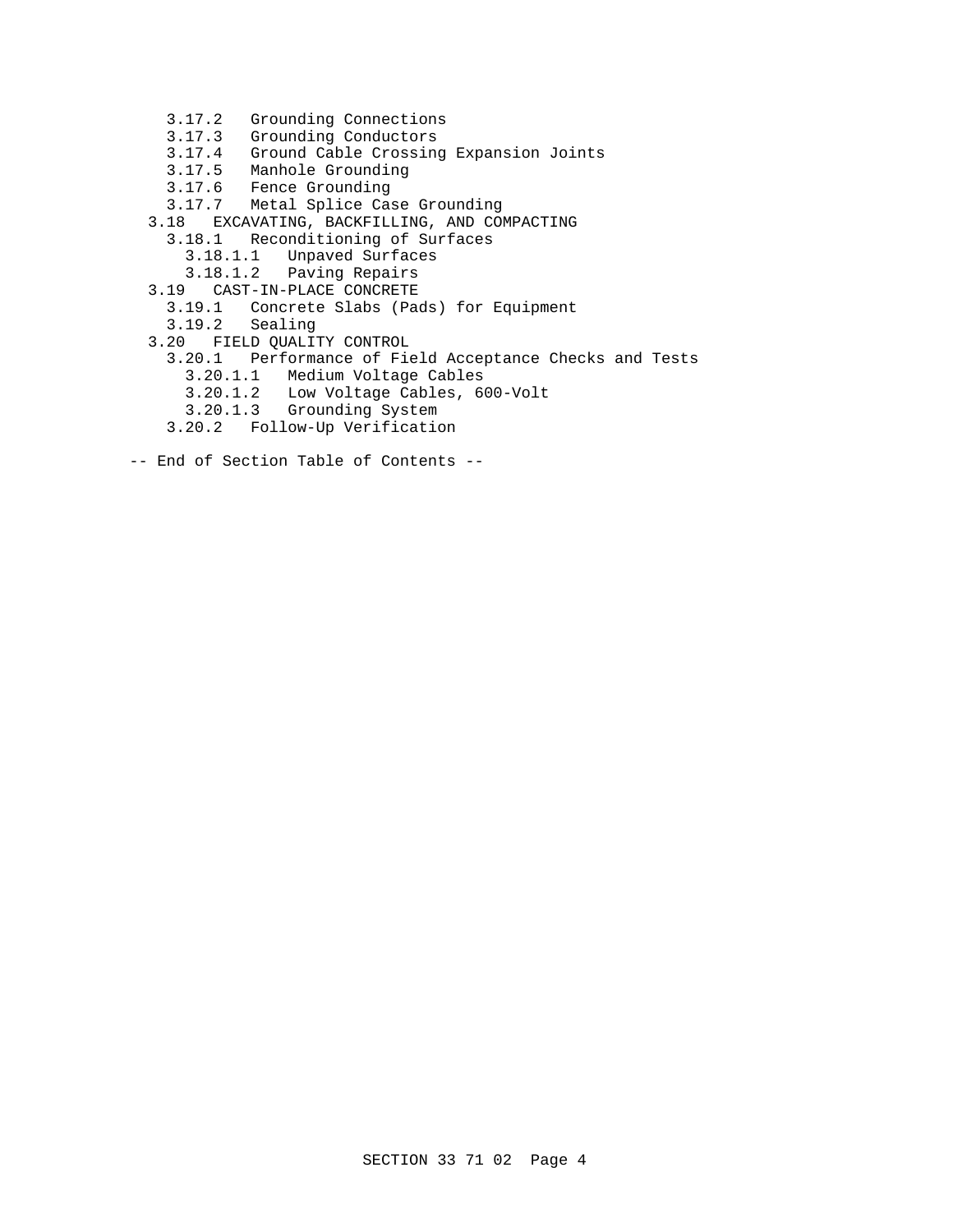USACE / NAVFAC / AFCEC / NASA

--------------------------------------

Preparing Activity: NAVFAC

Superseding UFGS-33 71 02 (February 2015)

UFGS-33 71 02 (August 2021)

## UNIFIED FACILITIES GUIDE SPECIFICATIONS

References are in agreement with UMRL dated April 2022 

### SECTION 33 71 02

UNDERGROUND ELECTRICAL DISTRIBUTION 08/21

NOTE: This quide specification covers the requirements for underground electrical work.

Adhere to UFC 1-300-02 Unified Facilities Guide Specifications (UFGS) Format Standard when editing this guide specification or preparing new project specification sections. Edit this quide specification for project specific requirements by adding, deleting, or revising text. For bracketed items, choose applicable item(s) or insert appropriate information.

Remove information and requirements not required in respective project, whether or not brackets are present.

Comments, suggestions and recommended changes for this guide specification are welcome and should be submitted as a Criteria Change Request (CCR). 

NOTE: This guide specification does not cover all possible methods or requirements for providing underground facilities. To do so would be to produce an involved, confusing document. This guide specification presents the minimally acceptable material, usual methods and some of the most used alternatives. Different materials and methods, properly specified, indicated, and economically used will be acceptable when approved by the Contracting Officer.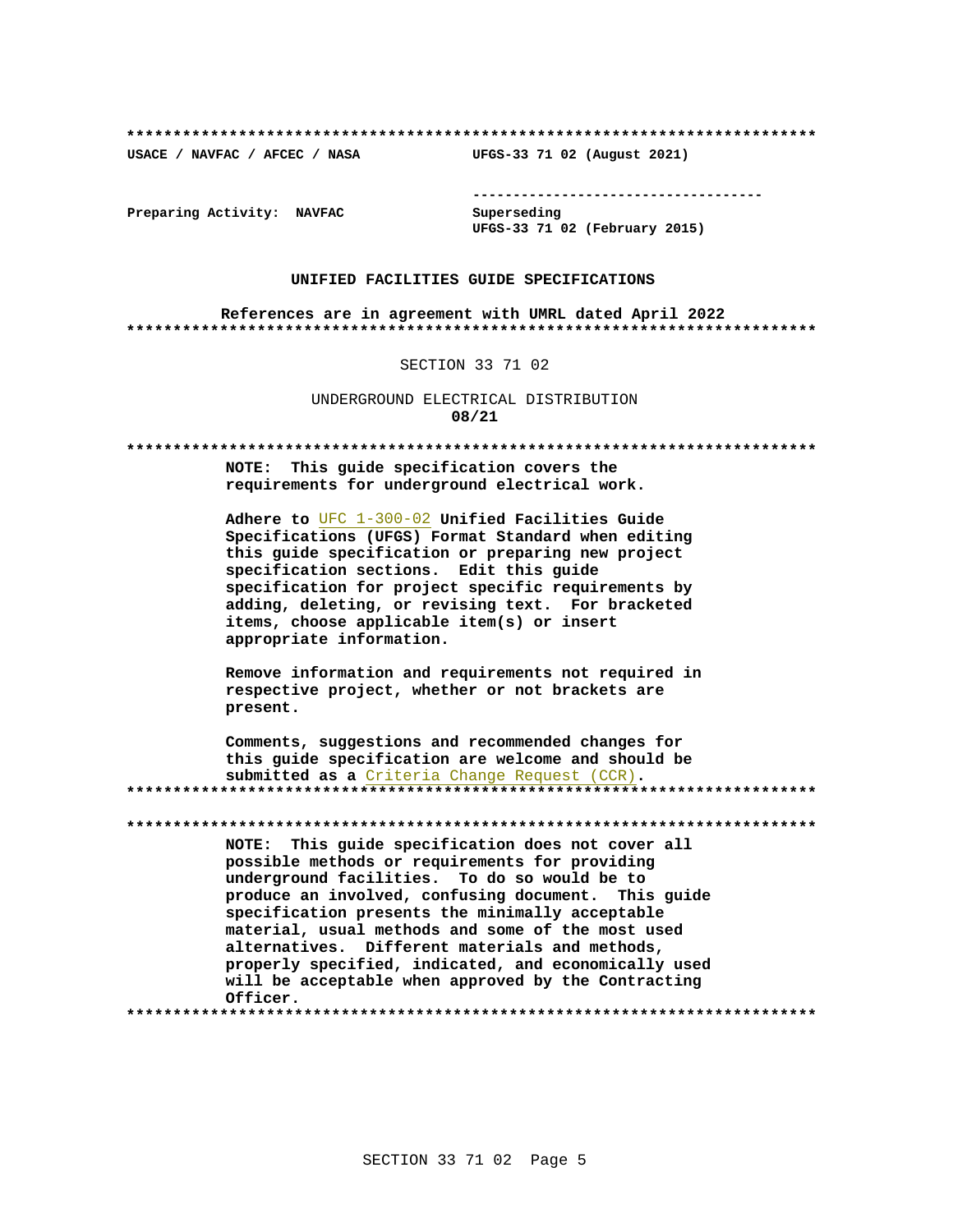Note: This section use the following manhole / handhole sketches.

NOTE: To download UFGS Forms, Graphics, and Tables, go to: http://www.wbdg.org/ffc/dod/unifiedfacilities-guide-specifications-ufgs/forms-graphics-tables

LIST OF SKETCHES

Sketches are available in metric (SI) and U.S. Customary (IP) system dimensions. Sketch titles and style numbers are unchanged for both types.

The metric values indicated are a conversion of the IP system dimensions.

Do not include list of sketches, or sketches themselves, in project specifications. Use manhole / handhole sketches as details on drawings whenever possible. If special features are required for a project, do not modify sketches, but indicate these changes on notes below the sketch. The "UG" style numbers and dates should remain on the drawing details.

| SKETCH NUMBER |                                                                                             |
|---------------|---------------------------------------------------------------------------------------------|
| $UG - 1$      | Standard Electrical Manhole (Nontraffic), Types 1 and 2                                     |
| $UG - 2$      | Standard Electrical Manhole (Traffic), Types 3 and 4                                        |
| $UG - 3$      | Standard Electrical Manhole (Airfield), Types 5 and 6                                       |
| $UG - 4$      | Standard Electrical Handhole (Nontraffic), Types 1 and 2                                    |
| $UG - 5$      | Standard Electrical Handhole (Traffic/Airfield), Types 3 and 4                              |
| $UG - 6$      | Standard Electrical Handhole (Nontraffic), (Composite/Fiberglass)<br>Types 5, 6, 7, 8 and 9 |
| $UG - 7$      | Details (Pulling-In Irons, Cable Rack, and Duct Entrance)                                   |

NOTE: Ensure the following information is shown on the project drawings:

1. Where specification identifies type, size, color, finish, or other definitive information to be "as indicated," include the information on the drawings.

2. Location of ducts, and cables.

Types of wire and cable; number and sizes of  $3.$ conductors.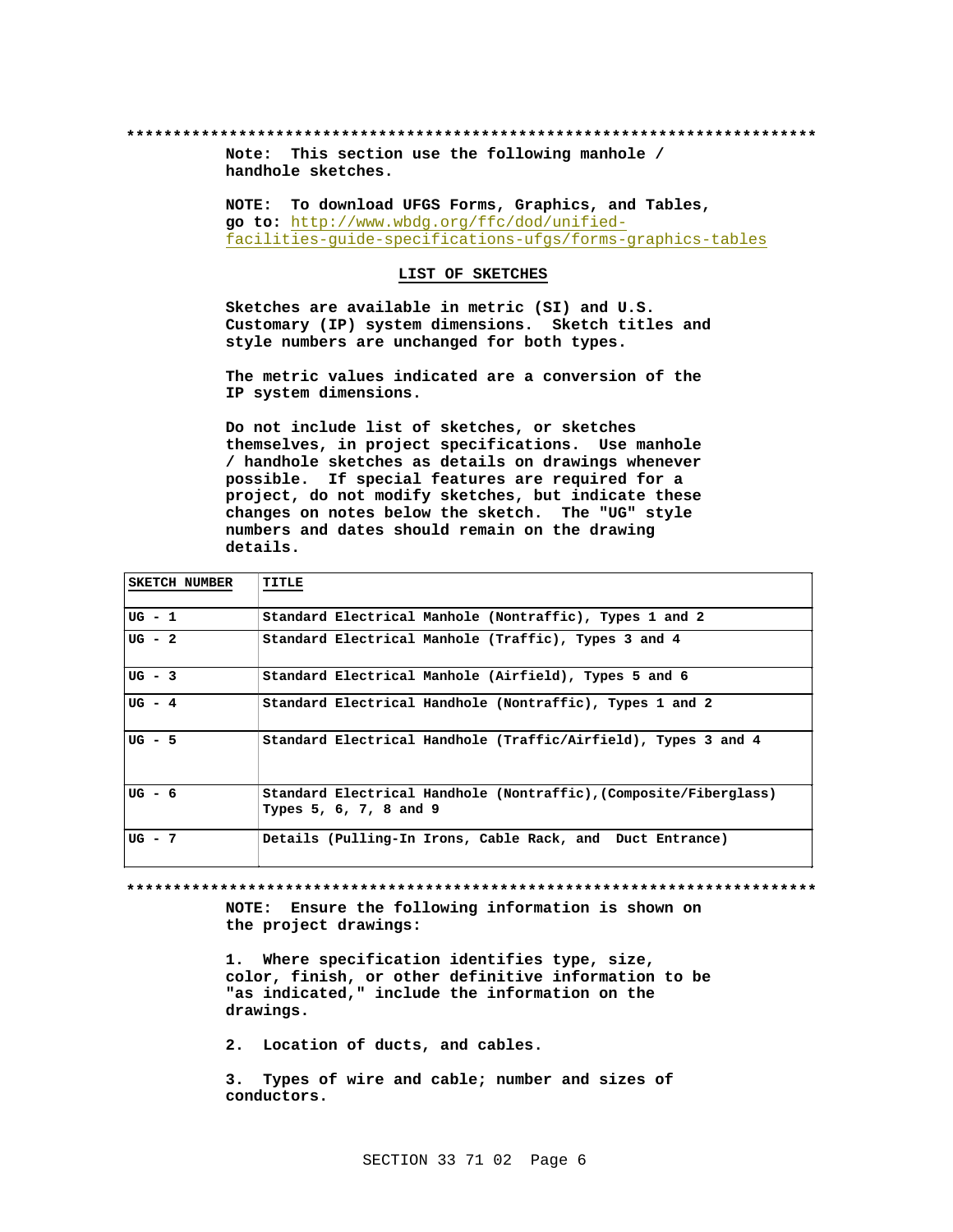4. Ground rods and ground rings.

5. Locations of faulted circuit indicators, when used.

6. Special conditions, including live end caps and ductbank reinforcing, as required. 

PART 1 GENERAL

## 1.1 REFERENCES

### 

NOTE: This paragraph is used to list the publications cited in the text of the guide specification. The publications are referred to in the text by basic designation only and listed in this paragraph by organization, designation, date, and title.

Use the Reference Wizard's Check Reference feature when you add a Reference Identifier (RID) outside of the Section's Reference Article to automatically place the reference in the Reference Article. Also use the Reference Wizard's Check Reference feature to update the issue dates.

References not used in the text will automatically be deleted from this section of the project specification when you choose to reconcile references in the publish print process. 

The publications listed below form a part of this specification to the extent referenced. The publications are referred to within the text by the basic designation only.

> AMERICAN ASSOCIATION OF STATE HIGHWAY AND TRANSPORTATION OFFICIALS (AASHTO)

AASHTO HB-17

(2002; Errata 2003; Errata 2005, 17th Edition) Standard Specifications for Highway Bridges

AMERICAN CONCRETE INSTITUTE (ACI)

ACI 318M (2014; ERTA 2015) Building Code Requirements for Structural Concrete & Commentary

 $ACI$   $SP-66$ (2004) ACI Detailing Manual

AMERICAN WELDING SOCIETY (AWS)

AWS D1.1/D1.1M (2020; Errata 1 2021) Structural Welding Code - Steel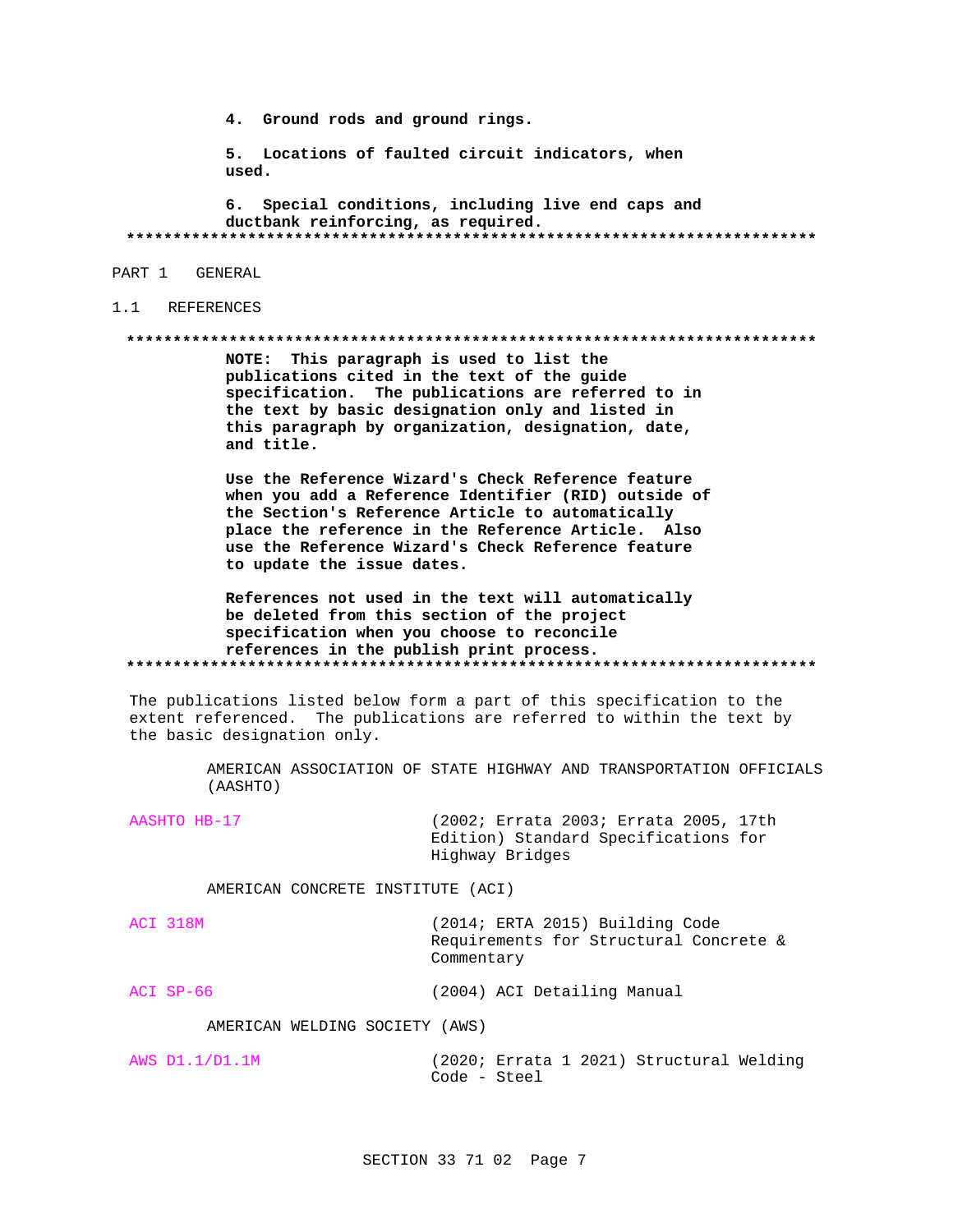## ASSOCIATION OF EDISON ILLUMINATING COMPANIES (AEIC)

AEIC CS8 (2013) Specification for Extruded Dielectric Shielded Power Cables Rated 5 Through 46 kV

## ASTM INTERNATIONAL (ASTM)

|                  | ASTM A48/A48M          | (2003; R 2021) Standard Specification for<br>Gray Iron Castings                                                                                   |
|------------------|------------------------|---------------------------------------------------------------------------------------------------------------------------------------------------|
| ASTM B1          |                        | (2013) Standard Specification for<br>Hard-Drawn Copper Wire                                                                                       |
| <b>ASTM B3</b>   |                        | (2013) Standard Specification for Soft or<br>Annealed Copper Wire                                                                                 |
| ASTM B8          |                        | (2011; R 2017) Standard Specification for<br>Concentric-Lay-Stranded Copper Conductors,<br>Hard, Medium-Hard, or Soft                             |
|                  | <b>ASTM B231/B231M</b> | (2016; R 2021) Standard Specification for<br>Concentric-Lay-Stranded Aluminum 1350<br>Conductors                                                  |
|                  | <b>ASTM B400/B400M</b> | (2019) Standard Specification for Compact<br>Round Concentric-Lay-Stranded Aluminum<br>1350 Conductors                                            |
| <b>ASTM B496</b> |                        | (2016; R 2021) Standard Specification for<br>Compact Round Concentric-Lay-Stranded<br>Copper Conductors                                           |
|                  | <b>ASTM B609/B609M</b> | (2012; R 2021) Standard Specification for<br>Aluminum 1350 Round Wire, Annealed and<br>Intermediate Tempers, for Electrical<br>purposes           |
| ASTM B800        |                        | (2005; R 2021) Standard Specification for<br>8000 Series Aluminum Alloy Wire for<br>Electrical Purposes-Annealed and<br>Intermediate Tempers      |
| ASTM B801        |                        | (2018) Standard Specification for<br>Concentric-Lay-Stranded Conductors of 8000<br>Series Aluminum Alloy for Subsequent<br>Covering or Insulation |
| ASTM C32         |                        | (2013; R 2017) Standard Specification for<br>Sewer and Manhole Brick (Made from Clay or<br>Shale)                                                 |
| ASTM C139        |                        | (2017) Standard Specification for Concrete<br>Masonry Units for Construction of Catch<br>Basins and Manholes                                      |
| ASTM C309        |                        | (2019) Standard Specification for Liquid<br>Membrane-Forming Compounds for Curing<br>Concrete                                                     |
|                  |                        |                                                                                                                                                   |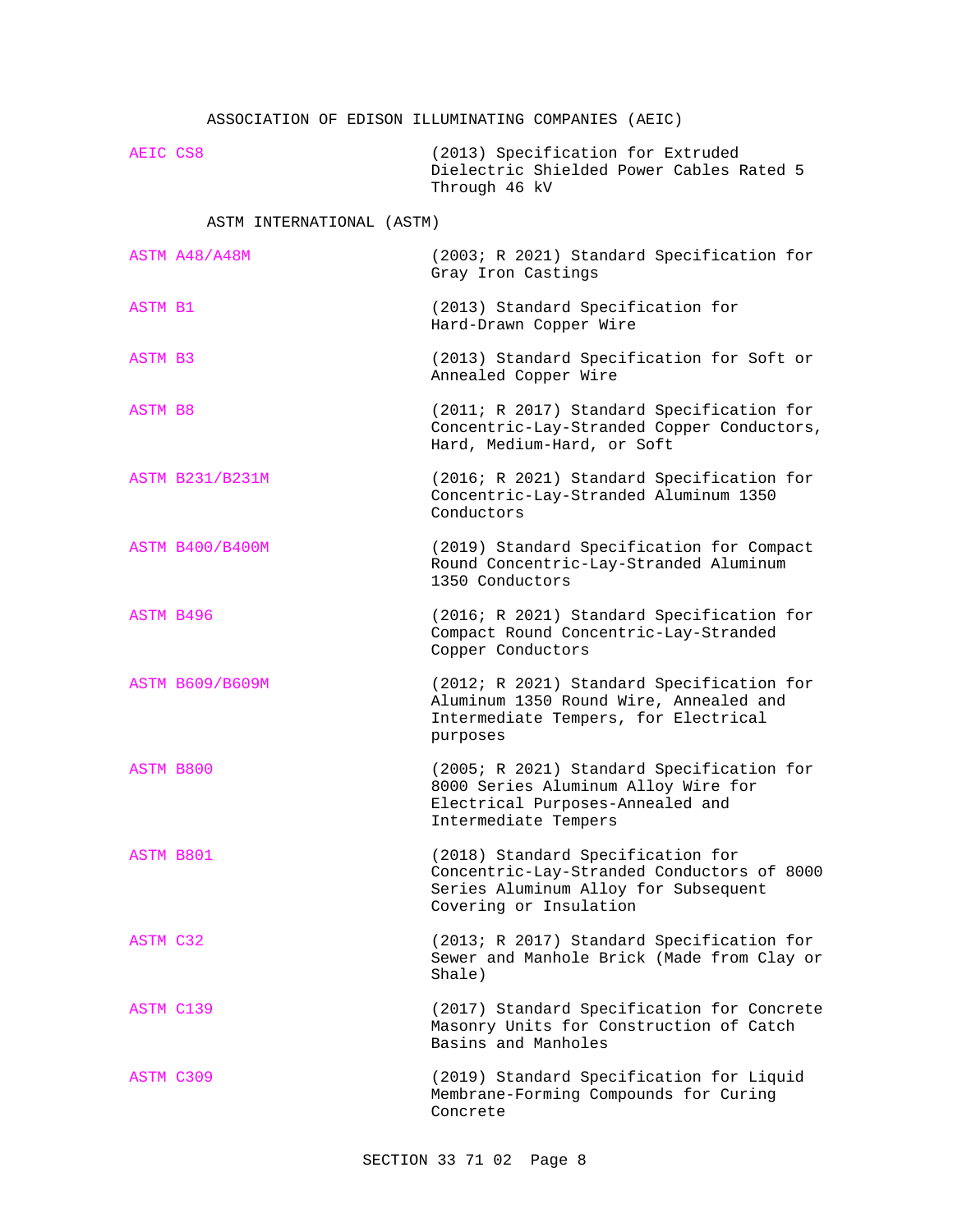| ASTM C478       |                   | (2018) Standard Specification for Circular<br>Precast Reinforced Concrete Manhole<br>Sections                                                                                                                                        |
|-----------------|-------------------|--------------------------------------------------------------------------------------------------------------------------------------------------------------------------------------------------------------------------------------|
|                 | ASTM C478M        | (2018) Standard Specification for Precast<br>Reinforced Concrete Manhole Sections<br>(Metric)                                                                                                                                        |
| ASTM C857       |                   | (2016) Standard Practice for Minimum<br>Structural Design Loading for Underground<br>Precast Concrete Utility Structures                                                                                                             |
| ASTM C990       |                   | (2009; R 2019) Standard Specification for<br>Joints for Concrete Pipe, Manholes, and<br>Precast Box Sections Using Preformed<br>Flexible Joint Sealants                                                                              |
|                 | ASTM C990M        | (2009; R 2019) Standard Specification for<br>Joints for Concrete Pipe, Manholes, and<br>Precast Box Sections Using Preformed<br>Flexible Joint Sealants (Metric)                                                                     |
| ASTM F512       |                   | (2019) Standard Specification for<br>Smooth-Wall Poly (Vinyl Chloride) (PVC)<br>Conduit and Fittings for Underground<br>Installation                                                                                                 |
|                 | <b>ASTM F2160</b> | (2016) Standard Specification for Solid<br>Wall High Density Polyethylene (HDPE)<br>Conduit Based on Controlled Outside                                                                                                              |
|                 |                   | Diameter (OD)                                                                                                                                                                                                                        |
|                 |                   | INSTITUTE OF ELECTRICAL AND ELECTRONICS ENGINEERS (IEEE)                                                                                                                                                                             |
| IEEE 48         |                   | (2020) Test Procedures and Requirements<br>for Alternating-Current Cable Terminations<br>Used on Shielded Cables Having Laminated<br>Insulation Rated 2.5 kV through 765 kV or<br>Extruded Insulation Rated 2.5 kV through<br>500 kV |
| IEEE 81         |                   | (2012) Guide for Measuring Earth<br>Resistivity, Ground Impedance, and Earth<br>Surface Potentials of a Ground System                                                                                                                |
| <b>IEEE 386</b> |                   | (2016) Separable Insulated Connector<br>Systems for Power Distribution Systems<br>Rated 2.5 kV through 35 kV                                                                                                                         |
|                 | <b>IEEE 400.2</b> | (2013) Guide for Field Testing of Shielded<br>Power Cable Systems Using Very Low<br>Frequency (VLF)                                                                                                                                  |
| IEEE 404        |                   | (2012) Standard for Extruded and Laminated<br>Dielectric Shielded Cable Joints Rated<br>2500 V to 500,000 V                                                                                                                          |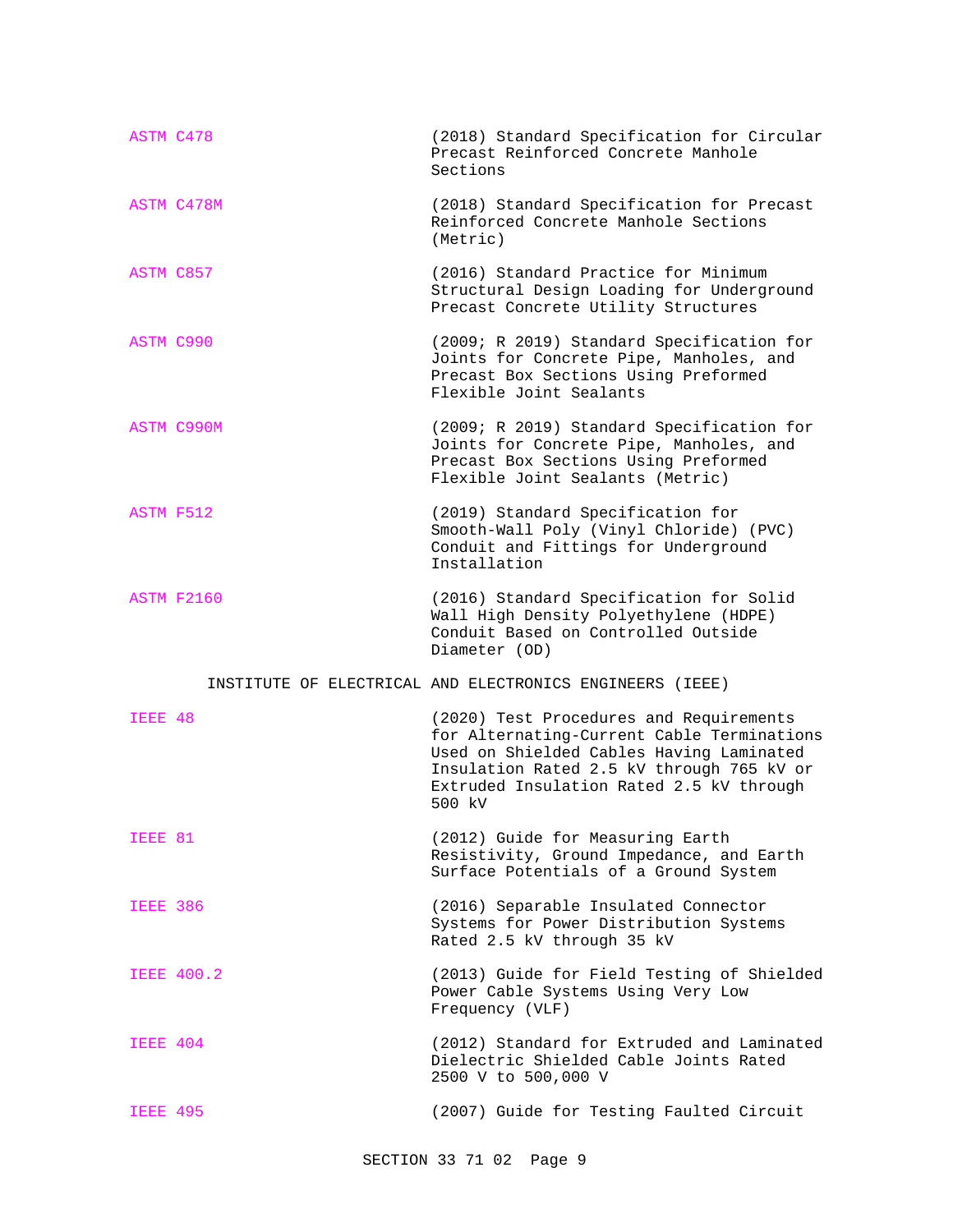Indicators

| IEEE C2                                      | (2017; Errata 1-2 2017; INT 1 2017)<br>National Electrical Safety Code                                                                                                                                                                                                         |
|----------------------------------------------|--------------------------------------------------------------------------------------------------------------------------------------------------------------------------------------------------------------------------------------------------------------------------------|
| <b>IEEE C37.20.3</b>                         | (2013) Standard for Metal-Enclosed<br>Interrupter Switchgear                                                                                                                                                                                                                   |
| IEEE Stds Dictionary                         | (2009) IEEE Standards Dictionary: Glossary<br>of Terms & Definitions                                                                                                                                                                                                           |
| INSULATED CABLE ENGINEERS ASSOCIATION (ICEA) |                                                                                                                                                                                                                                                                                |
| ICEA S-94-649                                | (2021) Concentric Neutral Cables Rated 5<br>Through 46 KV                                                                                                                                                                                                                      |
|                                              | INTERNATIONAL ELECTRICAL TESTING ASSOCIATION (NETA)                                                                                                                                                                                                                            |
| NETA ATS                                     | (2021) Standard for Acceptance Testing<br>Specifications for Electrical Power<br>Equipment and Systems                                                                                                                                                                         |
|                                              | NATIONAL ELECTRICAL MANUFACTURERS ASSOCIATION (NEMA)                                                                                                                                                                                                                           |
| <b>ANSI C119.1</b>                           | (2016) Electric Connectors - Sealed<br>Insulated Underground Connector Systems<br>Rated 600 Volts                                                                                                                                                                              |
| ANSI/NEMA WC 71/ICEA S-96-659                | (2014) Standard for Nonshielded Cables<br>Rated 2001-5000 Volts for use in the<br>Distribution of Electric Energy                                                                                                                                                              |
| <b>NEMA C119.4</b>                           | (2011) Electric Connectors - Connectors<br>for Use Between Aluminum-to-Aluminum or<br>Aluminum-to-Copper Conductors Designed for<br>Normal Operation at or Below 93 Degrees C<br>and Copper-to-Copper Conductors Designed<br>for Normal Operation at or Below 100<br>Degrees C |
| NEMA RN 1                                    | (2005; R 2013) Polyvinyl-Chloride (PVC)<br>Externally Coated Galvanized Rigid Steel<br>Conduit and Intermediate Metal Conduit                                                                                                                                                  |
| NEMA TC 2                                    | (2020) Standard for Electrical Polyvinyl<br>Chloride (PVC) Conduit                                                                                                                                                                                                             |
| NEMA TC 3                                    | (2021) Polyvinyl Chloride (PVC) Fittings<br>for Use With Rigid PVC Conduit and Tubing                                                                                                                                                                                          |
| NEMA TC 6 & 8                                | (2020) Standard for Polyvinyl Chloride<br>(PVC) Plastic Utilities Duct for<br>Underground Installations                                                                                                                                                                        |
| NEMA TC 7                                    | (2021) Smooth-Wall Coilable and Straight<br>Electrical Polyethylene Conduit                                                                                                                                                                                                    |
| NEMA TC 9                                    | (2020) Standard for Fittings for Polyvinyl<br>Chloride (PVC) Plastic Utilities Duct for                                                                                                                                                                                        |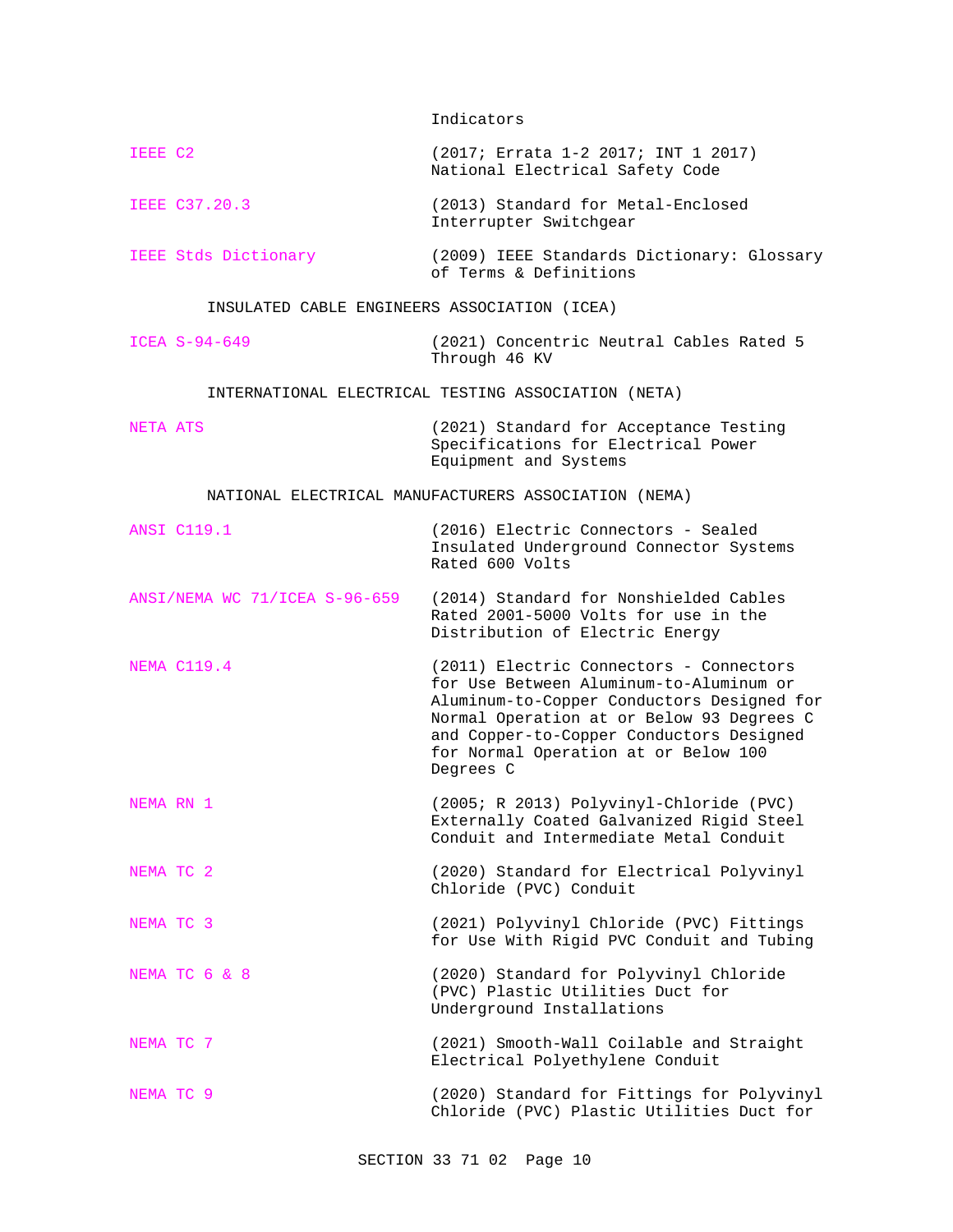Underground Installation NEMA WC 70 (2021) Power Cable Rated 2000 Volts or Less for the Distribution of Electrical Energy NEMA WC 74/ICEA S-93-639 (2012) 5-46 kV Shielded Power Cable for Use in the Transmission and Distribution of Electric Energy NATIONAL FIRE PROTECTION ASSOCIATION (NFPA) NFPA 70 (2020; ERTA 20-1 2020; ERTA 20-2 2020; TIA 20-1; TIA 20-2; TIA 20-3; TIA 20-4) National Electrical Code SOCIETY OF CABLE TELECOMMUNICATIONS ENGINEERS (SCTE) ANSI/SCTE 77 (2013) Specification for Underground Enclosure Integrity TELECOMMUNICATIONS INDUSTRY ASSOCIATION (TIA) TIA-758 (2012b) Customer-Owned Outside Plant Telecommunications Infrastructure Standard U.S. DEPARTMENT OF AGRICULTURE (USDA) RUS Bull 1751F-644 (2002) Underground Plant Construction U.S. GENERAL SERVICES ADMINISTRATION (GSA) CID A-A-60005 (Basic; Notice 2) Frames, Covers, Gratings, Steps, Sump And Catch Basin, Manhole UNDERWRITERS LABORATORIES (UL) UL 6 (2007; Reprint Sep 2019) UL Standard for Safety Electrical Rigid Metal Conduit-Steel UL 44 (2018; Reprint May 2021) UL Standard for Safety Thermoset-Insulated Wires and Cables UL 83 (2017; Reprint Mar 2020) UL Standard for Safety Thermoplastic-Insulated Wires and Cables UL 94 (2013; Reprint Mar 2022) UL Standard for Safety Tests for Flammability of Plastic Materials for Parts in Devices and Appliances UL 467 (2013; Reprint Jun 2017) UL Standard for Safety Grounding and Bonding Equipment UL 486A-486B (2018; Reprint May 2021) UL Standard for Safety Wire Connectors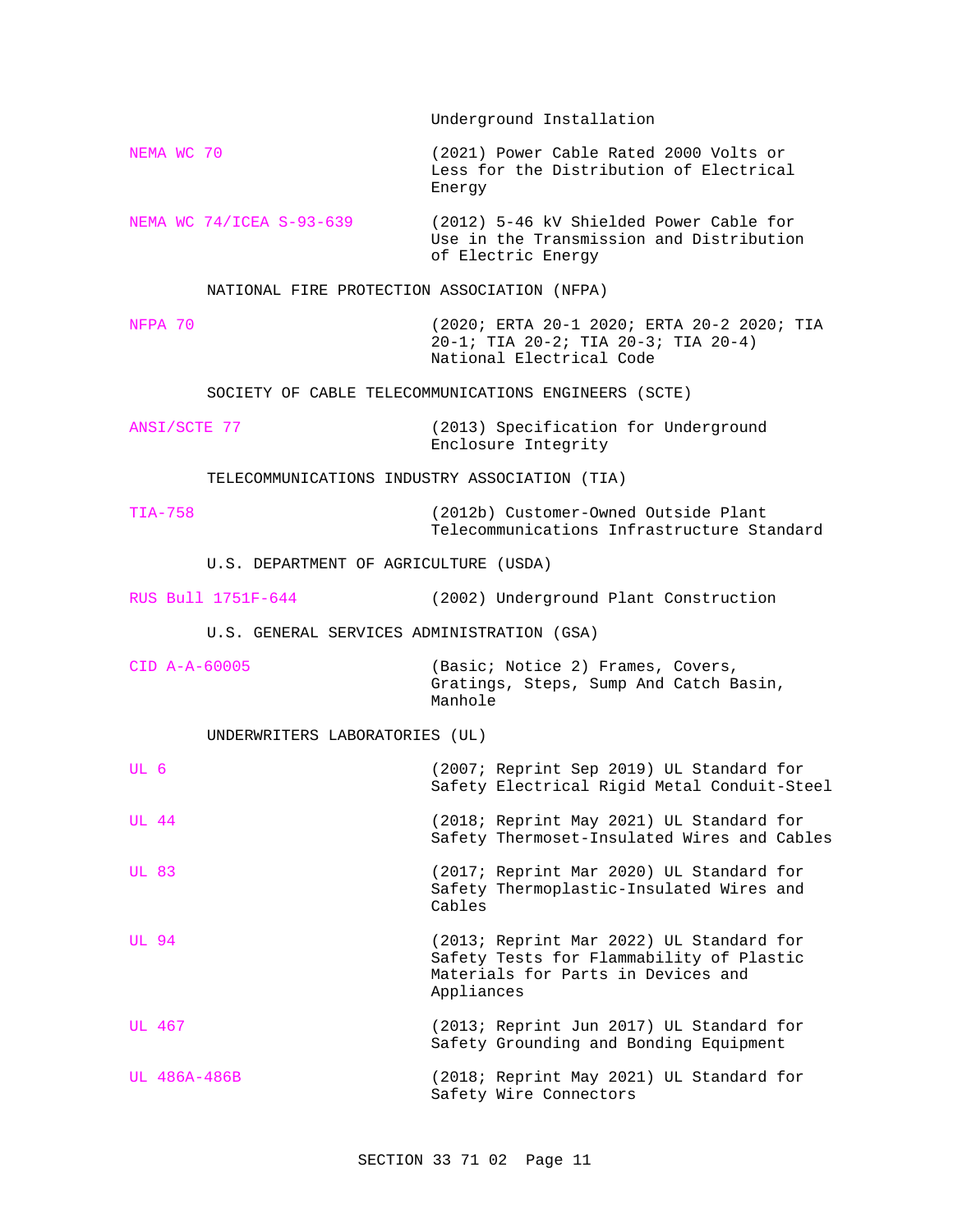| <b>UL 510</b>  | (2020) UL Standard for Safety Polyvinyl<br>Chloride, Polyethylene and Rubber<br>Insulating Tape                     |
|----------------|---------------------------------------------------------------------------------------------------------------------|
| <b>UL 514A</b> | (2013; Reprint Aug 2017) UL Standard for<br>Safety Metallic Outlet Boxes                                            |
| $UL$ 514B      | (2012; Reprint May 2020) Conduit, Tubing<br>and Cable Fittings                                                      |
| UL 651         | (2011; Reprint Mar 2020) UL Standard for<br>Safety Schedule 40, 80, Type EB and A<br>Rigid PVC Conduit and Fittings |
| UL 854         | (2020) Standard for Service-Entrance Cables                                                                         |
| UL 1072        | (2006; Reprint Apr 2020) Medium-Voltage<br>Power Cables                                                             |
| UL 1242        | (2006; Reprint Aug 2020) Standard for<br>Electrical Intermediate Metal Conduit --<br>Steel                          |

### [1.2 SYSTEM DESCRIPTION

### 

NOTE: Do not use this paragraph for Navy projects.

For Army projects, select the features and fill in blanks with selections appropriate for the design condition and in accordance with guidance contained in UFC 3-550-01, "Exterior Electrical Power Distribution".

See UFC 3-550-01 for guidance regarding service conditions. Retain or add the required conditions.

Provide seismic requirements, if a Government designer is the Engineer of Record, and show on the drawings. Delete the inappropriate bracketed phrase. Pertinent portions of UFC 3-301-01, "Structural Engineering" and Sections 13 48 73 SEISMIC CONTROL FOR MECHANICAL EQUIPMENT and 26 05 48.00 10 SEISMIC PROTECTION FOR ELECTRICAL EQUIPMENT properly edited, must be included in the contract documents. 

Items provided under this section must be specifically suitable for the following service conditions. Seismic details must [conform to UFC 3-301-01, "Structural Engineering" and Sections 13 48 73 SEISMIC CONTROL FOR MECHANICAL EQUIPMENT and 26 05 48.00 10 SEISMIC PROTECTION FOR ELECTRICAL EQUIPMENT] [be as indicated].

- a. Fungus Control [1888]
- b. Altitude [\_\_\_\_\_] m feet.
- c. Ambient Temperature [\_\_\_\_] degrees C F.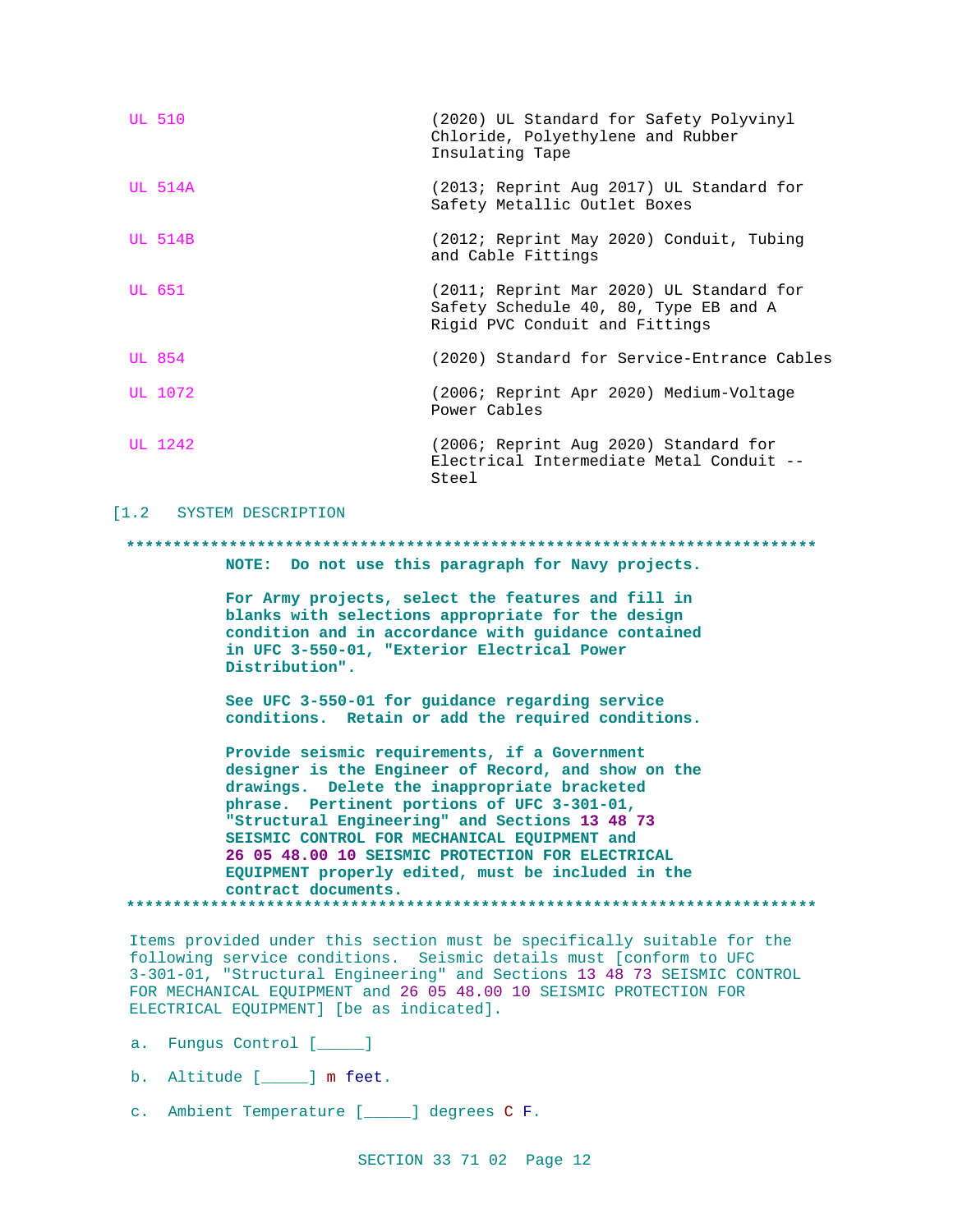- d. Frequency [\_\_\_\_\_]
- e. Ventilation [\_\_\_\_\_]
- f. Seismic Parameters [*\_\_\_\_*]
- g. Humidity Control [\_\_\_\_]
- h. Corrosive Areas [\_\_\_\_\_]
- $i.$  [ $\qquad$ ]
- 11.3 RELATED REQUIREMENTS

## NOTE: Include Section 26 08 00 APPARATUS INSPECTION AND TESTING on all projects involving medium voltage and grounding systems.

Section 26 08 00 APPARATUS INSPECTION AND TESTING applies to this section, with the additions and modifications specified herein.

- $1.4$ DEFINITIONS
	- a. Unless otherwise specified or indicated, electrical and electronics terms used in these specifications, and on the drawings, are as defined in IEEE Stds Dictionary.
	- b. In the text of this section, the words conduit and duct are used interchangeably and have the same meaning.
	- c. In the text of this section, "medium voltage cable splices," and "medium voltage cable joints" are used interchangeably and have the same meaning.

NOTE: For Navy projects, areas subject to aircraft loading are generally defined as follows:

1. For fixed wing aircraft facilities: a) On or within 61 m 200 feet of runway sideline On or within 15 m 50 feet of taxiway or apron  $b)$ sideline c) Within Type 1 clear zone area as defined by UFC 3-260-01, "Airfield and Heliport Planning and Design".

2. For rotary wing aircraft facilities: On landing surfaces, primary surfaces, or within areas defined as "paved and unpaved shoulders" in UFC 3-260-01, "Airfield and Heliport Planning and Design". 

[ d. Underground structures subject to aircraft loading are indicated on the drawings.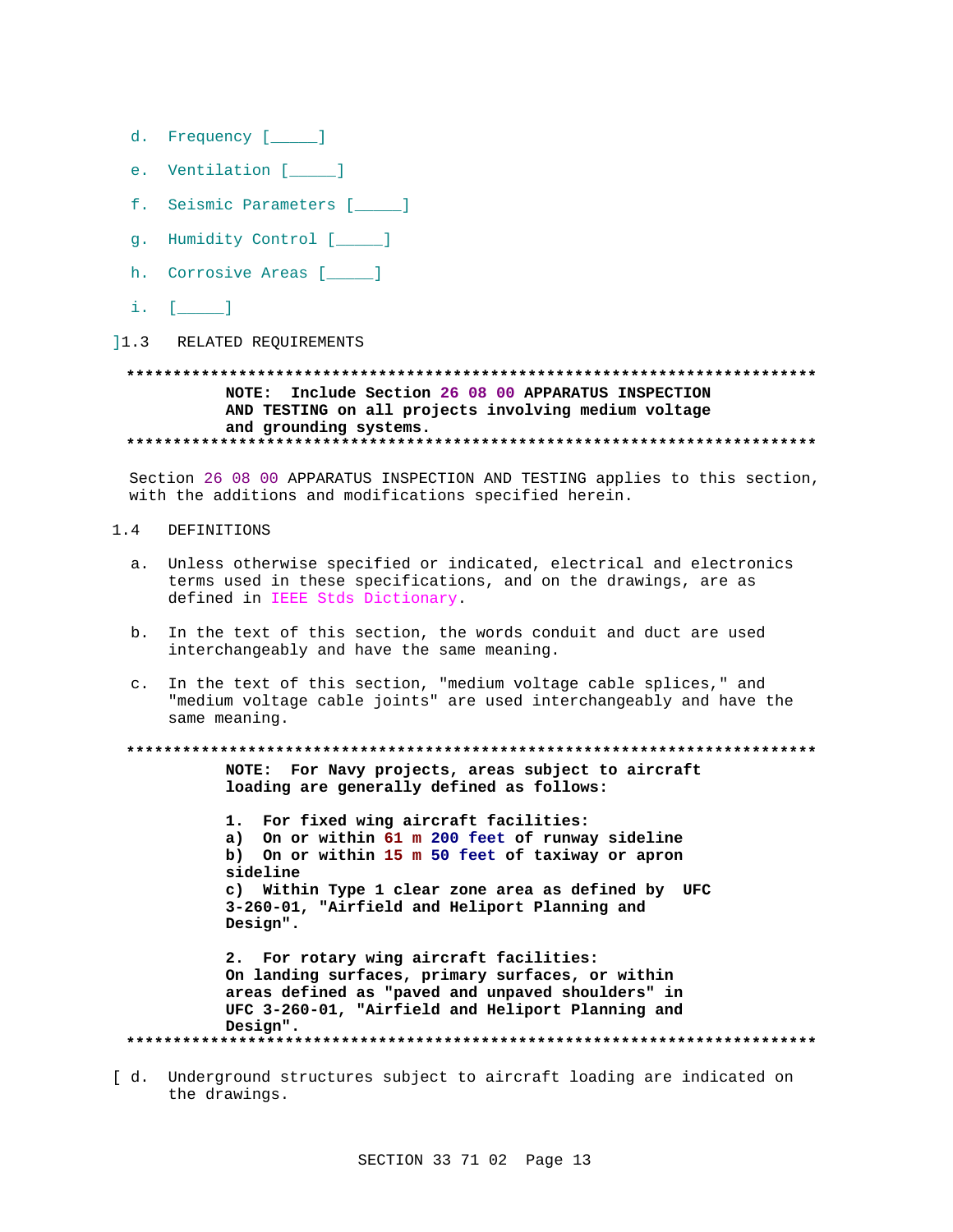### 11.5 SUBMITTALS

### \*\*\*\*\*\*\*\*\*\*\*\*\*\*\*\*\*\*\*\*\*\*\*\*\*\*\*\*\*\*\*\*\*

NOTE: Review Submittal Description (SD) definitions in Section 01 33 00 SUBMITTAL PROCEDURES and edit the following list, and corresponding submittal items in the text, to reflect only the submittals required for the project. The Guide Specification technical editors have classified those items that require Government approval, due to their complexity or criticality, with a "G." Generally, other submittal items can be reviewed by the Contractor's Quality Control System. Only add a "G" to an item if the submittal is sufficiently important or complex in context of the project.

For Army projects, fill in the empty brackets following the "G" classification, with a code of up to three characters to indicate the approving authority. Codes for Army projects using the Resident Management System (RMS) are: "AE" for Architect-Engineer; "DO" for District Office (Engineering Division or other organization in the District Office); "AO" for Area Office; "RO" for Resident Office; and "PO" for Project Office. Codes following the "G" typically are not used for Navy, Air Force, and NASA projects.

The "S" classification indicates submittals required as proof of compliance for sustainability Guiding Principles Validation or Third Party Certification and as described in Section 01 33 00 SUBMITTAL PROCEDURES.

Choose the first bracketed item for Navy, Air Force, and NASA projects, or choose the second bracketed item for Army projects. 

Government approval is required for submittals with a "G" or "S" classification. Submittals not having a "G" or "S" classification are [for Contractor Quality Control approval.][for information only. When used, a code following the "G" classification identifies the office that will review the submittal for the Government.] Submit the following in accordance with Section 01 33 00 SUBMITTAL PROCEDURES:

### SD-02 Shop Drawings

- $\Gamma$ Aluminum Conductors; G[, [\_\_\_\_]]
- $\overline{1}$  [ Submit modified drawings and engineering calculations associated with design changes required for use of aluminum conductors.
- $\mathbf{I}$ Precast Underground Structures; G[, [\_\_\_\_]]
	- SD-03 Product Data

## NOTE: Submittals are required for each kind,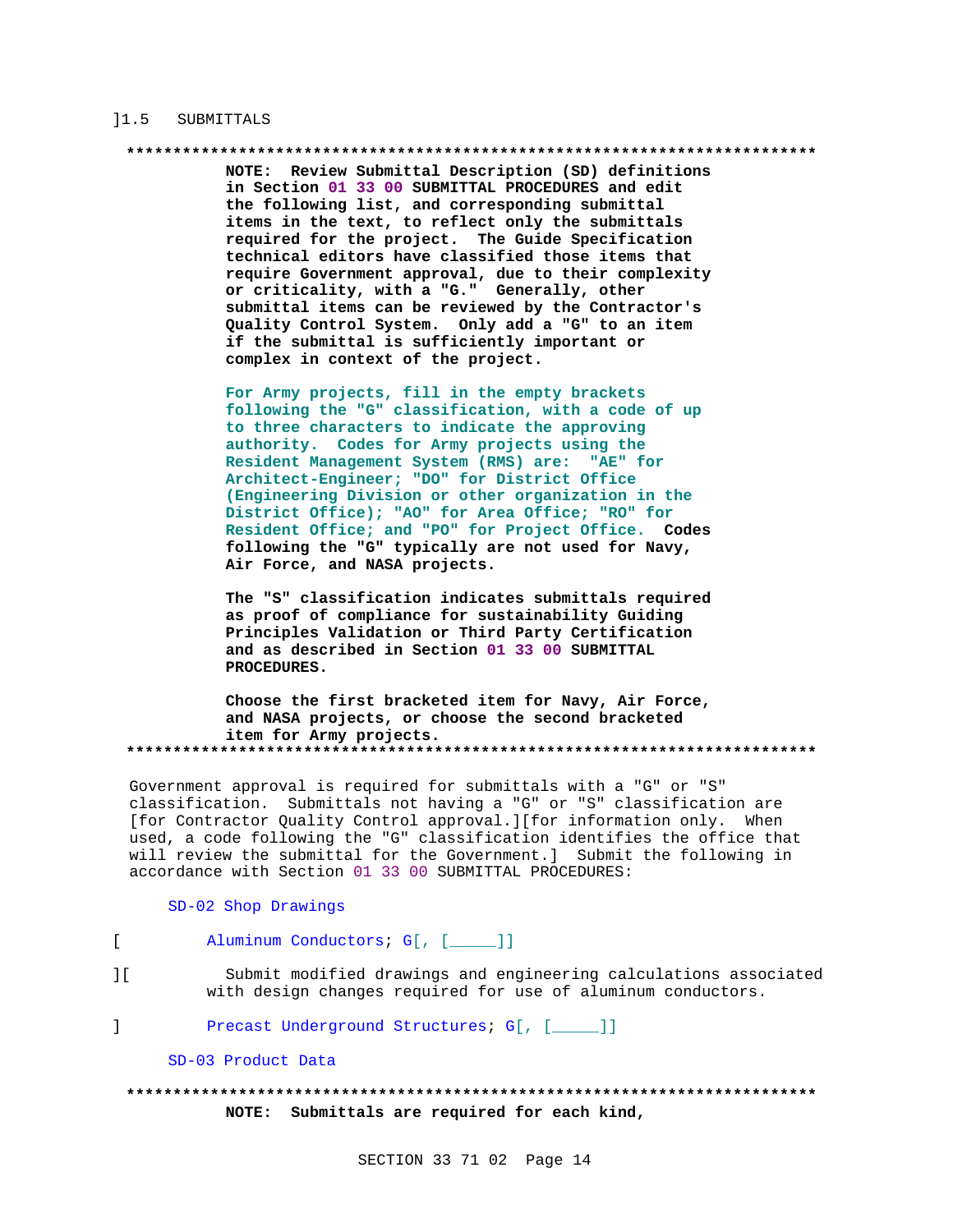| voltage, or type used on the project.                                                                                                |                                                                                                                                                                                                                                                                                                                                                                                                                                                                                                                              |  |
|--------------------------------------------------------------------------------------------------------------------------------------|------------------------------------------------------------------------------------------------------------------------------------------------------------------------------------------------------------------------------------------------------------------------------------------------------------------------------------------------------------------------------------------------------------------------------------------------------------------------------------------------------------------------------|--|
|                                                                                                                                      | Medium Voltage Cable; G[, [____]]                                                                                                                                                                                                                                                                                                                                                                                                                                                                                            |  |
|                                                                                                                                      | Medium Voltage Cable Joints; G[, [____]]                                                                                                                                                                                                                                                                                                                                                                                                                                                                                     |  |
|                                                                                                                                      | Medium Voltage Cable Terminations; G[, [____]]                                                                                                                                                                                                                                                                                                                                                                                                                                                                               |  |
| L                                                                                                                                    | Live End Caps: $G[ , [ ] ]$                                                                                                                                                                                                                                                                                                                                                                                                                                                                                                  |  |
| 1                                                                                                                                    | Precast Concrete Structures; G[, [____]]                                                                                                                                                                                                                                                                                                                                                                                                                                                                                     |  |
|                                                                                                                                      | Sealing Material                                                                                                                                                                                                                                                                                                                                                                                                                                                                                                             |  |
|                                                                                                                                      | Pulling-In Irons                                                                                                                                                                                                                                                                                                                                                                                                                                                                                                             |  |
|                                                                                                                                      | Manhole Frames and Covers; G[, [____]]                                                                                                                                                                                                                                                                                                                                                                                                                                                                                       |  |
|                                                                                                                                      | Handhole Frames and Covers; G[, [____]]                                                                                                                                                                                                                                                                                                                                                                                                                                                                                      |  |
| L                                                                                                                                    | Frames and Covers for Airfield Facilities; G[, [_____]]                                                                                                                                                                                                                                                                                                                                                                                                                                                                      |  |
| 1 <sup>1</sup>                                                                                                                       | Ductile Iron Frames and Covers for Airfield Facilities; G[,<br>$[\_$ $\_$ $]$                                                                                                                                                                                                                                                                                                                                                                                                                                                |  |
| 1                                                                                                                                    | Composite/Fiberglass Handholes; G[, [____]]                                                                                                                                                                                                                                                                                                                                                                                                                                                                                  |  |
|                                                                                                                                      | Cable Supports (racks, arms and insulators); $G[$ , $[$ _____]]                                                                                                                                                                                                                                                                                                                                                                                                                                                              |  |
|                                                                                                                                      | NOTE: For Navy projects, do not use protective<br>device coordination studies.                                                                                                                                                                                                                                                                                                                                                                                                                                               |  |
| L                                                                                                                                    | Protective Devices and Coordination Study; G[, [____]]                                                                                                                                                                                                                                                                                                                                                                                                                                                                       |  |
| ПE                                                                                                                                   | Submit the study with protective device equipment submittals.<br>No time extension or similar contract modifications will be<br>granted for work arising out of the requirements for this study.<br>Approval of protective devices proposed will be based on<br>recommendations of this study. The Government will not be held<br>responsible for any changes to equipment, device ratings,<br>settings, or additional labor for installation of equipment or<br>devices ordered or procured prior to approval of the study. |  |
| I.                                                                                                                                   | SD-06 Test Reports                                                                                                                                                                                                                                                                                                                                                                                                                                                                                                           |  |
|                                                                                                                                      | Medium Voltage Cable Qualification and Production Tests; G[,<br>$[$ $]$ $]$ $]$                                                                                                                                                                                                                                                                                                                                                                                                                                              |  |
|                                                                                                                                      | Field Acceptance Checks and Tests; G[, [____]]                                                                                                                                                                                                                                                                                                                                                                                                                                                                               |  |
|                                                                                                                                      | Arc-proofing Test for cable fireproofing tape; G[, [____]]                                                                                                                                                                                                                                                                                                                                                                                                                                                                   |  |
| NOTE: Use Cable Installation only when pulling<br>cable between manholes; do not use for pulling from<br>pole riser to manhole only. |                                                                                                                                                                                                                                                                                                                                                                                                                                                                                                                              |  |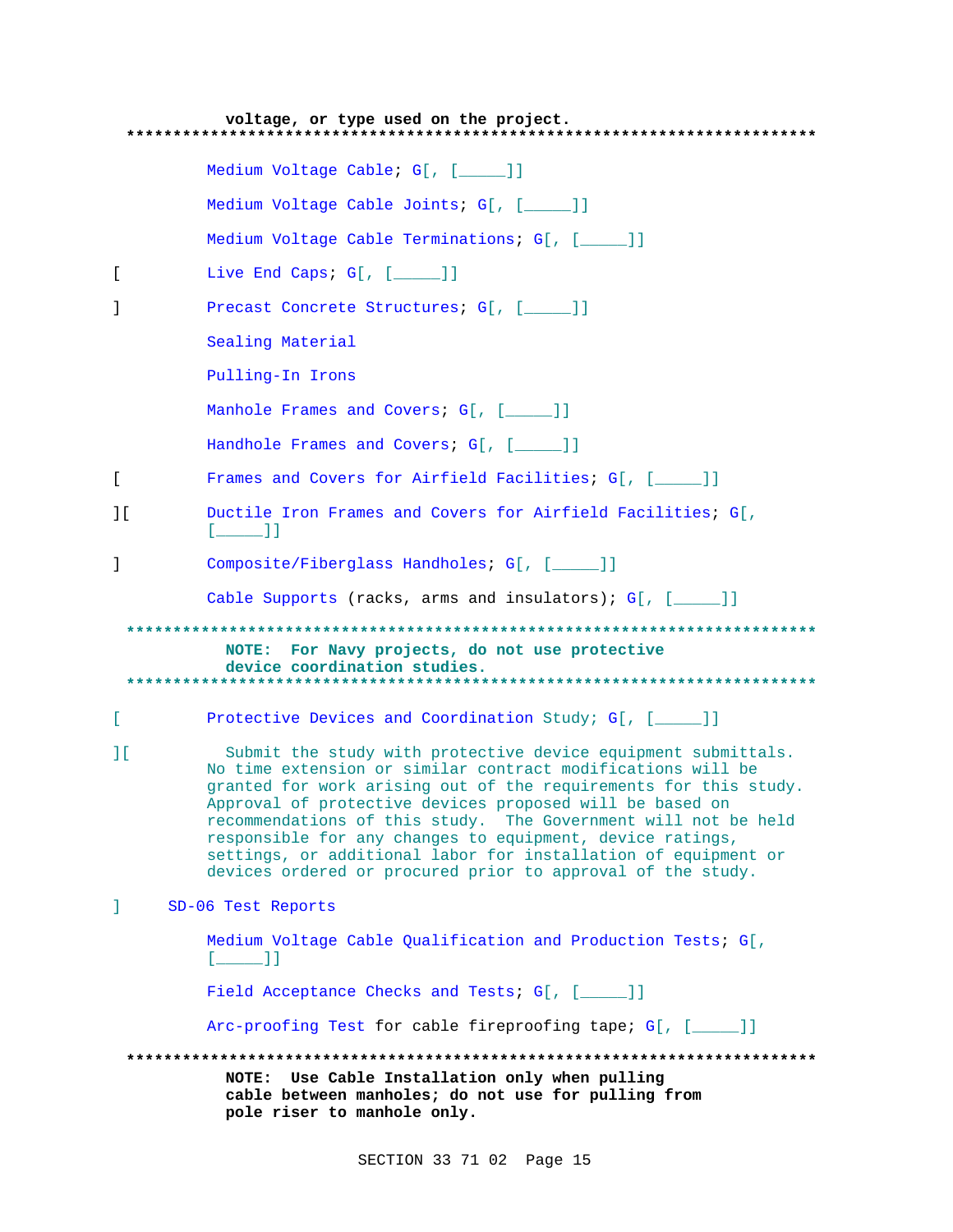# **\*\*\*\*\*\*\*\*\*\*\*\*\*\*\*\*\*\*\*\*\*\*\*\*\*\*\*\*\*\*\*\*\*\*\*\*\*\*\*\*\*\*\*\*\*\*\*\*\*\*\*\*\*\*\*\*\*\*\*\*\*\*\*\*\*\*\*\*\*\*\*\*\*\*** [ Cable Installation Plan and Procedure; G[, [\_\_\_\_\_]] ][ [Six][\_\_\_\_\_] copies of the information described below in 215.9 by 279.4 mm 8-1/2 by 11 inch binders having a minimum of three rings from which material may readily be removed and replaced, including a separate section for each cable pull. Separate sections by heavy plastic dividers with tabs, with all data sheets signed and dated by the person supervising the pull. ][ a. Site layout drawing with cable pulls numerically identified. ][ b. A list of equipment used, with calibration certifications. The manufacturer and quantity of lubricant used on pull. ][ c. The cable manufacturer and type of cable. ][ d. The dates of cable pulls, time of day, and ambient temperature. ][ e. The length of cable pull and calculated cable pulling tensions. ][ f. The actual cable pulling tensions encountered during pull. ] SD-07 Certificates Cable splicer/terminator; G[, [\_\_\_\_]] Cable Installer Qualifications; G[, [ \_\_\_\_]] [ Directional Boring Certificate of Conformance; G[, [\_\_\_\_\_]] ]1.6 QUALITY ASSURANCE 1.6.1 Precast Underground Structures Submittal required for each type used. Provide calculations and drawings

for precast manholes and handholes bearing the seal of a registered professional engineer including:

- a. Material description (i.e., f'c and Fy)
- b. Manufacturer's printed assembly and installation instructions
- c. Design calculations
- d. Reinforcing shop drawings in accordance with ACI SP-66
- e. Plans and elevations showing opening and pulling-in iron locations and details
- [1.6.2 Certificate of Competency for Cable Splicer/Terminator

**\*\*\*\*\*\*\*\*\*\*\*\*\*\*\*\*\*\*\*\*\*\*\*\*\*\*\*\*\*\*\*\*\*\*\*\*\*\*\*\*\*\*\*\*\*\*\*\*\*\*\*\*\*\*\*\*\*\*\*\*\*\*\*\*\*\*\*\*\*\*\*\*\*\* NOTE: Delete this paragraph if there is no medium voltage work required for the project. For CONUS projects, select the first bracketed paragraph. For**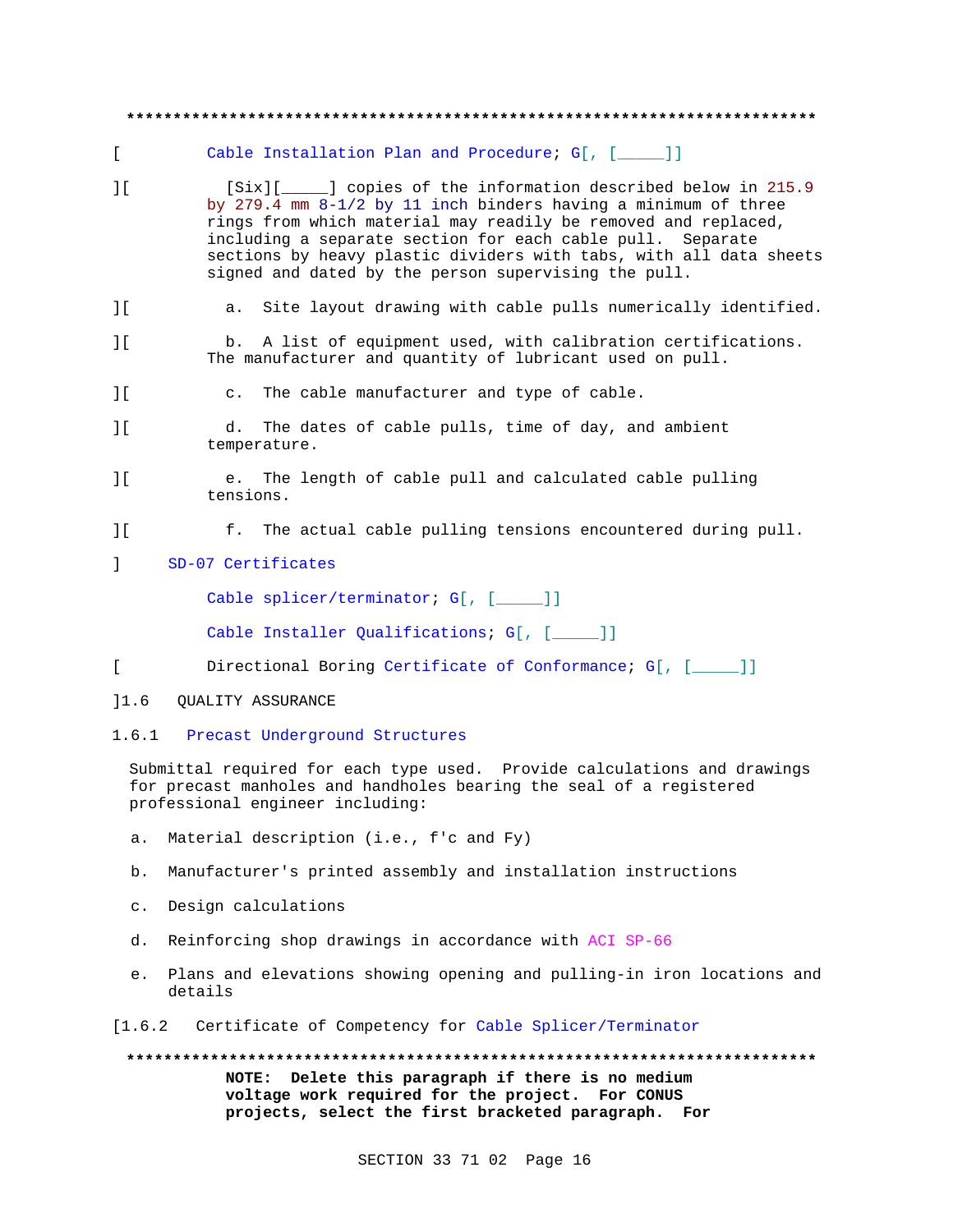### **OCONUS projects, select the second bracketed paragraph. \*\*\*\*\*\*\*\*\*\*\*\*\*\*\*\*\*\*\*\*\*\*\*\*\*\*\*\*\*\*\*\*\*\*\*\*\*\*\*\*\*\*\*\*\*\*\*\*\*\*\*\*\*\*\*\*\*\*\*\*\*\*\*\*\*\*\*\*\*\*\*\*\*\***

- [ The cable splicer/terminator must have a certification from the National Cable Splicing Certification Board (NCSCB) in the field of splicing and terminating shielded medium voltage (5 kV to 35 kV) power cable using pre-manufactured kits (pre-molded, heat-shrink, cold shrink). Submit "Proof of Certification" for approval, for the individuals that will be performing cable splicer and termination work, 30 days before splices or terminations are to be made.
- ][Submit certification of the qualification of the cable splicer/terminator for approval, 30 days before splices or terminations are to be made in medium voltage (5 kV to 35 kV) cables. Include the training, and experience of the individual on the specific type and classification of cable to be provided under this contract. Indicate that the individual has had three or more years recent experience splicing and terminating medium voltage cables. List a minimum of three splices/terminations that have been in operation for more than one year. In addition, the individual may be required to perform a dummy or practice splice/termination in the presence of the Contracting Officer, before being approved as a qualified cable splicer. If that additional requirement is imposed, the Contractor must provide short sections of the approved types of cables along with the approved type of splice/termination kit, and detailed manufacturer's instructions for the cable to be spliced. The Contracting Officer reserves the right to require additional proof of competency or to reject the individual and call for certification of an alternate cable splicer.

## ]]1.6.3 Cable Installer Qualifications

Provide at least one onsite person in a supervisory position with a documentable level of competency and experience to supervise all cable pulling operations. Provide a resume showing the cable installers' experience in the last three years, including a list of references complete with points of contact, addresses and telephone numbers. Cable installer must demonstrate experience with a minimum of three medium voltage cable installations. The Contracting Officer reserves the right to require additional proof of competency or to reject the individual and call for an alternate qualified cable installer.

## [1.6.4 Directional Boring Certificate of Conformance

## **\*\*\*\*\*\*\*\*\*\*\*\*\*\*\*\*\*\*\*\*\*\*\*\*\*\*\*\*\*\*\*\*\*\*\*\*\*\*\*\*\*\*\*\*\*\*\*\*\*\*\*\*\*\*\*\*\*\*\*\*\*\*\*\*\*\*\*\*\*\*\*\*\*\* NOTE: Delete this paragraph if there is no directional boring work required for the project. \*\*\*\*\*\*\*\*\*\*\*\*\*\*\*\*\*\*\*\*\*\*\*\*\*\*\*\*\*\*\*\*\*\*\*\*\*\*\*\*\*\*\*\*\*\*\*\*\*\*\*\*\*\*\*\*\*\*\*\*\*\*\*\*\*\*\*\*\*\*\*\*\*\***

Provide certification of compliance with the registered Professional Engineer's design requirements for each directional bore, including: HDPE conduit size and type, bend radius, elevation changes, vertical and horizontal path deviations, conductor size and type and any conductor derating due to depth of conduit. Record location and depth of all directional-bore installed HDPE conduits using Global Positioning System (GPS) recording means with "resource grade" accuracy.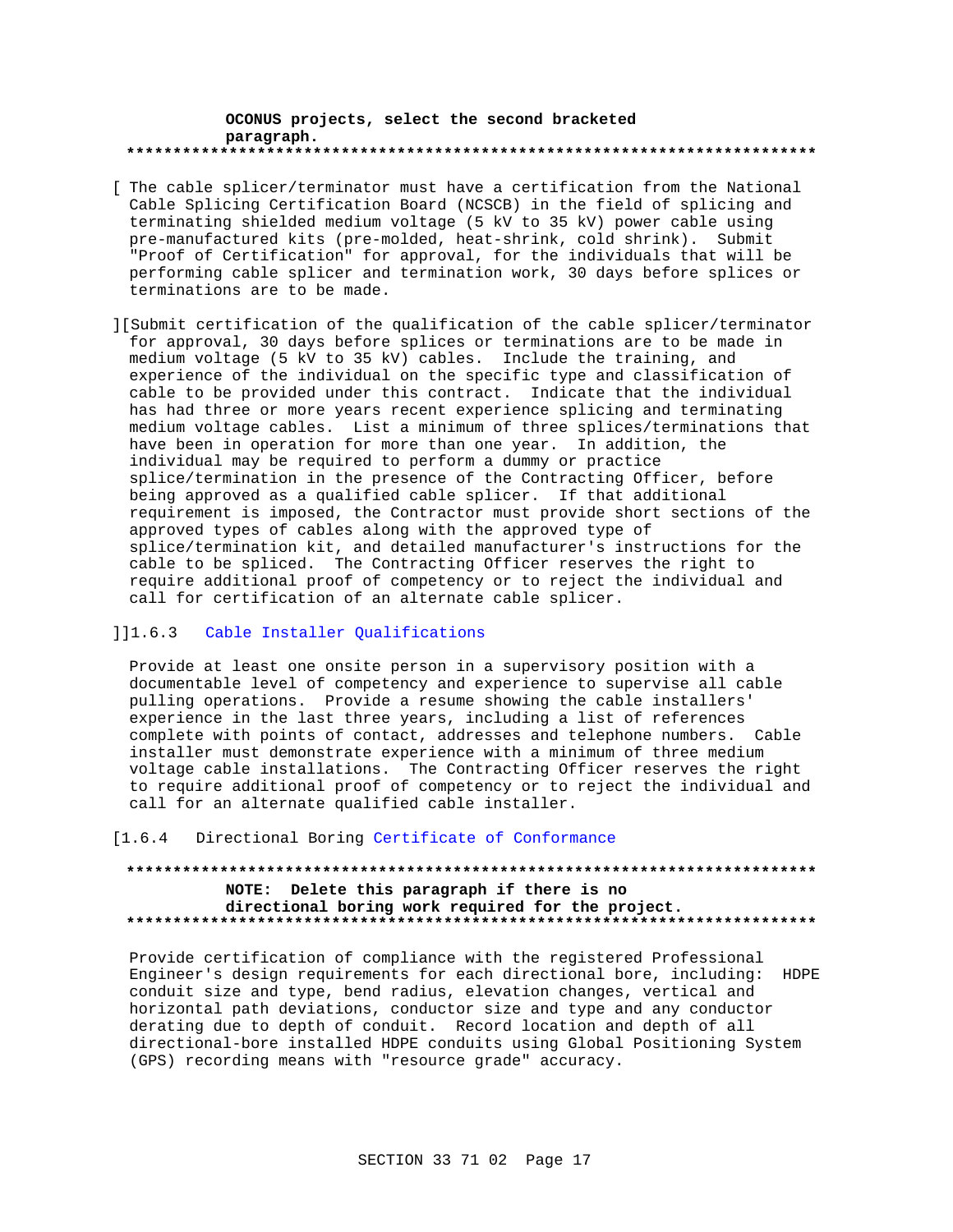## ]1.6.5 Regulatory Requirements

In each of the publications referred to herein, consider the advisory provisions to be mandatory, as though the word, "must" had been substituted for "should" wherever it appears. Interpret references in these publications to the "authority having jurisdiction," or words of similar meaning, to mean the Contracting Officer. Equipment, materials, installation, and workmanship must be in accordance with the mandatory and advisory provisions of IEEE C2 and NFPA 70 unless more stringent requirements are specified or indicated.

## 1.6.6 Standard Products

Provide materials and equipment that are products of manufacturers regularly engaged in the production of such products which are of equal material, design and workmanship. Products must have been in satisfactory commercial or industrial use for 2 years prior to bid opening. The 2-year period must include applications of equipment and materials under similar circumstances and of similar size. The product must have been for sale on the commercial market through advertisements, manufacturers' catalogs, or brochures during the 2-year period. Where two or more items of the same class of equipment are required, these items must be products of a single manufacturer; however, the component parts of the item need not be the products of the same manufacturer unless stated in this section.

## 1.6.6.1 Alternative Qualifications

Products having less than a 2-year field service record will be acceptable if a certified record of satisfactory field operation for not less than 6000 hours, exclusive of the manufacturers' factory or laboratory tests, is furnished.

## 1.6.6.2 Material and Equipment Manufacturing Date

Products manufactured more than 3 years prior to date of delivery to site are not acceptable, unless specified otherwise.

## PART 2 PRODUCTS

- 2.1 CONDUIT, DUCTS, AND FITTINGS
- 2.1.1 Rigid Metal Conduit

## UL 6.

2.1.1.1 Rigid Metallic Conduit, PVC Coated

NEMA RN 1, Type A40, except that hardness must be nominal 85 Shore A durometer, dielectric strength must be minimum 15.75 kV per mm 400 volts per mil at 60 Hz, and tensile strength must be minimum 25 MPa 3500 psi.

## 2.1.2 Intermediate Metal Conduit

UL 1242.

2.1.2.1 Intermediate Metal Conduit, PVC Coated

NEMA RN 1, Type A40, except that hardness must be nominal 85 Shore A durometer, dielectric strength must be minimum 15.75 kV per mm 400 volts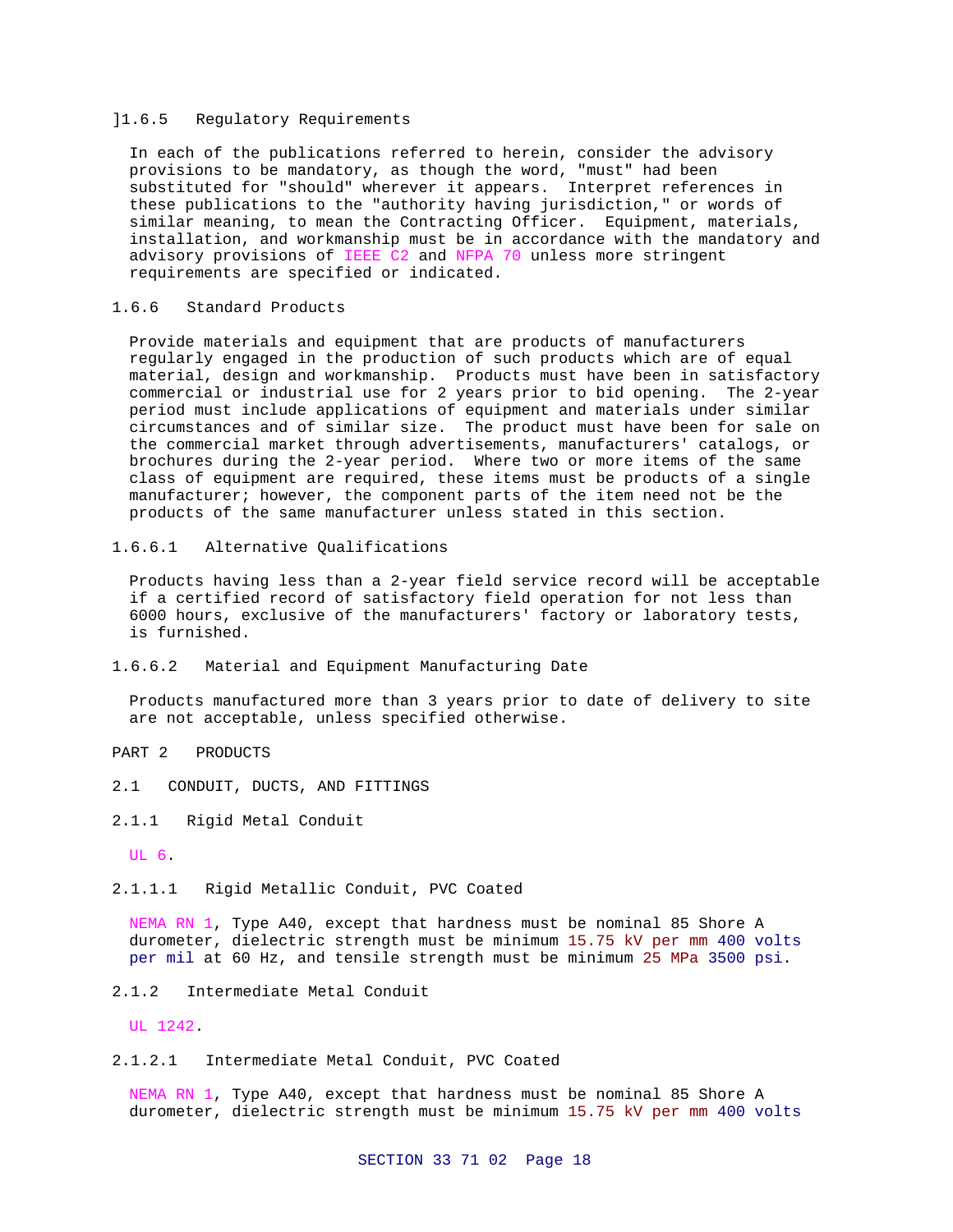per mil at 60 Hz, and tensile strength must be minimum 25 MPa 3500 psi.

2.1.3 Plastic Conduit for Direct Burial and Riser Applications

## NOTE: Specify EPC-40-PVC or EPC-80-PVC for direct-burial and riser applications.

UL 651 and NEMA TC 2, [ EPC-40] [ or ] [ EPC-80] [ as indicated].

## 2.1.4 Plastic Duct for Concrete Encasement

## NOTE: Choose EB-35 where conduit deformity is a concern. Choose EPC-40 where required by the activity. Include "as indicated" when drawings designate different applications, such as, Type EB for primary distribution and Type EPC for secondary distribution to avoid transitions for risers..

Provide[[ Type EB-20][ Type EB-35] per UL 651, ASTM F512, and NEMA TC 6 & 8 ][ or][ Type EPC-40 per UL 651 and NEMA TC 2][, as indicated].

 $[2.1.5]$ High Density Polyethylene (HDPE) Electrical Conduit for Directional Boring

## NOTE: Delete this paragraph if there is no directional boring work required for the project.

Smoothwall, approved/listed for directional boring, minimum Schedule 80, ASTM F2160, NEMA TC 7.

 $] 2.1.6$ Duct Sealant

UL 94, Class HBF. Provide high-expansion urethane foam duct sealant that expands and hardens to form a closed, chemically and water resistant, rigid structure. Sealant must be compatible with common cable and wire jackets and capable of adhering to metals, plastics and concrete. Sealant must be capable of curing in temperature ranges of 2 degrees C to 35 degrees C 35 degrees F to 95 degrees F. Cured sealant must withstand temperature ranges of -29 degrees C to 93 degrees C -20 degrees F to 200 degrees F without loss of function.

- 2.1.7 Fittings
- 2.1.7.1 Metal Fittings

UL 514B.

2.1.7.2 PVC Conduit Fittings

NOTE: Choose UL listed fittings for most applications and where conduit is required to comply with NFPA 70.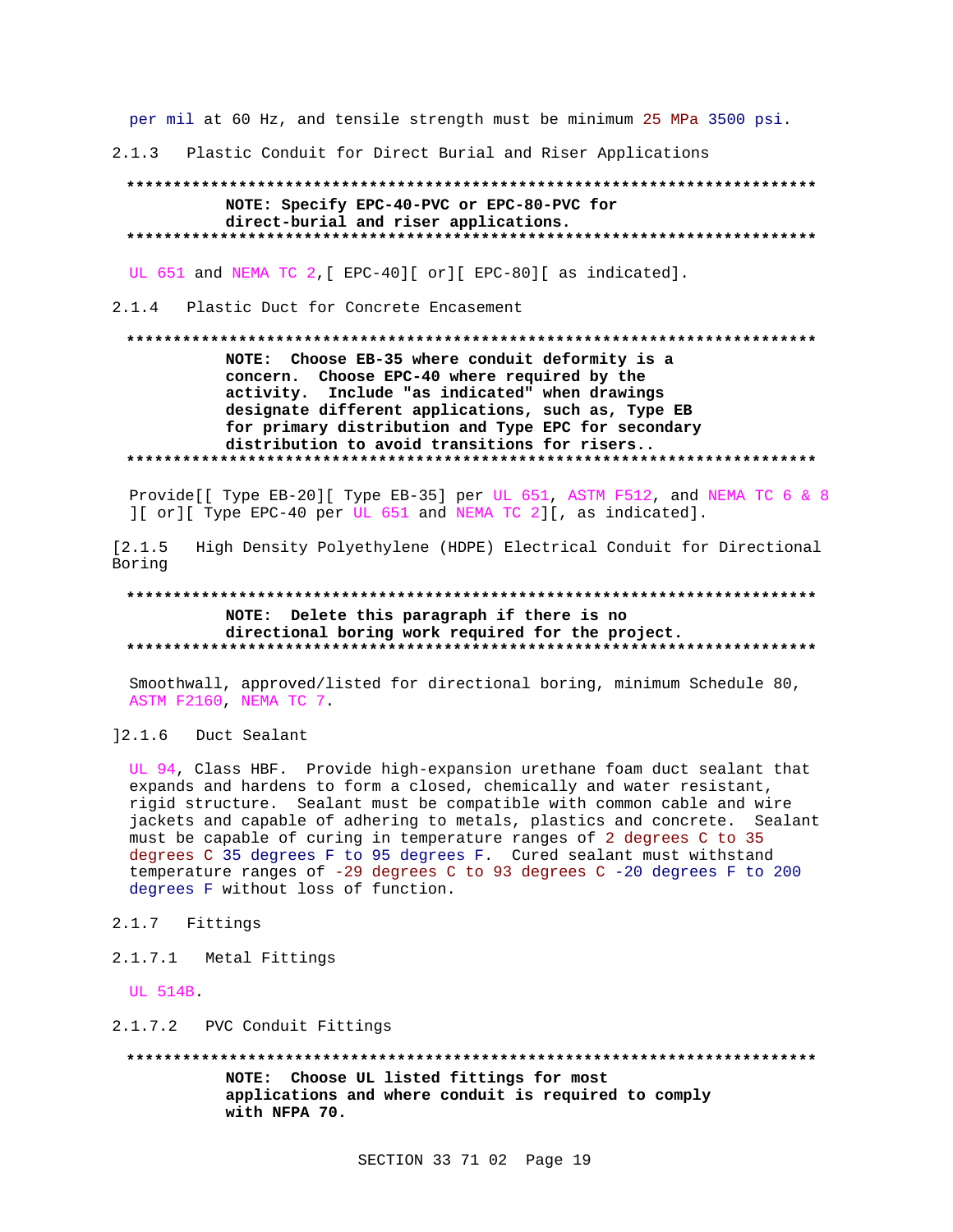[UL 514B, UL 651] [NEMA TC 3].

2.1.7.3 PVC Duct Fittings

NEMA TC 9

[2.1.7.4 Outlet Boxes for Steel Conduit

Outlet boxes for use with rigid or flexible steel conduit must be cast-metal cadmium or zinc-coated if of ferrous metal with gasketed closures and must conform to UL 514A.

12.2 LOW VOLTAGE INSULATED CONDUCTORS AND CABLES

## NOTE: In most cases NFPA 70 requires listed conductors and cable. Choose bracketed item for NEMA WC 70 only when compliance with NFPA 70 is not required.

Insulated conductors must be rated 600 volts and conform to the requirements of NFPA 70, including listing requirements[, or in accordance with NEMA WC 70]. Wires and cables manufactured more than [24][12] months prior to date of delivery to the site are not acceptable. Service entrance conductors must conform to UL 854, type USE.

### 2.2.1 Conductor Types

## NOTE: Allow aluminum conductors for new underground lines.

Cable and duct sizes indicated are for copper conductors and THHN/THWN unless otherwise noted. Conductors No. 10 AWG and smaller must be solid. Conductors No. 8 AWG and larger must be stranded. [ Conductors No. 6 AWG and smaller must be copper. Conductors No. 4 AWG and larger may be either copper or aluminum, at the Contractor's option. Do not substitute aluminum for copper if the equivalent aluminum conductor size would exceed 500 kcmil. When the Contractor chooses to use aluminum for conductors No. 4 AWG and larger, the Contractor must: increase the conductor size to have the same ampacity as the copper size indicated; increase the conduit and pull box sizes to accommodate the larger size aluminum conductors in accordance with NFPA 70; ensure that the pulling tension rating of the aluminum conductor is sufficient; relocate equipment, modify equipment terminations, resize equipment, and resolve to the satisfaction of the Contracting Officer problems that are direct results of the use of aluminum conductors in lieu of copper. I[ All conductors must be copper.]

## 2.2.2 Conductor Material

### 

NOTE: For project applications which require a different insulation than those listed below, reference a Government or industry standard that the cable or conductor must meet. For projects which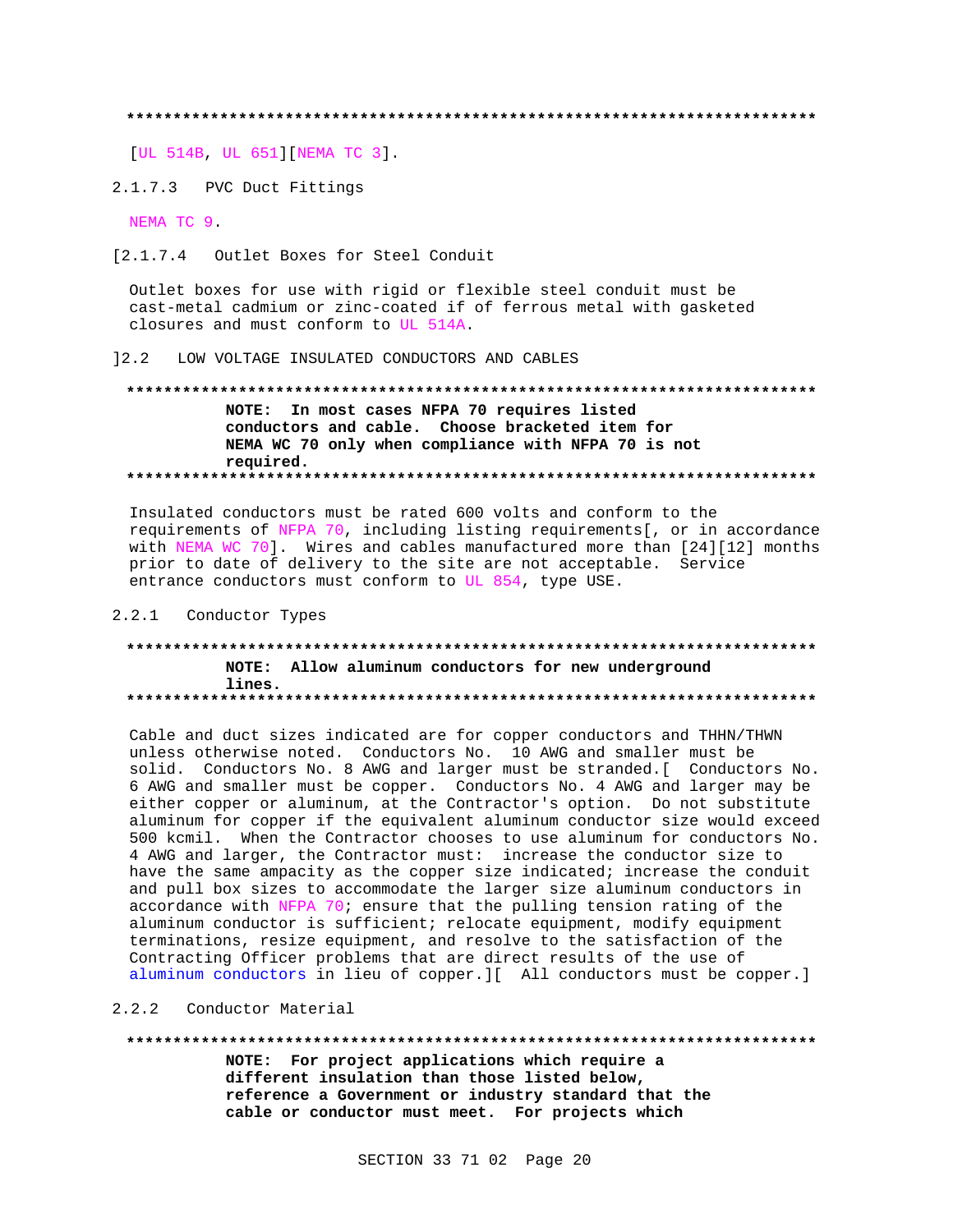## require multiple types of insulations, indicate the type for each cable on the project drawings. Refer to UFC 3-550-01, "Exterior Electrical Power Distribution" for further guidance.

Unless specified or indicated otherwise or required by NFPA 70, wires in conduit, other than service entrance, must be 600-volt, [ Type THWN/THHN conforming to UL 83][ or][ Type[ XHHW][ or][ RHW] conforming to UL 44]. Copper conductors must be annealed copper complying with ASTM B3 and ASTM B8. [ Aluminum conductors must be Type AA-8000 aluminum conductors complying with ASTM B800 and ASTM B801, and must be of an aluminum alloy listed or labeled by UL as "component aluminum-wire stock (conductor material). Type 1350 is not acceptable. Intermixing of copper and aluminum conductors in the same raceway is not permitted.]

#### $[2.2.3]$ Jackets

Provide multiconductor cables with an overall PVC outer jacket.

#### $] [2.2.4]$ Direct Buried

Provide single-conductor [and multi-conductor ]cables identified for direct burial.

## $12.2.5$  In Duct

## NOTE: For Army and Air Force projects only, coilable plastic duct may be used as an alternative to direct burial where extra physical protection is required.

Cables must be single-conductor cable. [ Cables in factory-installed, coilable-plastic-duct assemblies must conform to NEMA TC 7.]

#### $2.2.6$ Cable Marking

Insulated conductors must have the date of manufacture and other identification imprinted on the outer surface of each cable at regular intervals throughout the cable length.

Identify each cable by means of a fiber, laminated plastic, or non-ferrous metal tags in each manhole, handhole, junction box, and each terminal. Each tag must contain the following information; cable type, conductor size, circuit number, circuit voltage, cable destination and phase identification.

Color code conductors. Provide conductor identification within each enclosure where a tap, splice, or termination is made. Conductor identification must be by color-coded insulated conductors, plastic-coated self-sticking printed markers, colored nylon cable ties and plates, heat shrink type sleeves, or colored electrical tape. Properly identify control circuit terminations. Color must be green for grounding conductors and white for neutrals; except where neutrals of more than one system are installed in same raceway or box, other neutrals may be white with a different colored (not green) stripe for each. Color of ungrounded conductors in different voltage systems are as follows: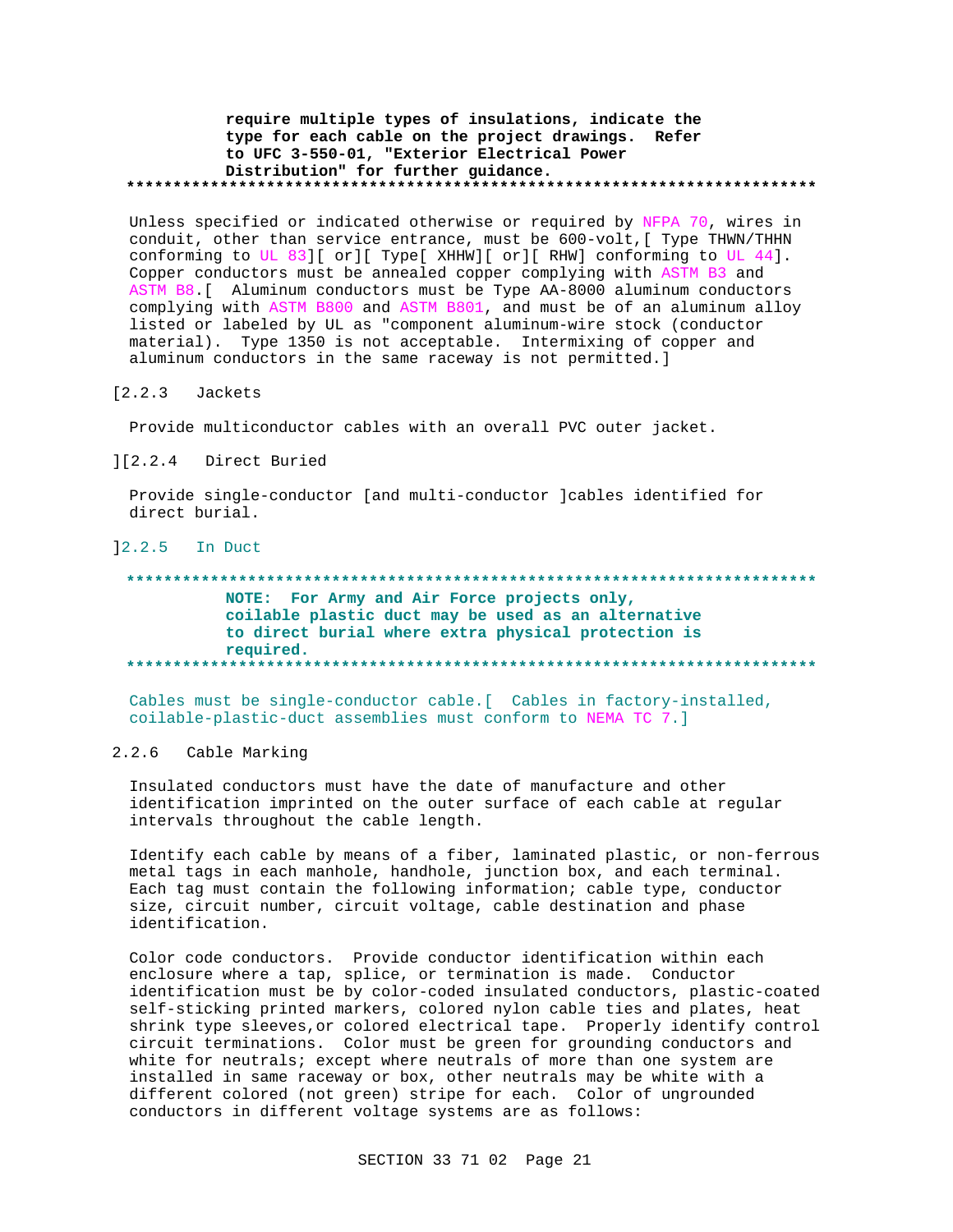- a. 208/120 volt, three-phase
	- (1) Phase A black
	- (2) Phase B red
	- (3) Phase C blue
- b. 480/277 volt, three-phase
	- (1) Phase A brown
	- (2) Phase B orange
	- (3) Phase C yellow
- c. 120/240 volt, single phase: Black and red
- [ d. On three-phase, four-wire delta system, high leg must be orange, as required by NFPA 70.
- ]2.3 LOW VOLTAGE WIRE CONNECTORS AND TERMINALS

Provide a uniform compression over the entire conductor contact surface. Use solderless terminal lugs on stranded conductors.

- a. For use with copper conductors: UL 486A-486B.
- [ b. For use with aluminum conductors: UL 486A-486B. For connecting aluminum to copper, connectors must be the circumferentially compressed, metallurgically bonded type.
- ]2.4 LOW VOLTAGE SPLICES

## **\*\*\*\*\*\*\*\*\*\*\*\*\*\*\*\*\*\*\*\*\*\*\*\*\*\*\*\*\*\*\*\*\*\*\*\*\*\*\*\*\*\*\*\*\*\*\*\*\*\*\*\*\*\*\*\*\*\*\*\*\*\*\*\*\*\*\*\*\*\*\*\*\*\* NOTE: ANSI C119.1 Section 6.2.1.3 requires all connector systems be immersed in water for 24 hours at a minimum depth of 12 inches. Select splices that conform to this requirement. \*\*\*\*\*\*\*\*\*\*\*\*\*\*\*\*\*\*\*\*\*\*\*\*\*\*\*\*\*\*\*\*\*\*\*\*\*\*\*\*\*\*\*\*\*\*\*\*\*\*\*\*\*\*\*\*\*\*\*\*\*\*\*\*\*\*\*\*\*\*\*\*\*\***

Provide splices in conductors with a compression connector on the conductor and by insulating and waterproofing using one of the following methods which are suitable for continuous submersion in water and comply with ANSI C119.1.

2.4.1 Heat Shrinkable Splice

Provide heat shrinkable splice insulation by means of a thermoplastic adhesive sealant material applied in accordance with the manufacturer's written instructions.

2.4.2 Cold Shrink Rubber Splice

Provide a cold-shrink rubber splice which consists of EPDM rubber tube which has been factory stretched onto a spiraled core which is removed during splice installation. The installation must not require heat or flame, or any additional materials such as covering or adhesive. It must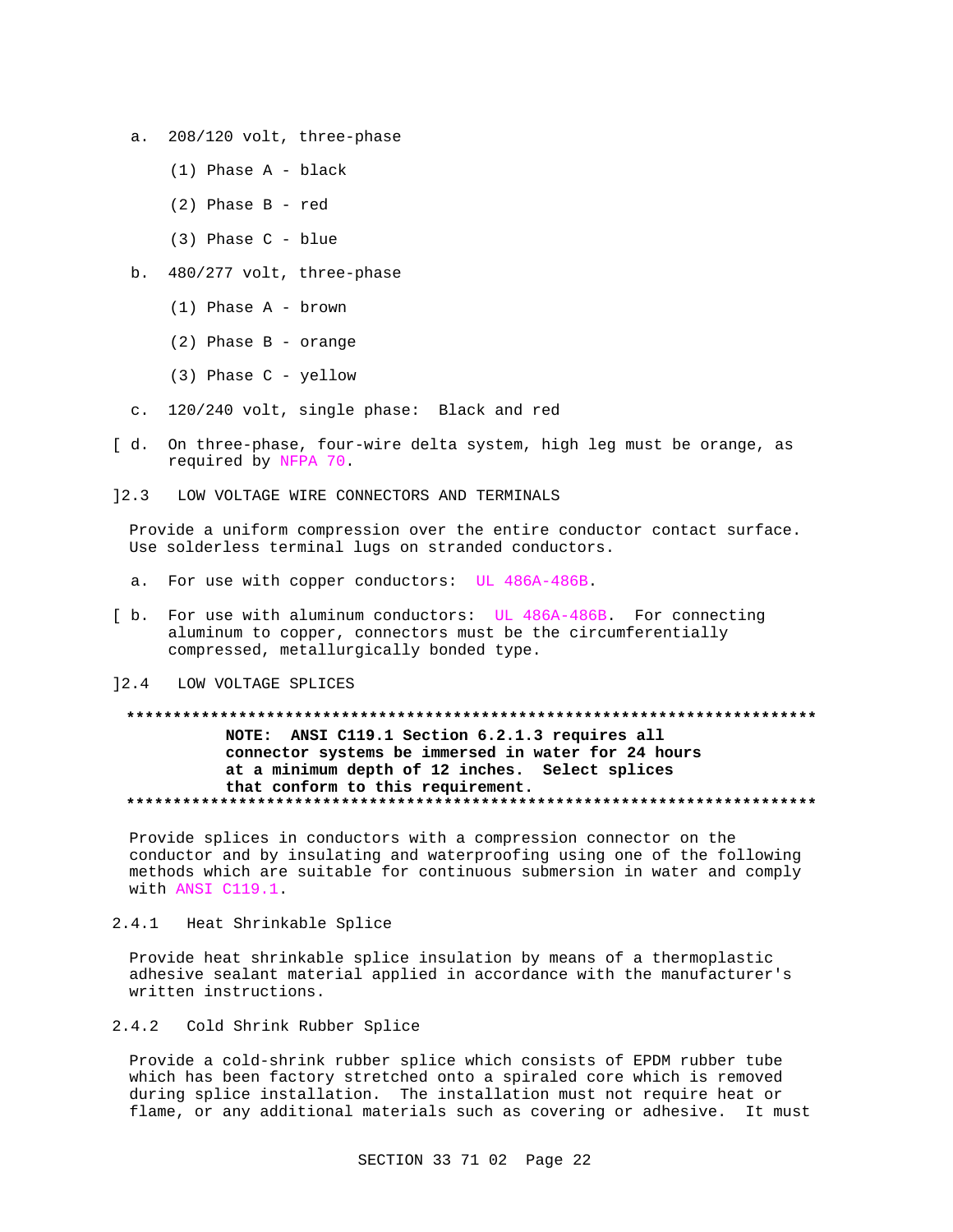be designed for use with inline compression type connectors, or indoor, outdoor, direct-burial or submerged locations.

#### $2.5$ MEDIUM VOLTAGE CABLE

Cable (conductor) sizes are designated by American Wire Gauge (AWG) and Thousand Circular Mils (Kcmil). Conductor and conduit sizes indicated are for copper conductors unless otherwise noted. Insulated conductors must have the date of manufacture and other identification imprinted on the outer surface of each cable at regular intervals throughout cable length. Wires and cables manufactured more than [24][12] months prior to date of delivery to the site are not acceptable. Provide single conductor type cables unless otherwise indicated.

Cable Configuration  $2.5.1$ 

NOTE: For Navy projects, use type MV only and delete requirements for concentric neutrals throughout. \*\*\*\*\*\*\*\*\*\*\*\*\*\*\*\*\*\*\*\*\* NOTE: For Army and Air Force projects:

> The two most commonly produced/specified medium voltage cables are Type MV (as described in UL 1072) and underground distribution ("UD/URD"), commonly used by electrical utilities. Type MV is a type designation recognized by NFPA 70 because it is UL listed. "UD/URD" is not a recognized type designation because it is utilized primarily by electrical utilities, who are not governed by NFPA 70 and for whom a UL listed cable adds unnecessary expense. Both type MV and "UD/URD" can be specified for use in duct or direct buried. In addition to the standard MV-90, NFPA 70 also lists an MV-105 temperature rating. However, MV-105 is not available from all manufacturers. Provide MV-105, only if needed.

Use either Type MV or "UD/URD" in ducts, keeping in mind that the concentric neutral affects bending radius and pulling tensions, therefore limiting the maximum pull and distance between manholes. Use "UD" for direct buried applications.

Choose 133 percent insulation level on 5 kV, 15 kV and 25 kV rated cables. 

Provide [Type MV cable, conforming to NEMA WC 74/ICEA S-93-639 and UL 1072] [concentric neutral underground distribution cable conforming to ICEA S-94-649] [metallic armored cables, consisting of three-conductor, multi-conductor cables, with insulation and shielding, as specified, using [a galvanized steel] [an aluminum] interlocked tape armor and thermoplastic jacket]. Provide cables manufactured for use in[ duct][ or][ direct burial] applications[ as indicated]. Cable must be rated [5 kV][15 kV][25 kV][28 kV][35 kV][as indicated] with [100][133] percent insulation level.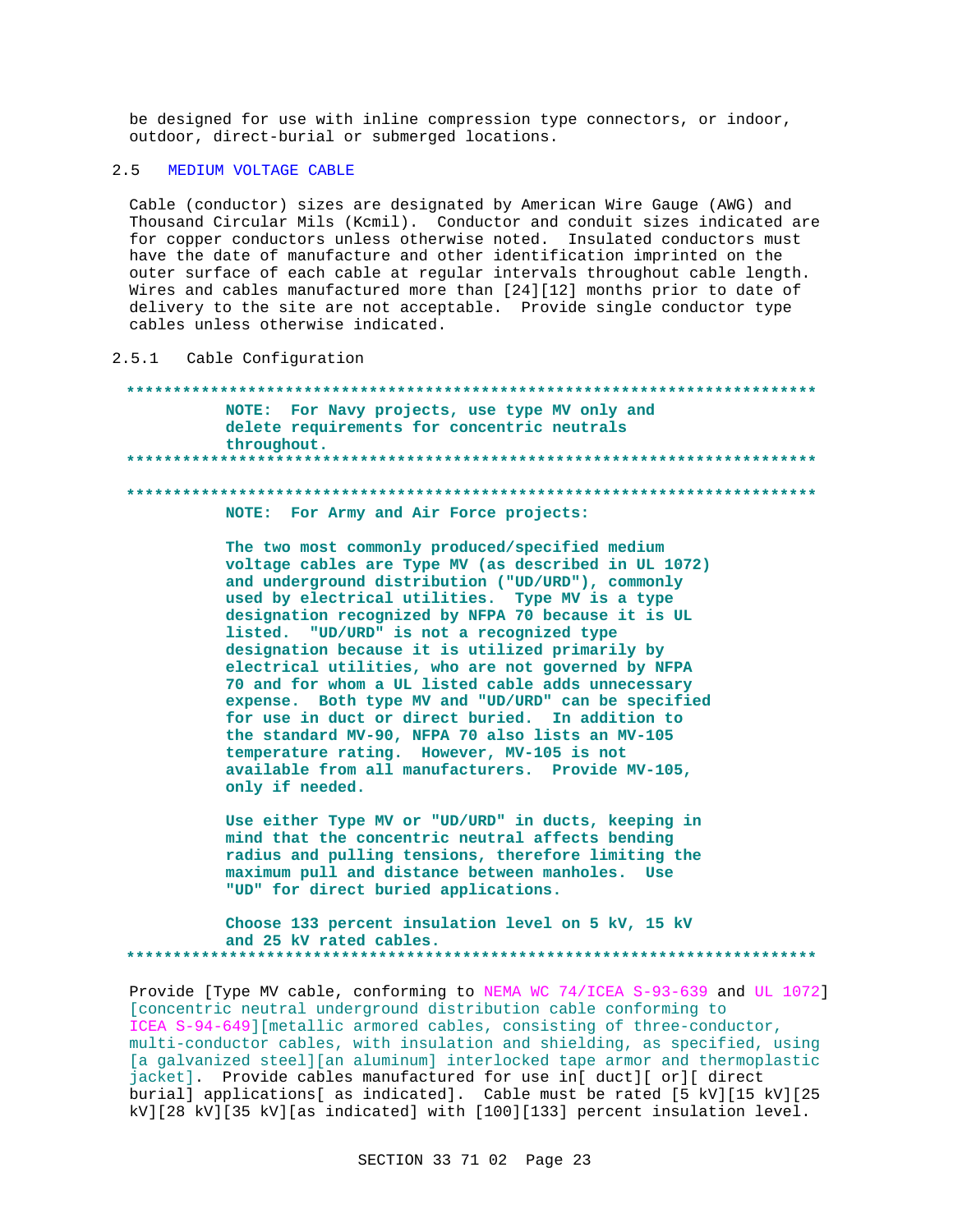## 2.5.2 Conductor Material

### 

NOTE: Provide aluminum conductors for new underground circuits and extensions of existing circuits. Select Type AA-8000 for type MV cable. Select 1350 for "UD/URD" cable. This includes all new medium voltage systems designs that do not require interface (splicing copper to aluminum in underground structures) with existing copper infrastructure. Refer to UFC 3-550-01, "Exterior Electrical Power Distribution" paragraph entitled "Underground Electrical Systems" for additional guidance. NOTE: A concentric compressed conductor has a diameter that is 3 percent less than a regular concentric conductor. A compact conductor has a diameter that is 10 percent less than a regular concentric conductor. Edit to specify compact conductors where necessary to limit duct fill (i.e. where new conductors are installed in existing  $ducts)$ .

Provide concentric-lay-stranded, Class B[ compact round] conductors. Provide[ aluminum alloy Type AA-8000 aluminum conductors complying with ASTM B800 and ASTM B801][ aluminum alloy 1350 cables, 3/4 hard minimum complying with ASTM B609/B609M and ASTM B231/B231M for regular concentric and compressed stranding or ASTM B400/B400M for compacted stranding][ soft drawn copper cables complying with ASTM B3 and ASTM B8 for regular concentric and compressed stranding or ASTM B496 for compact stranding].

#### $2.5.3$ Insulation

### 

NOTE: For projects which require multiple types of insulations, or special types of cables, such as submarine cable, indicate the type for each cable on the project drawings. Choose XLP or tree retardant XLP for "UD or URD" cable and either XLP or EPR for Type MV cable for Army and Air Force project. XLP Type MV cable is not allowed for Navy or Marine Corps projects.

For non-shielded cables rated 2001-5000 volts, choose ANSI/NEMA WC 71/ICEA S-96-659. For cables rated >15kV, choose ANSI/NEMA WC 74/ICEA S-93-639.

Choose AEIC CS8, except for concentric neutral cable only, choose ICEA S-94-649. 

Provide [ethylene-propylene-rubber (EPR) insulation conforming to the requirements of [ANSI/NEMA WC 71/ICEA S-96-659][ANSI/NEMA WC 74/ICEA S-93-639] and [AEIC CS8][ICEA S-94-649]][tree-retardant cross-linked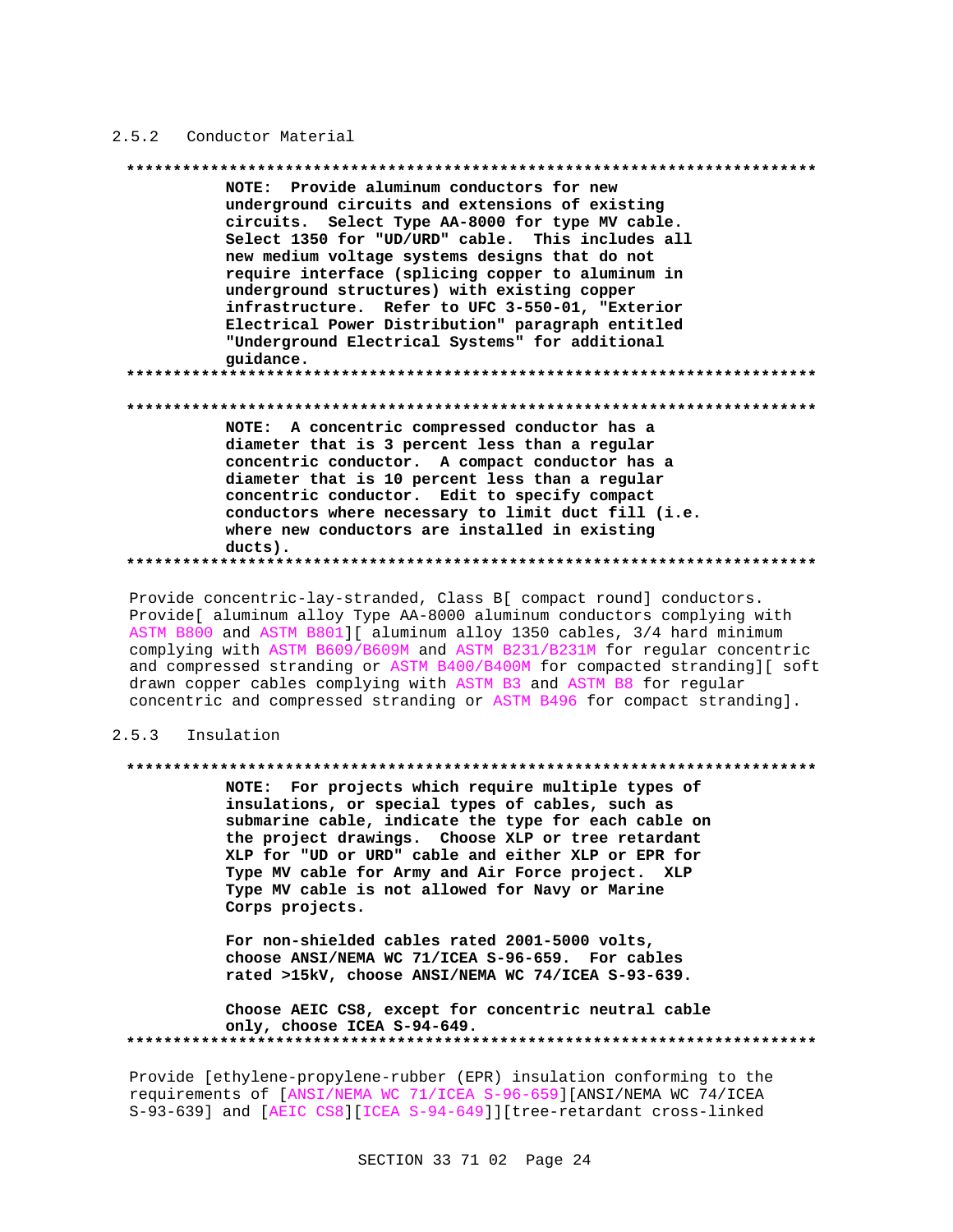thermosetting polyethylene (XLP) insulation conforming to the requirements of NEMA WC 74/ICEA S-93-639 and [AEIC CS8][ICEA S-94-649]].

## 2.5.4 Shielding

## NOTE: Choose tape shielding unless wire shielding is allowed or required by the Activity.

Cables rated for 2 kV and above must have a semiconducting conductor shield, a semiconducting insulation shield, and an overall copper[ tape][ or][ wire] shield for each phase.

#### $2.5.5$ Neutrals

### 

NOTE: Use first bracketed sentence for type MV cable and second bracketed sentence for type UD/URD cable.

In second bracketed sentence tailored for ARMY and AIR FORCE, select full ampacity concentric neutral for single-phase applications and one-third ampacity for three-phase applications.

### Include the last bracketed sentence where high impedance grounded neutral systems are employed.

[Neutral conductors must be [copper][aluminum], employing the same insulation and jacket materials as phase conductors, except that a 600-volt insulation rating is acceptable. J[ Concentric neutrals conductors must be copper, having a combined ampacity [equal to][1/3 of] the phase conductor ampacity rating. I For high impedance grounded neutral systems, the neutral conductors from the neutral point of the transformer or generator to the connection point at the impedance must utilize [copper][aluminum] conductors, employing the same insulation level and construction as the phase conductors.]

#### $2.5.6$ Jackets

NOTE: PVC is acceptable for duct applications. Polyethylene (LLDPE) is exceptional for direct burial and in duct applications where there is significant amounts of water. There are many other types of jacket materials available (neoprene, hypalon, thermoplastic CPE) for special environments involving exposure to sunlight, petroleum products, and corrosive chemicals. Consult local cable representatives to specify the appropriate jacket for the application.

Choose the last bracketed sentence when PVC is specified. 

Provide cables with a [PVC][\_\_\_\_\_] jacket.[ Direct buried cables must be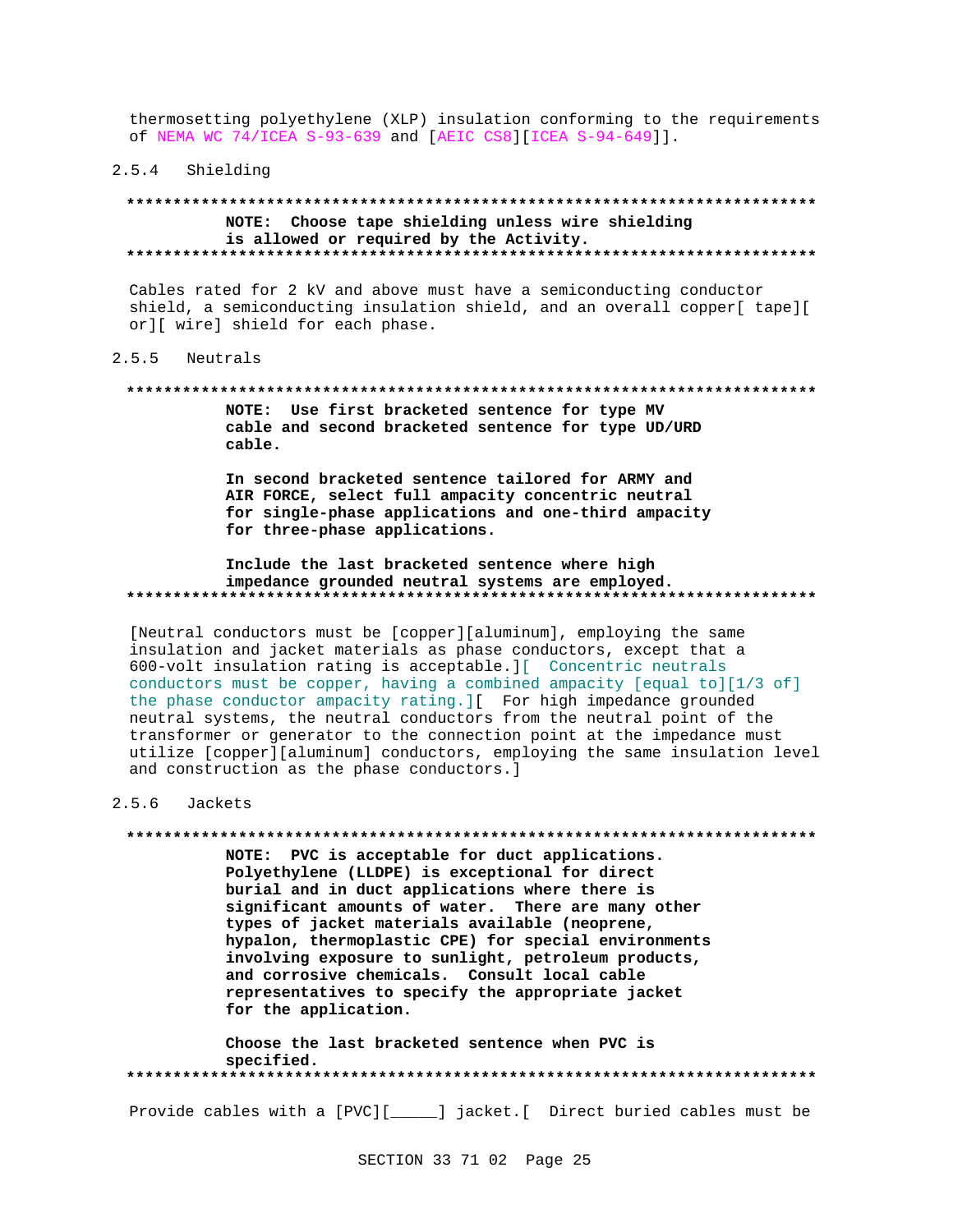rated for direct burial. I Provide type UD cables with an overall jacket. [ Provide PVC jackets with a separator that prevents contact with underlying semiconducting insulating shield.]

#### MEDIUM VOLTAGE CABLE TERMINATIONS  $2.6$

NOTE: Specification sections for equipment, such as pad-mounted transformers, SF-6 switches, and unit substations, contain paragraphs for terminations, and have not been updated to coordinate with this specification section. When this paragraph is used only for that equipment, specify terminations either in that section or in this section, and delete paragraph from the other section. NOTE: Provide indoor terminator/outdoor terminations with skirts. By including skirts for "indoor" and "within equipment" locations, tracking resistance is significantly improved. Provision of skirts for indoor terminations automatically makes them IEEE 48 Class 1. 

IEEE 48 Class 1; of the molded elastomer, prestretched elastomer, or heat-shrinkable elastomer. Acceptable elastomers are track-resistant silicone rubber or track-resistant ethylene propylene compounds, such as ethylene propylene rubber or ethylene propylene diene monomer. Separable insulated connectors may be used for apparatus terminations, when such apparatus is provided with suitable bushings. Provide terminations, where required, with mounting brackets suitable for the intended installation and with grounding provisions for the cable shielding, metallic sheath, or armor. Provide terminations in a kit, including: skirts, stress control terminator, ground clamp, connectors, lugs, and complete instructions for assembly and installation. Terminations must be the product of one manufacturer, suitable for the type, diameter, insulation class and level, and materials of the cable terminated. Do not use separate parts of copper or copper alloy in contact with aluminum alloy parts in the construction or installation of the terminator.

#### $2.6.1$ Cold-Shrink Type

Terminator must be a one-piece design, utilizing the manufacturer's latest technology, where high-dielectric constant (capacitive) stress control is integrated within a skirted insulator made of silicone rubber. Termination must not require heat or flame for installation. Termination kit must contain all necessary materials (except for the lugs). Design termination for installation in low or highly contaminated indoor and outdoor locations and must resist ultraviolet rays and oxidative decomposition.

#### $2.6.2$ Heat Shrinkable Type

Terminator must consist of a uniform cross section heat shrinkable polymeric construction stress relief tubing and environmentally sealed outer covering that is nontracking, resists heavy atmospheric contaminants, ultra violet rays and oxidative decomposition. Provide heat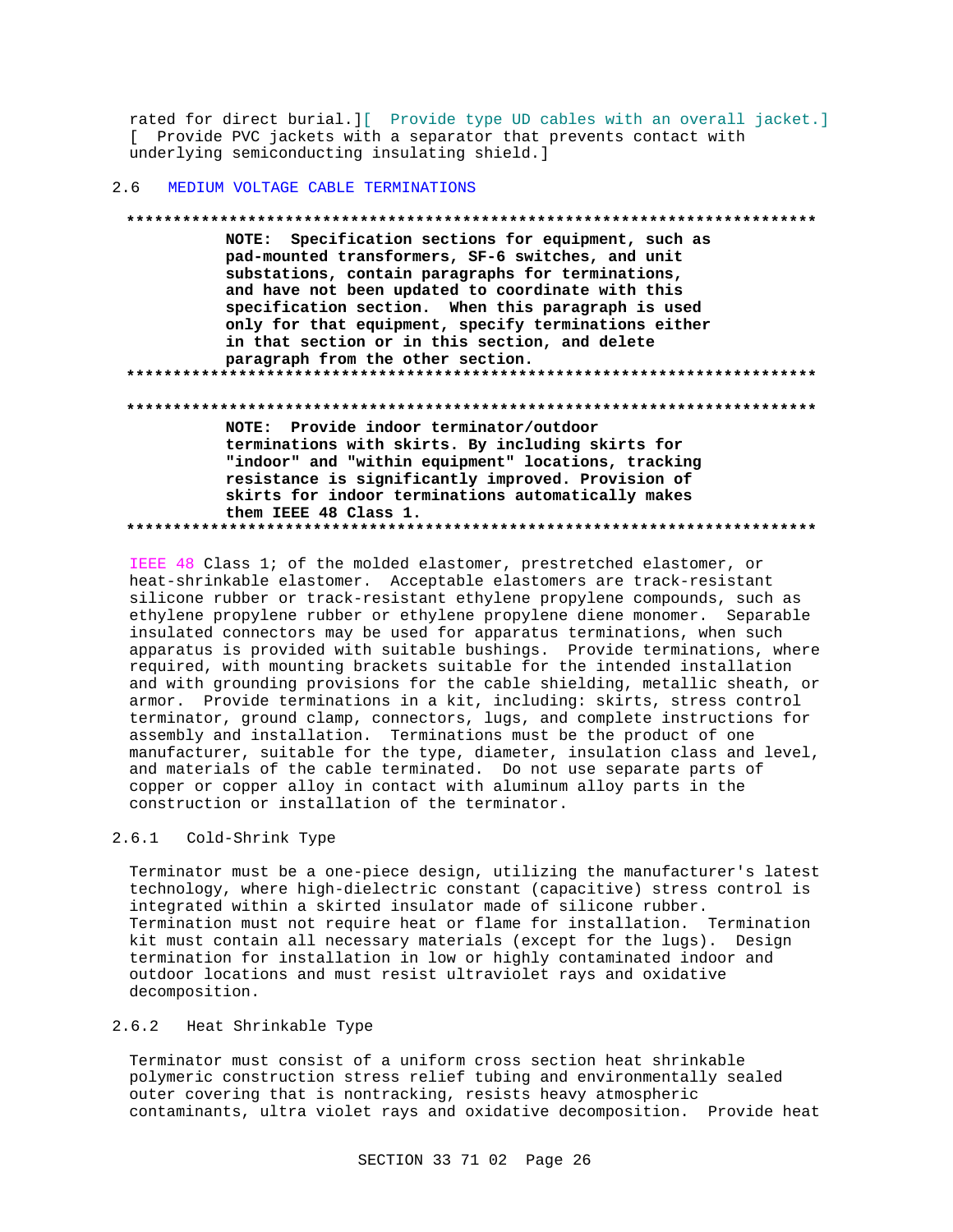shrinkable sheds or skirts of the same material. Design termination for installation in low or highly contaminated indoor or outdoor locations.

### [2.6.3 Separable Insulated Connector Type

1

 $\mathbf{1}$ 

## NOTE: Coordinate the connector ratings required with the equipment specification for transformers and switches.

Separable connectors may not be used in manholes. 

IEEE 386. Provide connector with steel reinforced hook-stick eye, grounding eye, test point, and arc-quenching contact material. Provide connectors of the loadbreak or deadbreak type as indicated, of suitable construction for the application and the type of cable connected, and that include cable shield adaptors. Provide external clamping points and test points. Do no use separable connectors in manholes/handholes.

- [ a. 200 Ampere loadbreak connector ratings: Voltage: [15 kV, 95 kV BIL][25 kV, 125 kV BIL][35 kV, 150 kV BIL]. Short time rating: 10,000 rms symmetrical amperes.
- NOTE: For Navy projects, provide 200 ampere bushing interface on all 600 ampere connectors.
- [ b. 600 Ampere deadbreak connector ratings: Voltage: [15 kV, 95 kV BIL][25 kV, 125 kV BIL][35 kV, 150 kV BIL]. Short time rating: 25,000 rms symmetrical amperes. [ Connectors must have 200 ampere bushing interface[ for surge arresters][ as indicated].]

NOTE: Include the following paragraph only when the activity requires additional grounding elbows and feed-thru inserts. 

[c. Provide[ [one][\_\_\_\_\_] set[s] of three grounding elbows][ and][ [one][\_\_\_\_\_] set[s] of three feed-thru inserts]. Deliver [grounding elbows][ and ][feed-thru inserts] to the Contracting Officer.  $\mathbf{1}$ 

NOTE: Include the following paragraph only when the activity requires faulted circuit indicators. 

[ d. Install one set of faulted circuit indicators, complying with IEEE 495, on the test points of each set of separable insulated connectors. Indicators must be self powered; with automatic trip with mechanical flag indication upon overcurrent followed by loss of system voltage, and automatic reset upon restoration of system voltage. Indicators must be compact, sealed corrosion resistant construction with provision for hotstick installation and operation.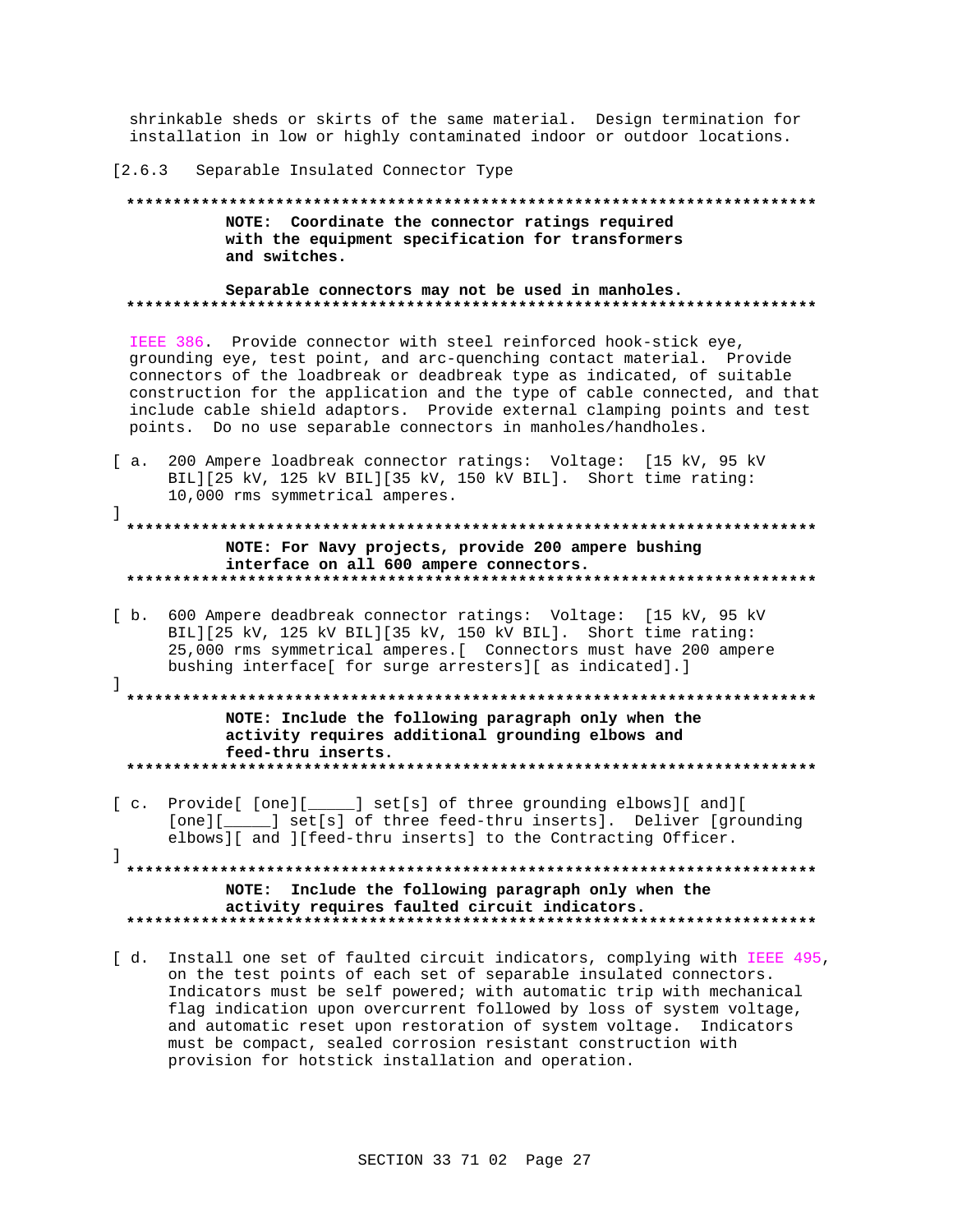## 112.7 MEDIUM VOLTAGE CABLE JOINTS

Provide joints (splices) in accordance with IEEE 404 suitable for the rated voltage, insulation level, insulation type, and construction of the cable. Joints must be certified by the manufacturer for waterproof, submersible applications. Upon request, supply manufacturer's design<br>qualification test report in accordance with IEEE 404. Connectors for joint must be tin-plated electrolytic copper, having ends tapered and having center stops to equalize cable insertion.

#### $2.7.1$ Heat-Shrinkable Joint

Consists of a uniform cross-section heat-shrinkable polymeric construction with a linear stress relief system, a high dielectric strength insulating material, and an integrally bonded outer conductor layer for shielding. Replace original cable jacket with a heavy-wall heat-shrinkable sleeve with hot-melt adhesive coating.

#### $2.7.2$ Cold-Shrink Rubber-Type Joint

Joint must be of a cold shrink design that does not require any heat source for its installation. Splice insulation and jacket must be of a one-piece factory formed cold shrink sleeve made of black EPDM rubber. Splice should be packaged three splices per kit, including complete installation instructions.

#### TELECOMMUNICATIONS CABLING  $2.8$

Provide telecommunications cabling in accordance with Section 33 82 00 TELECOMMUNICATIONS OUTSIDE PLANT (OSP).

## [2.9 LIVE END CAPS

## NOTE: Live end caps are only required when cable is required to remain unterminated, but energized. Live end cap locations must be indicated on the drawings.

Provide live end caps using a "kit" including a heat-shrinkable tube and a high dielectric strength, polymeric plug overlapping the conductor. Conform to applicable portions of IEEE 48.

#### $] 2.10$ TAPE

## 2.10.1 Insulating Tape

UL 510, plastic insulating tape, capable of performing in a continuous temperature environment of 80 degrees C.

## 2.10.2 Buried Warning and Identification Tape

NOTE: For Navy projects, use Section 31 23 00.00 20, EXCAVATION AND FILL. 

Provide detectable tape in accordance with Section [31 23 00.00 20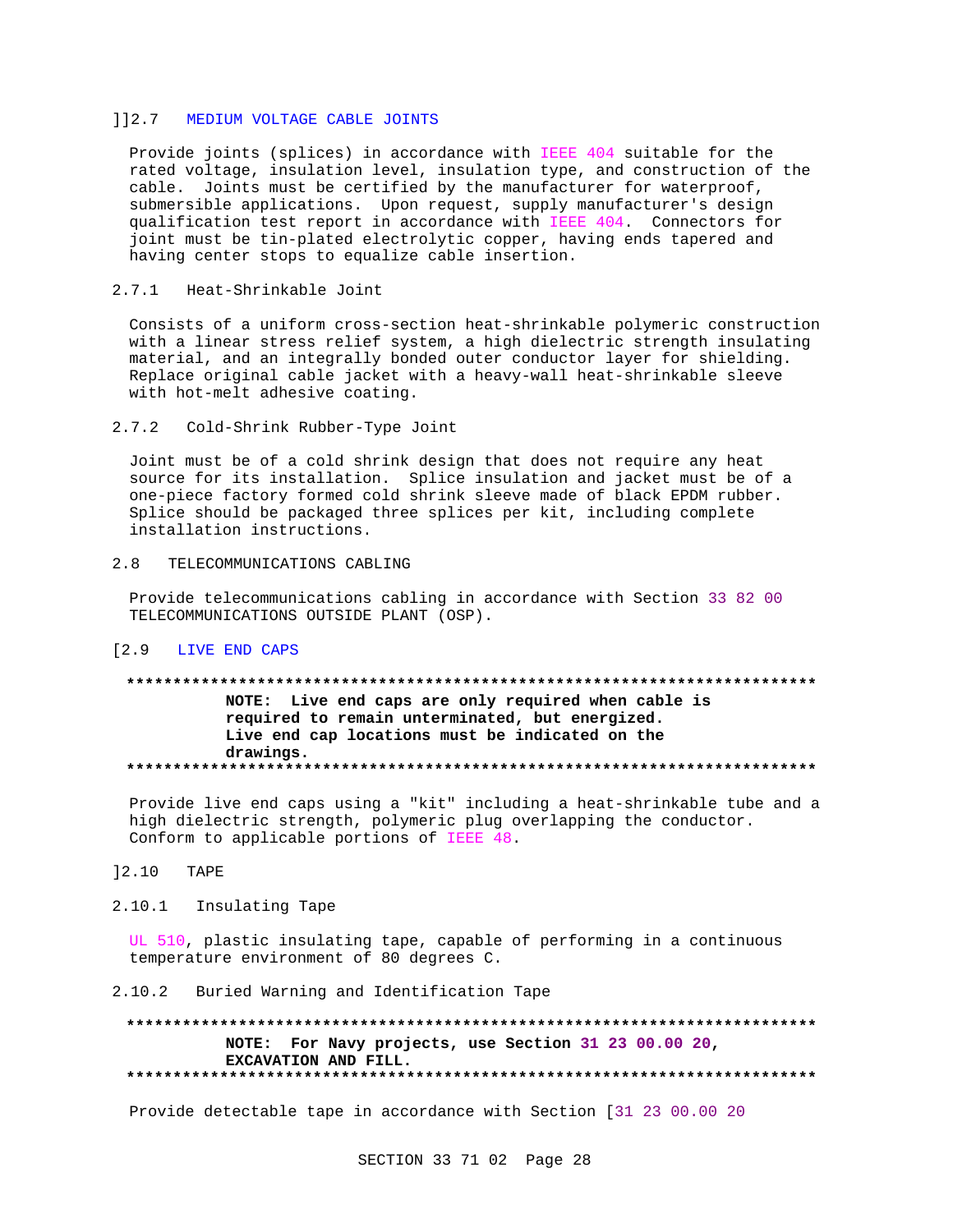EXCAVATION AND FILL][31 00 00 EARTHWORK].

## 2.10.3 Fireproofing Tape

## NOTE: Provide the following paragraph where medium voltage cable (2200 volts or greater) is installed in manholes, handholes and vaults.

Provide tape composed of a flexible, conformable, unsupported intumescent elastomer. Tape must be not less than 0.762 mm .030 inch thick, noncorrosive to cable sheath, self-extinguishing, noncombustible, adhesive-free, and must not deteriorate when subjected to oil, water, gases, salt water, sewage, and fungus.

#### $2.11$ PULL ROPE

Plastic or flat pull line (bull line) having a minimum tensile strength of 890 N 200 pounds.

- 2.12 GROUNDING AND BONDING
- 2.12.1 Driven Ground Rods

## NOTE: Provide solid copper ground rods when soil conditions are corrosive.

Provide [copper-clad steel ground rods conforming to UL 467][solid copper ground rods conforming to UL 467][solid stainless steel ground rods] not less than 19 mm 3/4 inch in diameter by 3.1 m 10 feet in length. Sectional type rods may be used for rods62 m 20 feet or longer.

 $2.12.2$ Grounding Conductors

Stranded-bare copper conductors must conform to ASTM B8, Class B, soft-drawn unless otherwise indicated. Solid-bare copper conductors must conform to ASTM B1 for sizes No. 8 and smaller. Insulated conductors must be of the same material as phase conductors and green color-coded, except that conductors must be rated no more than 600 volts. Aluminum is not acceptable.

#### 2.13 CAST-IN-PLACE CONCRETE

## NOTE: Retain Section 03 30 00 CAST-IN-PLACE CONCRETE for Navy projects and Section 03 30 00 CAST-IN-PLACE CONCRETE for Army projects.

Provide concrete in accordance with Section 03 30 00 CAST-IN-PLACE CONCRETE. In addition, provide concrete for encasement of underground ducts with 20 MPa 3000 psi minimum 28-day compressive strength. Concrete associated with electrical work for other than encasement of underground ducts must be 30 MPa 4000 psi minimum 28-day compressive strength unless specified otherwise.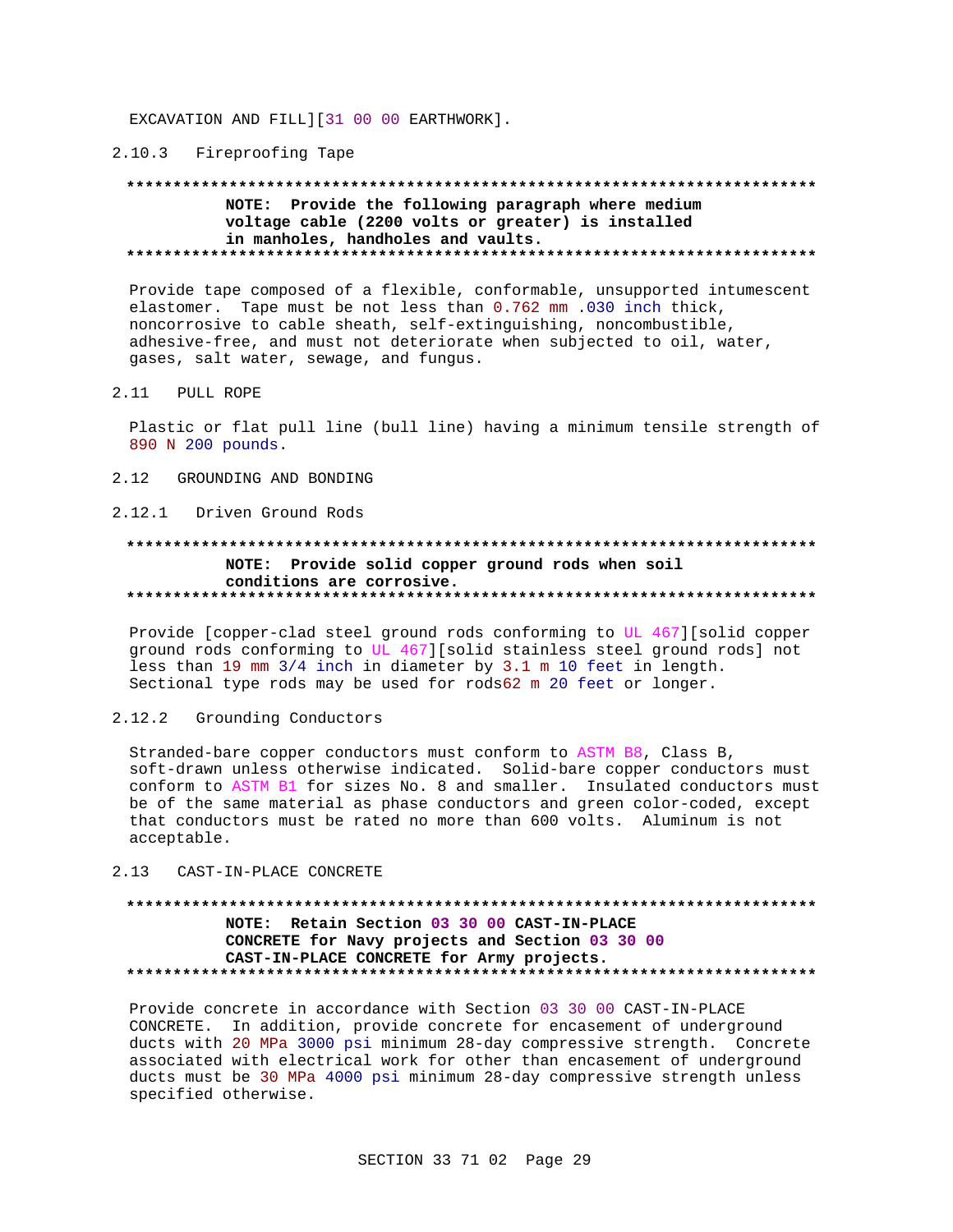## 2.14 UNDERGROUND STRUCTURES

### 

NOTE: Edit this paragraph to comply with project requirements concerning the type of structure or duct, strength of concrete, concrete mix, metal accessories, and excavating and grading. Indicate special reinforcing where required, particularly with duct banks of non-rectangular cross-section. Contact local telephone company, where applicable, concerning the size of all signal manholes and the number and type of signal duct required. Determine availability since aircraft or H20 highway loadings may not be available in precast.

For Navy projects only, see standard sketches UG-1 through UG-7, covering manholes and handholes located at http://www.wbdg.org/ffc/dod/unifiedfacilities-guide-specifications-ufgs/forms-graphics-tables. Include the required sketches on the project drawings. 

Provide precast concrete underground structures or standard type cast-in-place manhole types as indicated, conforming to ASTM C857 and ASTM C478M ASTM C478. Top, walls, and bottom must consist of reinforced concrete. Walls and bottom must be of monolithic concrete construction. Locate duct entrances and windows near the corners of structures to facilitate cable racking. Covers must fit the frames without undue play. Form steel and iron to shape and size with sharp lines and angles. Castings must be free from warp and blow holes that may impair strength or appearance. Exposed metal must have a smooth finish and sharp lines and arises. Provide necessary lugs, rabbets, and brackets. Set pulling-in irons and other built-in items in place before depositing concrete. Install a pulling-in iron in the wall opposite each duct line entrance. Cable racks, including rack arms and insulators, must be adequate to accommodate the cable.

## 2.14.1 Cast-In-Place Concrete Structures

## NOTE: Edit bracketed items at designer's discretion and as required where aircraft loading is in project.

Concrete must conform to Section 03 30 00 CAST-IN-PLACE CONCRETE. [ Construct walls on a footing of cast-in-place concrete except that precast concrete base sections may be used for precast concrete manhole risers. ][ Concrete block must conform to ASTM C139 and Section 04 20 00, MASONRY. ] [ Concrete block is not allowed in areas subject to aircraft loading.]

## 2.14.2 Precast Concrete Structures, Risers and Tops

Precast concrete underground structures may be provided in lieu of cast-in-place subject to the requirements specified below. Precast units must be the product of a manufacturer regularly engaged in the manufacture of precast concrete products, including precast manholes.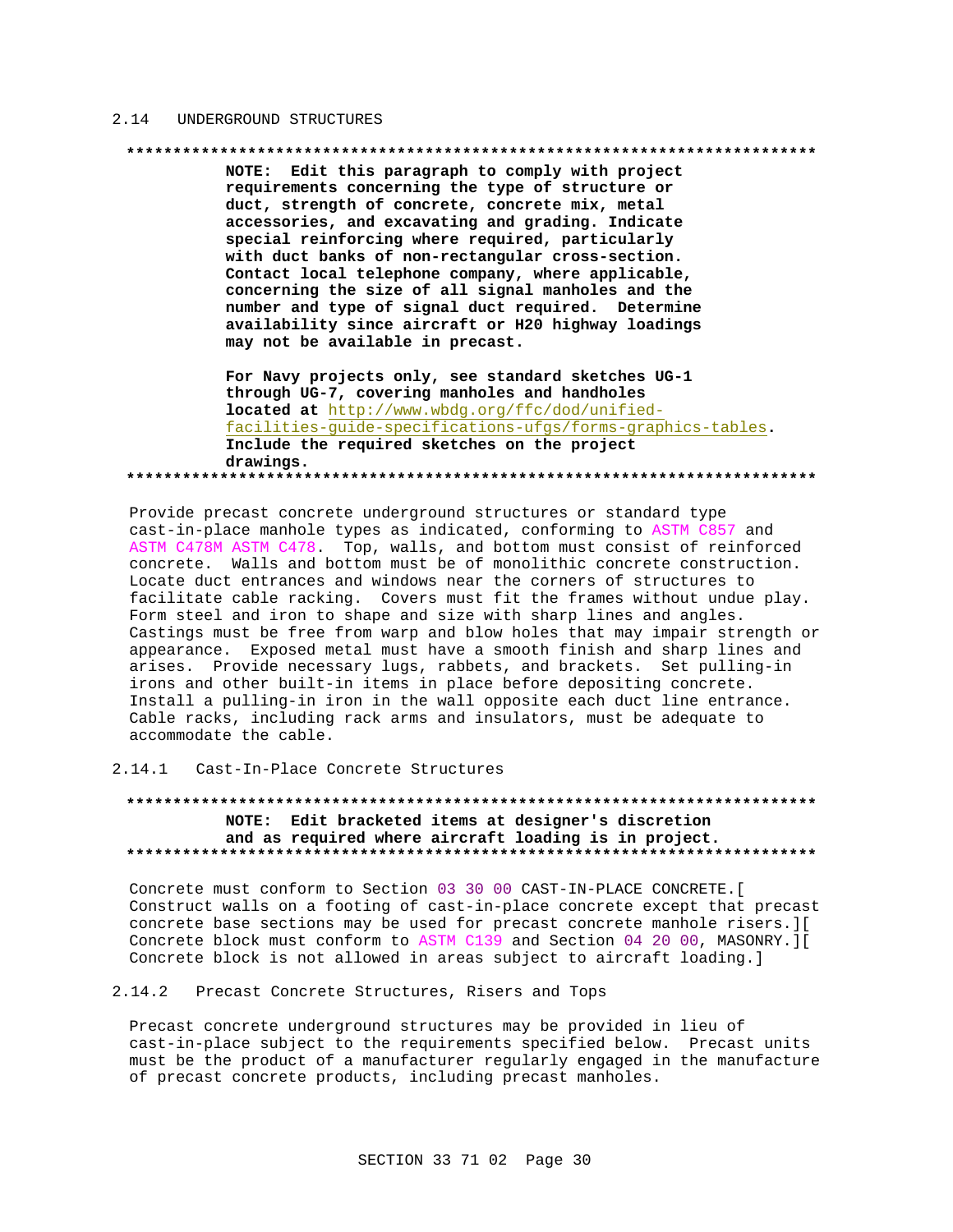## 2.14.2.1 General

Precast concrete structures must have the same accessories and facilities as required for cast-in-place structures. Likewise, precast structures must have plan area and clear heights not less than those of cast-in-place structures. Concrete materials and methods of construction must be the same as for cast-in-place concrete construction, as modified herein. Slope in floor may be omitted provided precast sections are poured in reinforced steel forms. Concrete for precast work must have a 28-day compressive strength of not less than 30 MPa 4000 psi. Structures may be precast to the design and details indicated for cast-in-place construction, precast monolithically and placed as a unit, or structures may be assembled sections, designed and produced by the manufacturer in accordance with the requirements specified. Structures must be identified with the manufacturer's name embedded in or otherwise permanently attached to an interior wall face.

2.14.2.2 Design for Precast Structures

ACI 318M. In the absence of detailed on-site soil information, design for the following soil parameters/site conditions:

- a. Angle of Internal Friction (phi) = 0.523 rad 30 degrees
- b. Unit Weight of Soil (Dry) =  $1760 \text{ kg/m}^3$  110 pcf, (Saturated)  $= 2080 \text{ kg/m}^3$  130 pcf
- c. Coefficient of Lateral Earth Pressure (Ka) = 0.33
- d. Ground Water Level = 915 mm 3 feet below ground elevation

**\*\*\*\*\*\*\*\*\*\*\*\*\*\*\*\*\*\*\*\*\*\*\*\*\*\*\*\*\*\*\*\*\*\*\*\*\*\*\*\*\*\*\*\*\*\*\*\*\*\*\*\*\*\*\*\*\*\*\*\*\*\*\*\*\*\*\*\*\*\*\*\*\*\***

**NOTE: Specify H20 highway loading for most locations. Revise as required if loading in excess of H20 highway loading is required.**

**Indicate structures subject to aircraft loading on the drawings. Also show structure design requirements on the drawings. Design decks and covers subject to aircraft loadings for loadings per FAA AC-150/5320-6 except as follows:**

**a. Design covers for 45 000 kg 100,000 lb wheel loads with 1.72 MPa 250 psi tire pressure.**

**b. For spans of less than 0.6 m 2 feet in the least direction, use a uniform live load of 2.24 Mpa 325 psi.**

**c. For spans of 0.6 m 2 feet or greater in the least direction, base the design on the number of wheels which will fit the span. Use wheel loads of 34,000 kg 75,000 pounds. \*\*\*\*\*\*\*\*\*\*\*\*\*\*\*\*\*\*\*\*\*\*\*\*\*\*\*\*\*\*\*\*\*\*\*\*\*\*\*\*\*\*\*\*\*\*\*\*\*\*\*\*\*\*\*\*\*\*\*\*\*\*\*\*\*\*\*\*\*\*\*\*\*\***

e. Vertical design loads must include full dead, superimposed dead, and live loads including a 30 percent magnification factor for impact. Live loads must consider all types and magnitudes of vehicular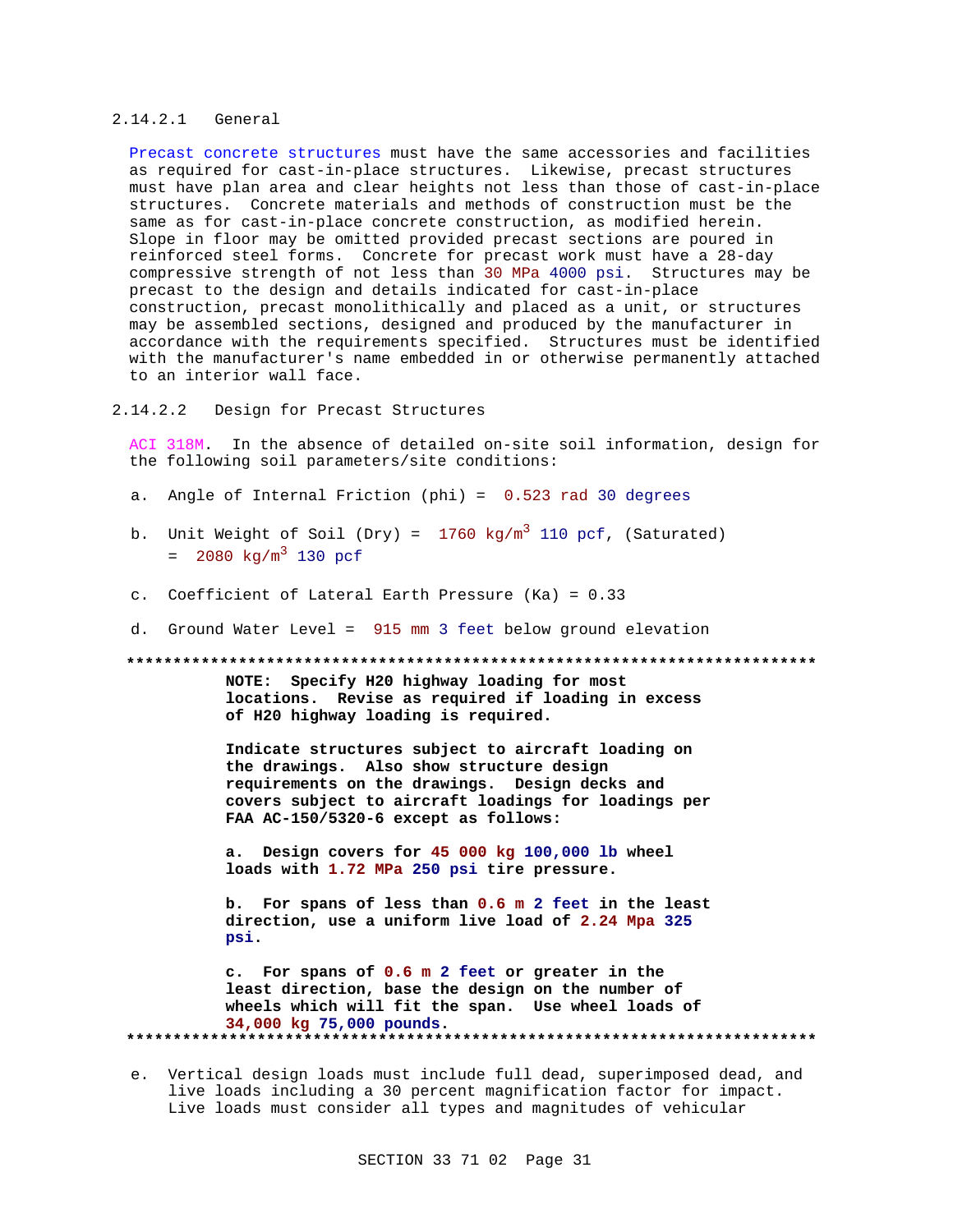(automotive, industrial, or aircraft) traffic to be encountered. The minimum design vertical load must be for H20 highway loading per AASHTO HB-17.

- f. Horizontal design loads must include full geostatic and hydrostatic pressures for the soil parameters, water table, and depth of installation to be encountered. Also, horizontal loads imposed by adjacent structure foundations, and horizontal load components of vertical design loads, including impact, must be considered, along with a pulling-in iron design load of 26,700 N 6000 pounds.
- g. Each structural component must be designed for the load combination and positioning resulting in the maximum shear and moment for that particular component.
- h. Design must also consider the live loads induced in the handling, installation, and backfilling of the manholes. Provide lifting devices to ensure structural integrity during handling and installation.

## 2.14.2.3 Construction

Provide a uniform thickness for structure top, bottom, and wall not less than 150 mm 6 inches. Thin-walled knock-out panels for designed or future duct bank entrances are not permitted. Provide quantity, size, and location of duct bank entrance windows as directed, and cast completely open by the precaster. Size of windows must exceed the nominal duct bank envelope dimensions by at least 305 mm 12 inches vertically and horizontally to preclude in-field window modifications made necessary by duct bank misalignment. However, the sides of precast windows must be a minimum of 150 mm 6 inches from the inside surface of adjacent walls, floors, or ceilings. Form the perimeter of precast window openings to have a keyed or inward flared surface to provide a positive interlock with the mating duct bank envelope. Provide welded wire fabric reinforcing through window openings for in-field cutting and flaring into duct bank envelopes. Provide additional reinforcing steel comprised of at least two No. 4 bars around window openings. Provide drain sumps a minimum of 305 mm 12 inches in diameter and 100 mm 4 inches deep for precast structures.

## 2.14.2.4 Joints

Provide tongue-and-groove joints on mating edges of precast components. Shiplap joints are not allowed. Design joints to firmly interlock adjoining components and to provide waterproof junctions and adequate shear transfer. Seal joints watertight using preformed plastic strip conforming to ASTM C990M ASTM C990. Install sealing material in strict accordance with the sealant manufacturer's printed instructions. Provide waterproofing at conduit/duct entrances into structures, and where access frame meets the top slab, provide continuous grout seal.

## 2.14.3 Manhole Frames and Covers

## **\*\*\*\*\*\*\*\*\*\*\*\*\*\*\*\*\*\*\*\*\*\*\*\*\*\*\*\*\*\*\*\*\*\*\*\*\*\*\*\*\*\*\*\*\*\*\*\*\*\*\*\*\*\*\*\*\*\*\*\*\*\*\*\*\*\*\*\*\*\*\*\*\*\***

**NOTE: CID A-A-60005 is used below as a requirement for manhole frames and covers. Although this document has been withdrawn by GSA, it is still used as a requirement because manufacturers still use it as a design guide. \*\*\*\*\*\*\*\*\*\*\*\*\*\*\*\*\*\*\*\*\*\*\*\*\*\*\*\*\*\*\*\*\*\*\*\*\*\*\*\*\*\*\*\*\*\*\*\*\*\*\*\*\*\*\*\*\*\*\*\*\*\*\*\*\*\*\*\*\*\*\*\*\*\***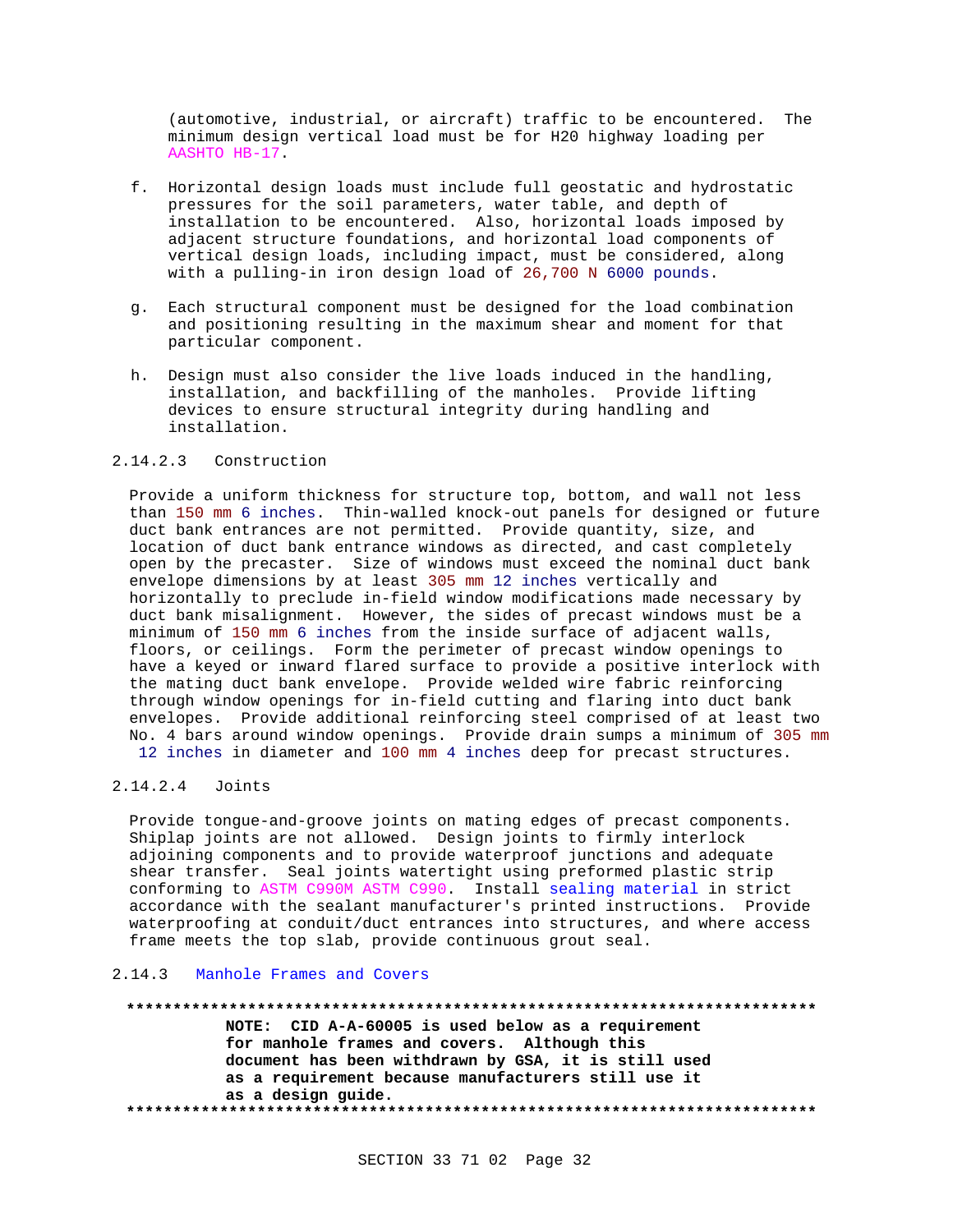Provide cast iron frames and covers for manholes conforming to CID A-A-60005. Cast the words "ELECTRIC" or "TELECOMMUNICATIONS" in the top face of power and telecommunications manhole covers, respectively.

#### $2.14.4$ Handhole Frames and Covers

Frames and covers of steel must be welded by qualified welders in accordance with standard commercial practice. Provide rolled-steel floor plate covers having an approved antislip surface. Hinges must be of [stainless steel with bronze hinge pin] [wrought steel], 125 by 125 mm 5 by 5 inches by approximately 4.75 mm 3/16 inch thick, without screw holes, and must be for full surface application by fillet welding. Hinges must have nonremovable pins and five knuckles. The surfaces of plates under hinges must be true after the removal of raised antislip surface, by grinding or other approved method.

#### $[2.14.5]$ Frames and Covers for Airfield Facilities

## NOTE: Use this paragraph for structures subject to aircraft loading.

Fabricate frames and covers for airfield use of standard commercial grade steel welded by qualified welders in accordance with AWS D1.1/D1.1M. Provide rolled steel floor plate covers having an approved anti-slip surface. Steel frames and covers must be hot dipped galvanized after fabrication.

#### Ductile Iron Frames and Covers for Airfield Facilities  $112.146$

## NOTE: As an option, the designer may also allow the use of this paragraph for structures subject to aircraft loading.

At the Contractor's option, ductile iron covers and frames designed for a minimum proof load of 45,000 kg 100,000 pounds may be provided in lieu of the steel frames and covers indicated. Covers must be of the same material as the frames (i.e. ductile iron frame with ductile iron cover, galvanized steel frame with galvanized steel cover). Perform proof loading in accordance with CID A-A-60005 and ASTM A48/A48M. Proof loads must be physically stamped into the cover. Provide the Contracting Officer copies of previous proof load test results performed on the same frames and covers as proposed for this contract. Modify the top of the structure to accept the ductile iron structure in lieu of the steel structure indicated. The finished structure must be level and non-rocking, with the top flush with the surrounding pavement.

 $] 2.14.7$ Brick for Manhole Collar

Provide sewer and manhole brick conforming to ASTM C32, Grade MS.

 $2.14.8$ Composite/Fiberglass Handholes and Covers

ANSI/SCTE 77 Provide handholes and covers of polymer concrete, reinforced with heavy weave fiberglass with a design load (Tier rating)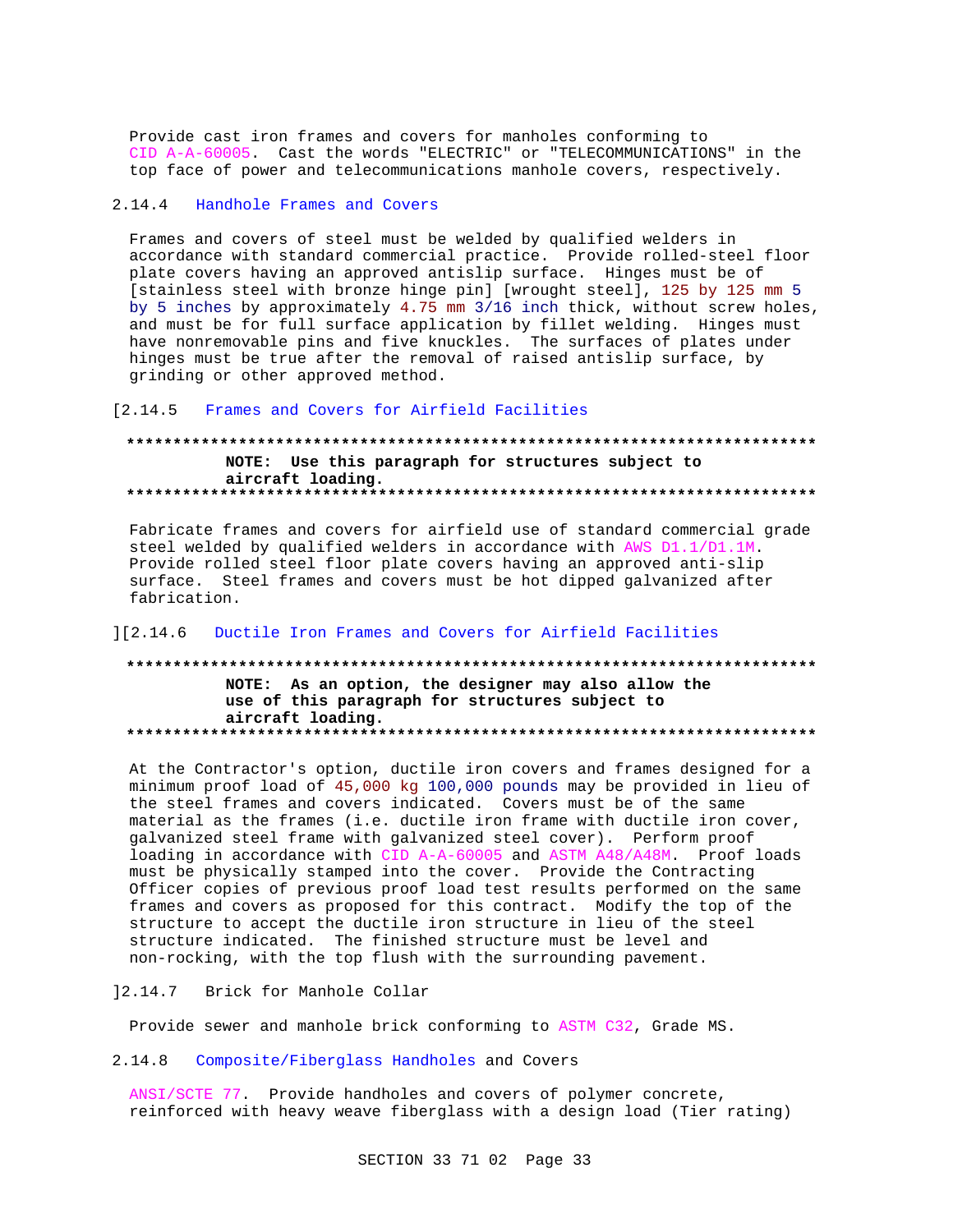appropriate for or greater than the intended use. All covers are required to have the Tier level rating embossed on the surface which must not exceed the design load of the box.

 $2.15$ CABLE SUPPORTS (RACKS, ARMS, AND INSULATORS)

Zinc coat the metal portion of racks and arms after fabrication.

2.15.1 Cable Rack Stanchions

The wall bracket or stanchion must be 100 mm 4 inches by approximately 38 mm by  $4.76$  mm  $1-1/2$  inch by  $3/16$  inch channel steel, or 100 mm 4 inches by approximately 25 mm 1 inch glass-reinforced nylon with recessed bolt mounting holes, 1220 mm 48 inches long (minimum) in manholes. Space slots for mounting cable rack arms at 200 mm 8 inch intervals.

#### $2.15.2$ Rack Arms

Cable rack arms must be steel or malleable iron or glass reinforced nylon and must be of the removable type. Rack arm length must be a minimum of 200 mm 8 inches and a maximum of 305 mm 12 inches.

2.15.3 Insulators

Insulators for metal rack arms must be dry-process glazed porcelain. Insulators are not required for nylon arms.

## 2.16 CABLE TAGS IN MANHOLES

## NOTE: Verify cable labeling requirements with the local Activity.

Provide polyethylene tags for each power cable located in manholes. Do not provide handwritten letters. The first position on the power cable tag denotes the voltage. The second through sixth positions on the tag identifies the circuit. The next to last position denotes the phase of the circuit and include the Greek "phi" symbol. The last position denotes the cable size. As an example, a tag could have the following designation: "11.5 NAS 1-8(Phase A)500," denoting that the tagged cable is on the 11.5kV system circuit number NAS 1-8, underground, Phase A, sized at 500 kcmil.

#### $2.16.1$ Polyethylene Cable Tags

Provide tags of polyethylene having an average tensile strength of 22.4 MPa 3250 pounds per square inch; and that are 2 millimeter 0.08 inch thick (minimum), non-corrosive non-conductive; resistive to acids, alkalis, organic solvents, and salt water; and distortion resistant to 77 degrees C 170 degrees F. Provide 1.3 mm 0.05 inch (minimum) thick black polyethylene tag holder. Provide a one-piece nylon, self-locking tie at each end of the cable tag, having a minimum loop tensile strength of 778.75 N 175 pounds and black block letters, numbers, and symbols 25 mm one inch high on a yellow background. Letters, numbers, and symbols must not fall off or change positions regardless of the cable tags' orientation.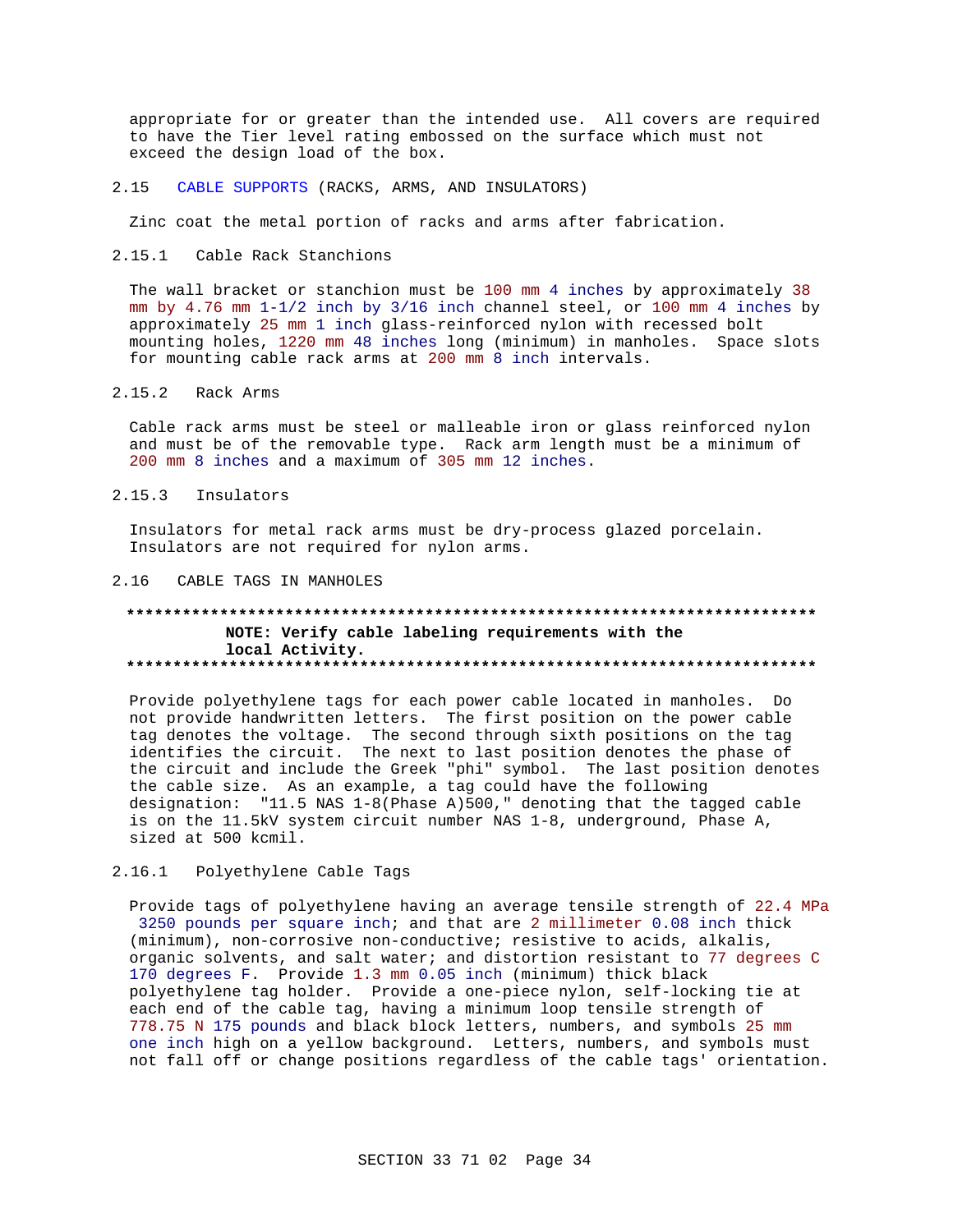### 2.17 MEDIUM VOLTAGE ABOVE GROUND CABLE TERMINATING CABINETS

### **\*\*\*\*\*\*\*\*\*\*\*\*\*\*\*\*\*\*\*\*\*\*\*\*\*\*\*\*\*\*\*\*\*\*\*\*\*\*\*\*\*\*\*\*\*\*\*\*\*\*\*\*\*\*\*\*\*\*\*\*\*\*\*\*\*\*\*\*\*\*\*\*\*\***

**NOTE: Cable terminating cabinets may be used for above ground applications only. They may be utilized in place of manholes for cable splicing where the local water table does not allow for manhole drainage, or in limited applications where it is desirable to provide a dead-break circuit sectionalizing point for circuit isolation. Loadbreak connectors are not available for applications above 200 A. \*\*\*\*\*\*\*\*\*\*\*\*\*\*\*\*\*\*\*\*\*\*\*\*\*\*\*\*\*\*\*\*\*\*\*\*\*\*\*\*\*\*\*\*\*\*\*\*\*\*\*\*\*\*\*\*\*\*\*\*\*\*\*\*\*\*\*\*\*\*\*\*\*\***

Cable terminating cabinets must be hook-stick operable, deadfront construction conforming to the requirements of IEEE C37.20.3, Category A. Provide cabinets with [200 A. loadbreak junctions and elbow-type separable loadbreak connectors, cable parking stands, and grounding lugs][600 A. dead-break junctions and elbow-type separable dead-break connectors, cable parking stands, and grounding lugs]. Provide cable terminating equipment in conformance with IEEE 386.

Ratings at 60 Hz must be:

| Nominal voltage (kV)                                 |                |
|------------------------------------------------------|----------------|
| Rated maximum voltage (kV)                           | [15][25][35]]  |
| Rated continuous current (A)                         | [ [200] [600]] |
| One-second short-time current-carrying capacity (kA) |                |
| BIL (kV)                                             |                |

### 2.18 LOW VOLTAGE ABOVE GROUND TERMINATION PEDESTAL

Provide copolymer polypropylene, low voltage above ground termination pedestal manufactured through an injection molding process. Pedestals must resist fertilizers, salt air environments and ultra-violet radiation. Pedestal top must be imprinted with a "WARNING" and "ELECTRIC" identification. Pedestal must contain [three][four] lay-in six port connectors, NEMA C119.4, Class "A", dual rated for aluminum or copper, and capable of terminating conductors ranging from 10 AWG to 500 kcmil. Protect each connector with a clear, hard lexan (plastic) cover. Provide pedestal with rust-free material and stainless steel hardware that is lockable.

## 2.19 PROTECTIVE DEVICES AND COORDINATION

**\*\*\*\*\*\*\*\*\*\*\*\*\*\*\*\*\*\*\*\*\*\*\*\*\*\*\*\*\*\*\*\*\*\*\*\*\*\*\*\*\*\*\*\*\*\*\*\*\*\*\*\*\*\*\*\*\*\*\*\*\*\*\*\*\*\*\*\*\*\*\*\*\*\***

**NOTE: Do not use on Navy Projects. Per UFC 3-501-01, "Electrical Engineering", the designer of record is responsible for providing a design stage and a final coordination study based on as built conditions.**

**For the Army and Air Force, the designer is**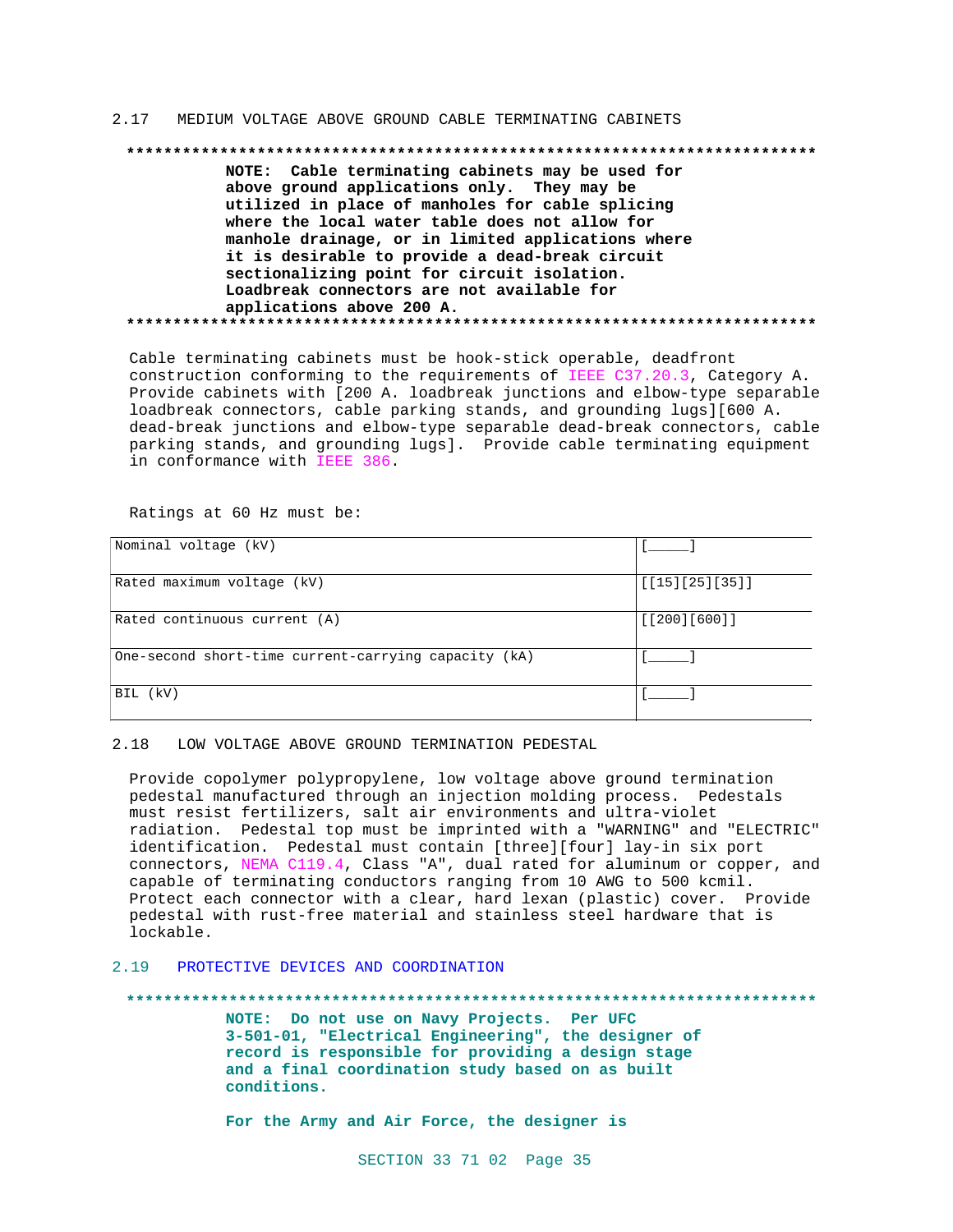**responsible for specifying the requirement for fuses, circuit breakers, protective relays, or other protective devices associated with the project and depicting them on the drawings. Select and specify the protective devices to protect electrical power system conductors or equipment against sustained overloads, in-rush conditions, electrical faults, or other abnormal power system or equipment operating conditions, in accordance with IEEE 242, and IEEE 141. Utilize section 26 28 01.00 10 COORDINATED POWER SYSTEM PROTECTION and coordinate the incorporation of the protective device requirements identified in the other equipment specification sections.**

### **\*\*\*\*\*\*\*\*\*\*\*\*\*\*\*\*\*\*\*\*\*\*\*\*\*\*\*\*\*\*\*\*\*\*\*\*\*\*\*\*\*\*\*\*\*\*\*\*\*\*\*\*\*\*\*\*\*\*\*\*\*\*\*\*\*\*\*\*\*\*\*\*\*\***

Provide protective devices and coordination as specified in Section 26 28 01.00 10 COORDINATED POWER SYSTEM PROTECTION.

2.20 SOURCE QUALITY CONTROL

## 2.20.1 Arc-Proofing Test for Cable Fireproofing Tape

Manufacturer must test one sample assembly consisting of a straight lead tube 305 mm 12 inches long with a 65.5 mm 2 1/2 inch outside diameter, and a 3.175 mm 1/8 inch thick wall, and covered with one-half lap layer of arc and fireproofing tape per manufacturer's instructions. The arc and fireproofing tape must withstand extreme temperature of a high-current fault arc 13,000 degrees K for 70 cycles as determined by using an argon directed plasma jet capable of constantly producing and maintaining an arc temperature of 13,000 degrees K. Temperature (13,000 degrees K) of the ignited arc between the cathode and anode must be obtained from a dc power source of 305 (plus or minus 5) amperes and 20 (plus or minus 1) volts. Direct the arc toward the sample assembly accurately positioned 5 (plus or minus 1) millimeters downstream in the plasma from the anode orifice by fixed flow rate of argon gas (0.18 g per second). Test each sample assembly at three unrelated points. Start time for tests must be taken from recorded peak current when the specimen is exposed to the full test temperature. Surface heat on the specimen prior to that time must be minimal. The end point is established when the plasma or conductive arc penetrates the protective tape and strikes the lead tube. Submittals for arc-proofing tape must indicate that the test has been performed and passed by the manufacturer.

## 2.20.2 Medium Voltage Cable Qualification and Production Tests

Results of AEIC CS8 qualification and production tests as applicable for each type of medium voltage cable.

- PART 3 EXECUTION
- 3.1 INSTALLATION

### **\*\*\*\*\*\*\*\*\*\*\*\*\*\*\*\*\*\*\*\*\*\*\*\*\*\*\*\*\*\*\*\*\*\*\*\*\*\*\*\*\*\*\*\*\*\*\*\*\*\*\*\*\*\*\*\*\*\*\*\*\*\*\*\*\*\*\*\*\*\*\*\*\*\***

**NOTE: Soil treatment for termite control should conform to Section 31 31 16.13 CHEMICAL TERMITE CONTROL, except that application to direct burial cable installation should be as specified. In lieu**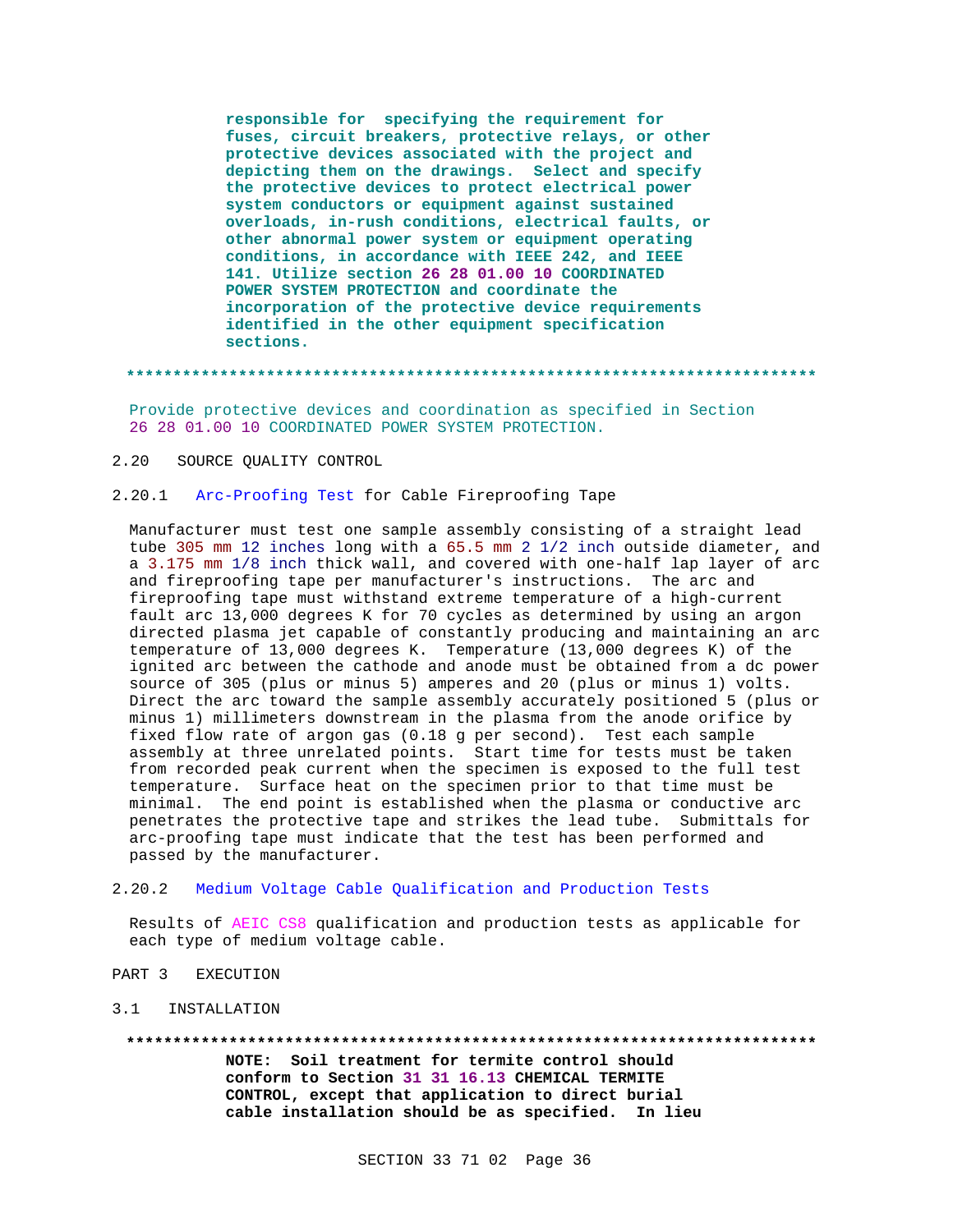of soil poisoning, cable in direct-buried EPC-40-PVC conduit can be a more economical and practical way of protecting cable from termites. For projects with direct-buried cable (not in conduit) and at project locations in Environmental Severity Classifications (ESC) C4 and C5, treat soil a minimum 305 mm 12 inches on each side for the entire length of the cable. For these projects include the last bracketed sentence in the paragraph below, and edit and include Section 31 31 16.13 CHEMICAL TERMITE CONTROL. See UFC 1-200-01 for determination of ESC for project location. NOTE: CALPUC publication applies only to State of California Public Utilities Commission CALPUC G.0.128, "Construction of Underground Electric Supply and Communication System" for underground electrical work. For other states, delete this publication and insert other publications which govern underground electrical work for that state. Revise reference paragraph to include deletion or addition of state publication. 

Install equipment and devices in accordance with the manufacturer's published instructions and with the requirements and recommendations of NFPA 70[ and IEEE C2][ and CALPUC G.O.128] as applicable. In addition to these requirements, install telecommunications in accordance with TIA-758 and RUS Bull 1751F-644. [ Treat soil a minimum 305 mm 12 inches on each side of the installed cable for the entire length in accordance with Section 31 31 16.13 CHEMICAL TERMITE CONTROL.]

#### $3.2$ CABLE INSPECTION

Inspect each cable reel for correct storage positions, signs of physical damage, and broken end seals prior to installation. If end seal is broken, remove moisture from cable prior to installation in accordance with the cable manufacturer's recommendations.

#### $[3.3]$ CABLE INSTALLATION PLAN AND PROCEDURE

NOTE: Use this paragraph when pulling cable between manholes. Do not use this paragraph when only installing between poles and manholes.

Choose checklist for small electrical distribution jobs, and calculations for large jobs. 

Obtain from the manufacturer an installation manual or set of instructions which addresses such aspects as cable construction, insulation type, cable diameter, bending radius, cable temperature limits for installation, lubricants, coefficient of friction, conduit cleaning, storage procedures, moisture seals, testing for and purging moisture, maximum allowable pulling tension, and maximum allowable sidewall bearing pressure. [Prepare a checklist of significant requirements ] [Perform pulling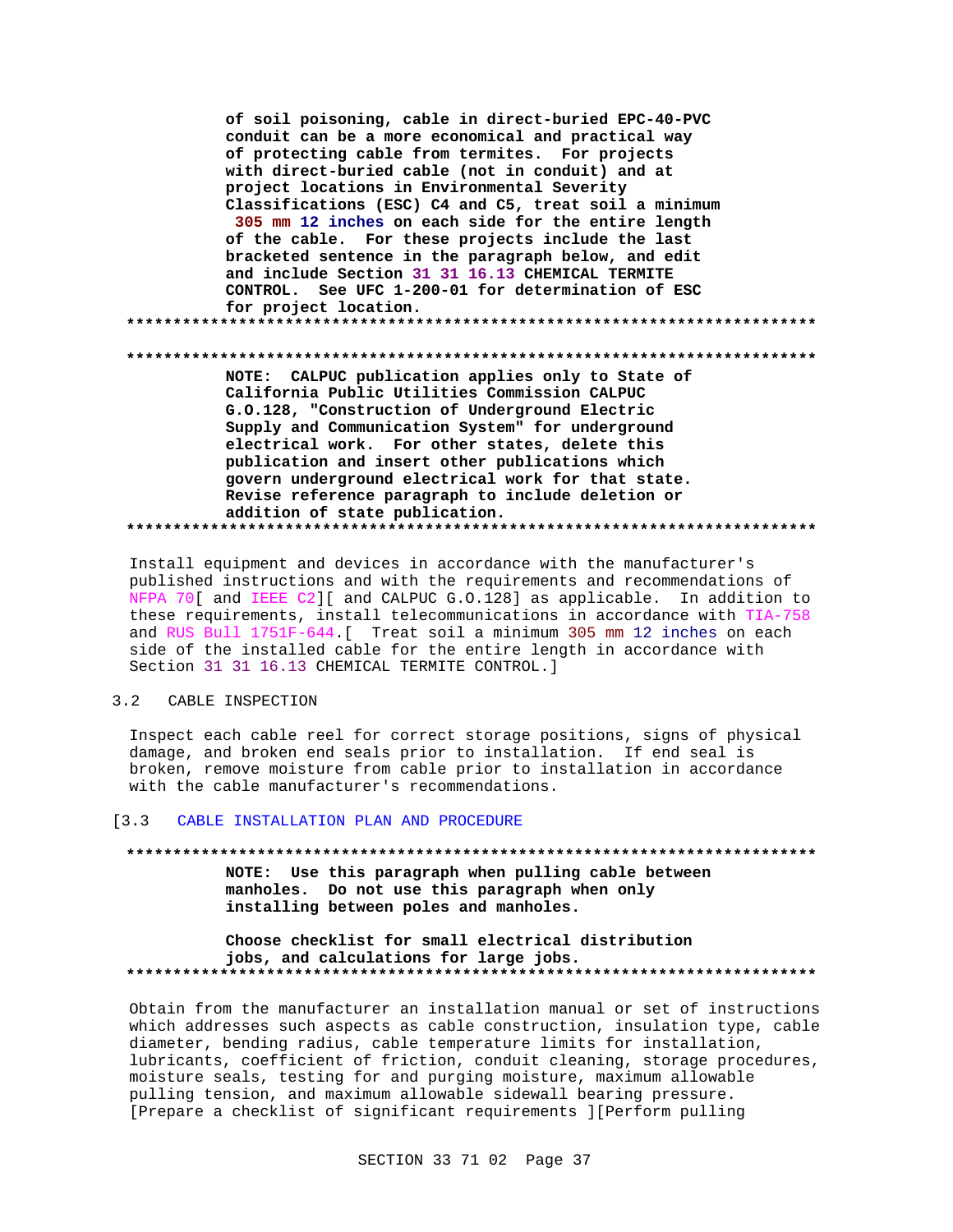calculations and prepare a pulling plan land submit along with the manufacturer's instructions in accordance with SUBMITTALS. Install cable strictly in accordance with the cable manufacturer's recommendations and the approved installation plan.

[ Calculations and pulling plan must include:

- a. Site layout drawing with cable pulls identified in numeric order of expected pulling sequence and direction of cable pull.
- b. List of cable installation equipment.
- c. Lubricant manufacturer's application instructions.
- d. Procedure for resealing cable ends to prevent moisture from entering cable.
- e. Cable pulling tension calculations of all cable pulls.
- f. Cable percentage conduit fill.
- g. Cable sidewall bearing pressure.
- h. Cable minimum bend radius and minimum diameter of pulling wheels used.
- i. Cable jam ratio.
- j. Maximum allowable pulling tension on each different type and size of conductor.
- k. Maximum allowable pulling tension on pulling device.
- UNDERGROUND FEEDERS SUPPLYING BUILDINGS  $113.4$

NOTE: For Navy only, choose PVC. Do not specify IMC/aluminum in corrosive locations. Corrosive locations are those with Environmental Severity Classifications (ESC) of C3 thru C5. See UFC 1-200-01 for determination of ESC for project locations. 

Terminate underground feeders supplying building at a point 1525 mm 5 feet outside the building and projections thereof, except that conductors must be continuous to the terminating point indicated. Coordinate connections of the feeders to the service entrance equipment with Section 26 20 00 INTERIOR DISTRIBUTION SYSTEM. Provide [PVC, Type EPC-40] [IMC] [RGS] conduit from the supply equipment to a point 1525 mm 5 feet outside the building and projections thereof. Protect ends of underground conduit with plastic plugs until connections are made.

- [ Encase the underground portion of the conduit in a concrete envelope and bury as specified for underground duct with concrete encasement.
- $13.5$ UNDERGROUND STRUCTURE CONSTRUCTION

## NOTE: Edit this paragraph to comply with project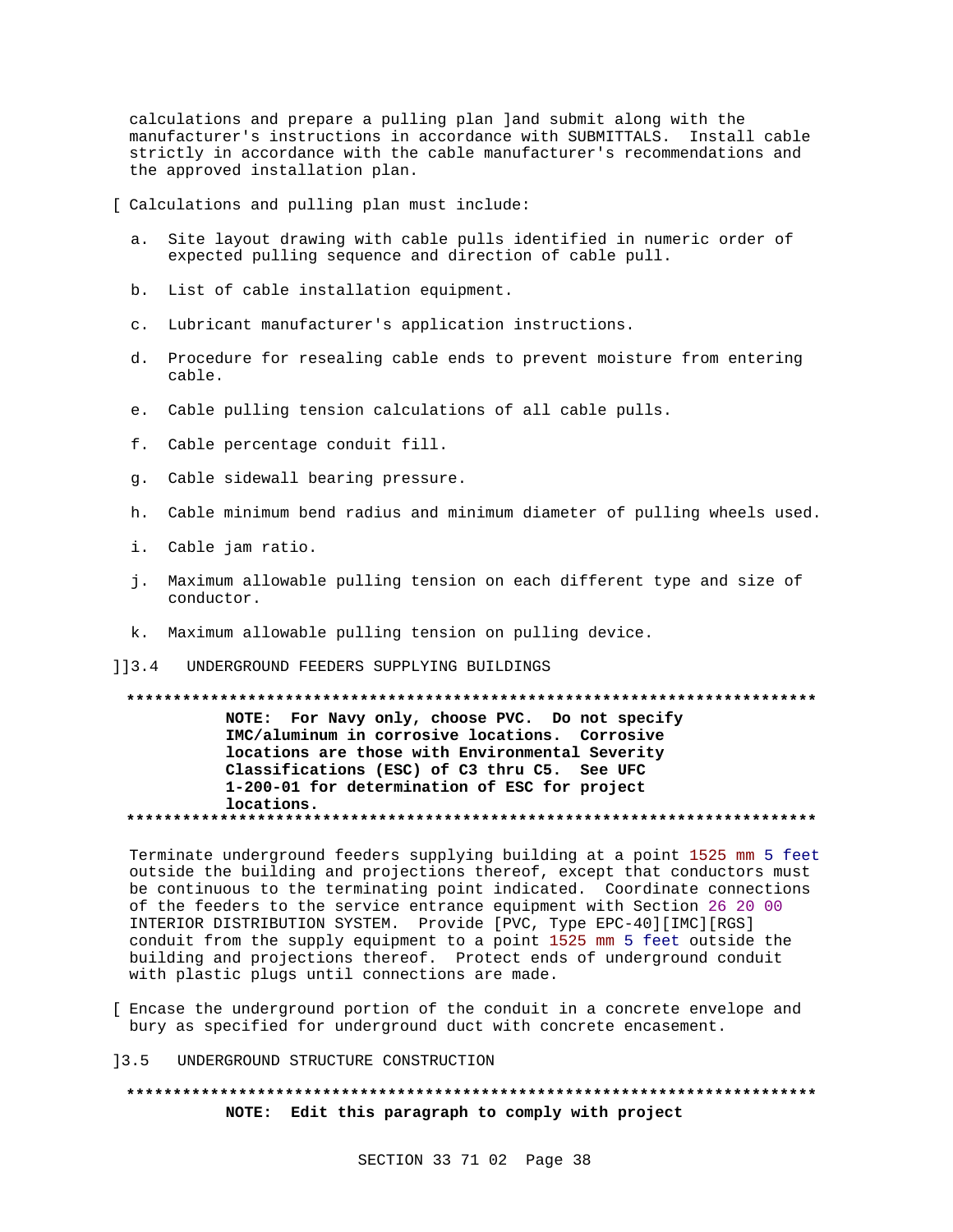**requirements concerning the type of structure, strength of concrete, concrete mix, metal accessories, and excavating and grading. Indicate special reinforcing where required. Contact local telephone company, where applicable, concerning the size of all signal manholes and the number and type of signal duct required. Determine availability since H20 or aircraft loadings may not be available in precast.**

**For Navy projects, see standard sketches UG-1 through UG-7 covering manholes and handholes. Include the required sketches on the project drawings. \*\*\*\*\*\*\*\*\*\*\*\*\*\*\*\*\*\*\*\*\*\*\*\*\*\*\*\*\*\*\*\*\*\*\*\*\*\*\*\*\*\*\*\*\*\*\*\*\*\*\*\*\*\*\*\*\*\*\*\*\*\*\*\*\*\*\*\*\*\*\*\*\*\***

Provide standard type cast-in-place construction as specified herein and as indicated, or precast construction as specified herein. Horizontal concrete surfaces of floors must have a smooth trowel finish. Cure concrete by applying two coats of white pigmented membrane forming-curing compound in strict accordance with the manufacturer's printed instructions, except that precast concrete may be steam cured. Curing compound must conform to ASTM C309. Locate duct entrances and windows in the center of end walls (shorter) and near the corners of sidewalls (longer) to facilitate cable racking and splicing. Covers for underground structures must fit the frames without undue play. Form steel and iron to shape and size with sharp lines and angles. Castings must be free from warp and blow holes that may impair strength or appearance. Exposed metal must have a smooth finish and sharp lines and arises. Provide necessary lugs, rabbets, and brackets. Set pulling-in irons and other built-in items in place before depositing concrete. Manhole locations, as indicated, are approximate. Coordinate exact manhole locations with other utilities and finished grading and paving.

## 3.5.1 Cast-In-Place Concrete Structures

[Construct walls on a footing of cast-in-place concrete except that precast concrete base sections may be used for precast concrete manhole risers.] [Provide concrete block conforming to ASTM C139 and Section 04 20 00 MASONRY.] [Concrete block is not allowed in areas subject to aircraft loading.]

## 3.5.2 Precast Concrete Construction

Set commercial precast structures on 150 mm 6 inches of level, 90 percent compacted granular fill, 19 mm to 25 mm 3/4 inch to 1 inch size, extending 305 mm 12 inches beyond the structure on each side. Compact granular fill by a minimum of four passes with a plate type vibrator. Installation must additionally conform to the manufacturer's instructions.

## 3.5.3 Pulling-In Irons

Provide steel bars bent as indicated, and cast in the walls and floors. Alternatively, pipe sleeves may be precast into the walls and floors where required to accept U-bolts or other types of pulling-in devices possessing the strengths and clearances stated herein. The final installation of pulling-in devices must be made permanent. Cover and seal exterior projections of thru-wall type pulling-in devices with an appropriate protective coating. In the floor, locate the irons a minimum of 150 mm 6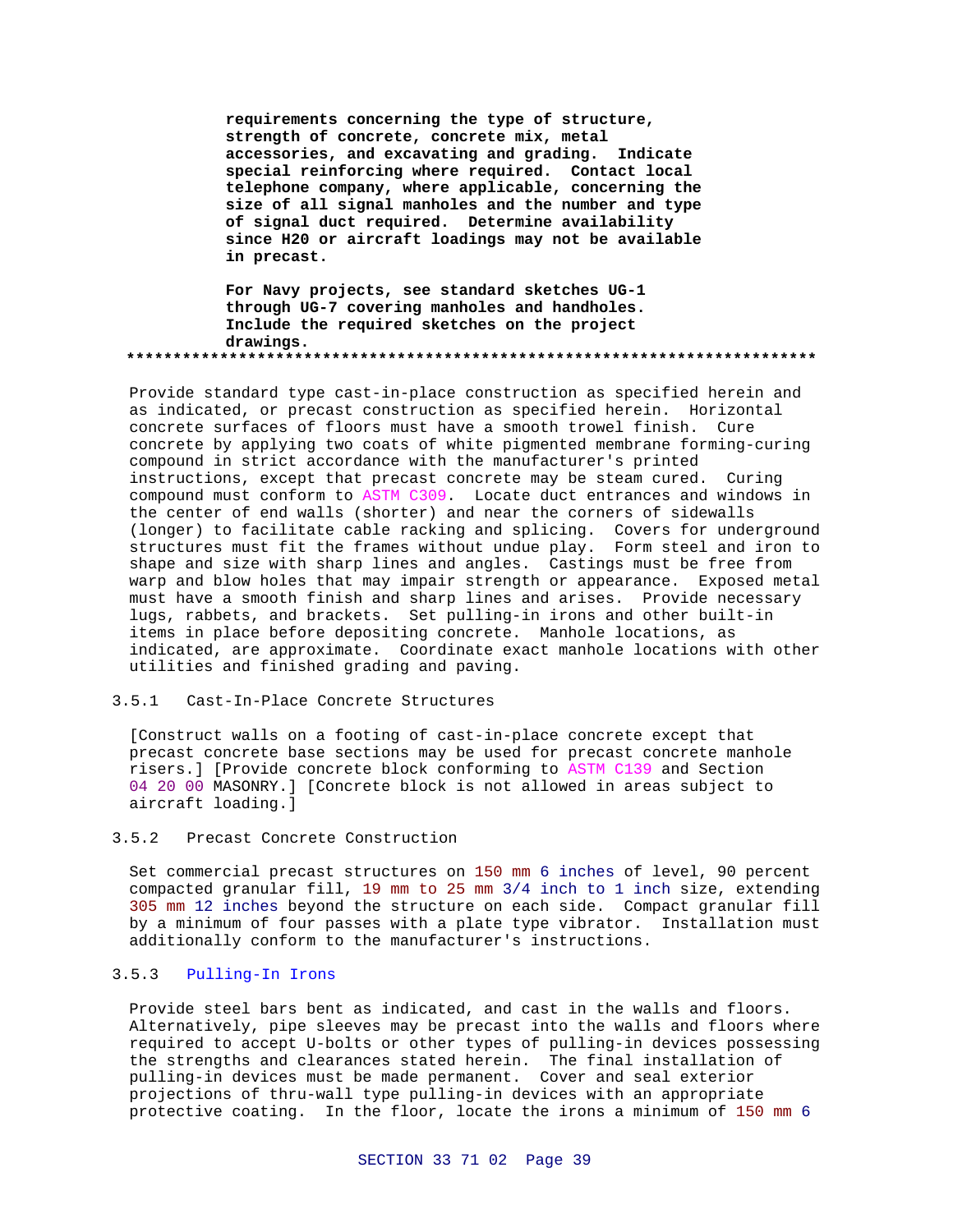inches from the edge of the sump, and in the walls, locate the irons within 150 mm 6 inches of the projected center of the duct bank pattern or precast window in the opposite wall. However, the pulling-in iron must not be located within 150 mm 6 inches of an adjacent interior surface, or duct or precast window located within the same wall as the iron. If a pulling-in iron cannot be located directly opposite the corresponding duct bank or precast window due to this clearance limitation, locate the iron directly above or below the projected center of the duct bank pattern or precast window the minimum distance required to preserve the 150 mm 6 inch clearance previously stated. In the case of directly opposing precast windows, pulling-in irons consisting of a 915 mm 3 foot length of No. 5 reinforcing bar, formed into a hairpin, may be cast-in-place within the precast windows simultaneously with the end of the corresponding duct bank envelope. Irons installed in this manner must be positioned directly in line with, or when not possible, directly above or below the projected center of the duct bank pattern entering the opposite wall, while maintaining a minimum clear distance of 75 mm 3 inches from any edge of the cast-in-place duct bank envelope or any individual duct. Pulling-in irons must have a clear projection into the structure of approximately 100 mm 4 inches and must be designed to withstand a minimum pulling-in load of 26,700 N 6000 pounds. Hot-dip galvanize irons after fabrication.

3.5.4 Cable Racks, Arms and Insulators

Cable racks, arms and insulators must be sufficient to accommodate the cables. Space racks in power manholes not more than 915 mm 3 feet apart, and provide each manhole wall with a minimum of two racks. Space racks in signal manholes not more than 420 mm 16 1/2 inches apart with the end rack being no further than 305 mm 12 inches from the adjacent wall. Methods of anchoring cable racks are as follows:

- a. Provide a 15 mm diameter by 125 mm 5/8 inch diameter by 5 inch long anchor bolt with 75 mm 3 inch foot cast in structure wall with 50 mm 2 inch protrusion of threaded portion of bolt into structure. Provide 15 mm 5/8 inch steel square head nut on each anchor bolt. Coat threads of anchor bolts with suitable coating immediately prior to installing nuts.
- b. Provide concrete channel insert with a minimum load rating of 1192 kg per meter 800 pounds per foot. Insert channel must be steel of the same length as "vertical rack channel;" and cast flush in structure wall. Provide 15 mm 5/8 inch steel nuts in channel insert to receive 15 mm diameter by 75 mm 5/8 inch diameter by 3 inch long steel, square head anchor bolts.
- c. Provide concrete "spot insert" at each anchor bolt location, cast flush in structure wall. Each insert must have minimum 365 kg 800 pound load rating. Provide 15 mm diameter by 75 mm 5/8 inch diameter by 3 inch long steel, square head anchor bolt at each anchor point. Coat threads of anchor bolts with suitable coating immediately prior to installing bolts.

### 3.5.5 Field Painting

**\*\*\*\*\*\*\*\*\*\*\*\*\*\*\*\*\*\*\*\*\*\*\*\*\*\*\*\*\*\*\*\*\*\*\*\*\*\*\*\*\*\*\*\*\*\*\*\*\*\*\*\*\*\*\*\*\*\*\*\*\*\*\*\*\*\*\*\*\*\*\*\*\*\* NOTE: Edit to match products contained in Part 2. Choose cast-iron for most applications. Ductile**

> **iron or steel may be required for areas subject to heavy loading such as airfields or industrial areas.**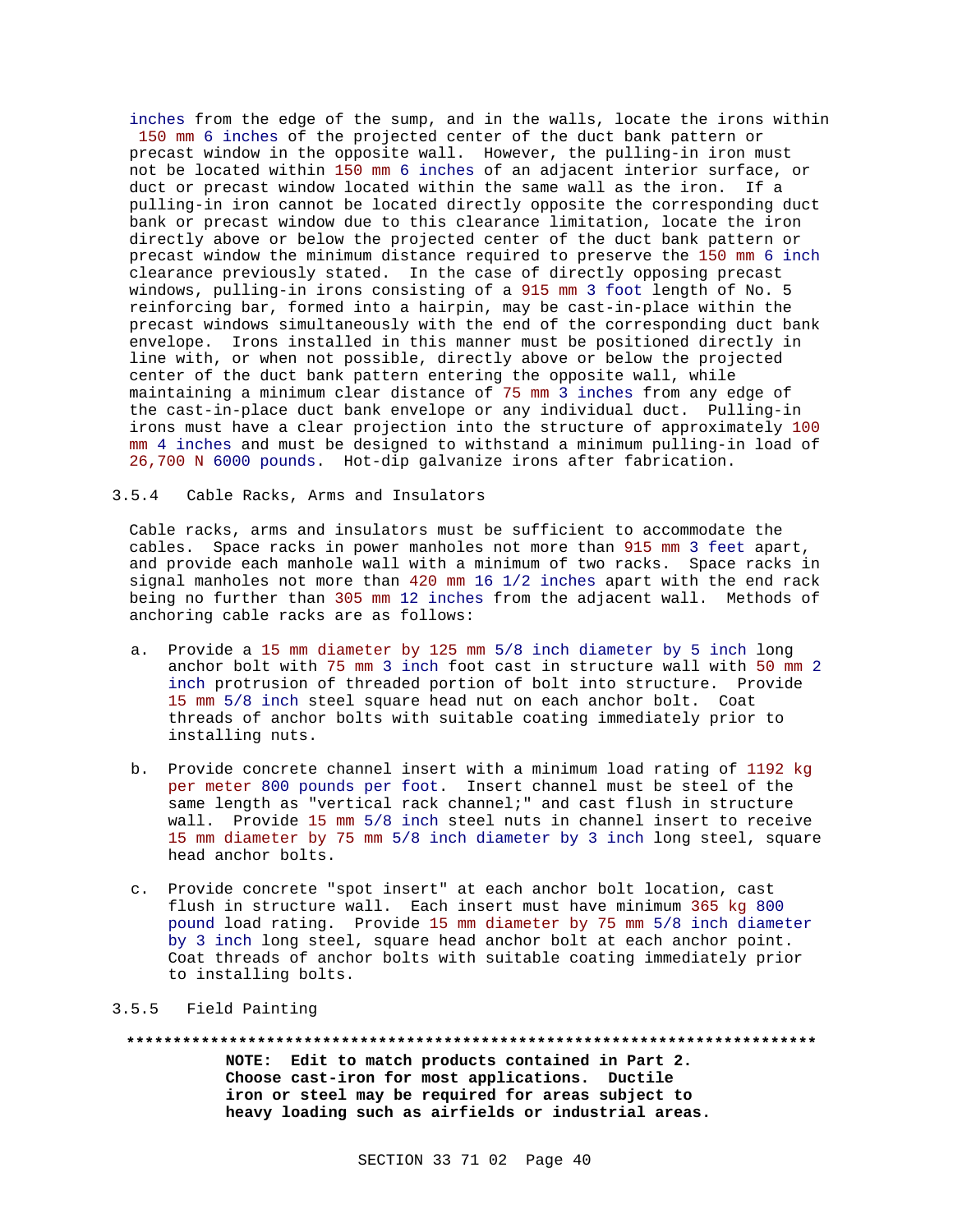Clean cast-iron frames and covers not buried in concrete or masonry of mortar, rust, grease, dirt and other deleterious materials, and coat with bituminous paint.

 $13.6$ DIRECT BURIAL CABLE SYSTEM

### NOTE: Refer to UFC 3-550-01, "Exterior Electrical Power Distribution", for guidance on when direct buried wiring may be permitted. \*\*\*\*\*\*\*\*\*\*\*\*\*\*\*\*\*\*\*\*\*\*\*\*\*\*\*\*\*\*\*\*\*\*\*

Direct-bury cables in the earth below the frostline [as indicated] [to the requirements of NFPA 70 and IEEE C2, whichever is more stringent].

#### $3.6.1$ Trenching

Excavate trenches for direct-burial cables to provide a minimum cable cover of 610 mm 24 inches below finished grade for power conductors operated at 600 volts or less, and 765 mm 30 inches below finished grade for over 600 volts in accordance with IEEE C2. When rock is encountered, remove to a depth of at least 75 mm 3 inches below the cable and fill the space with sand or clean earth free from particles larger than 6 mm  $1/4$ inch. Bottoms of trenches must be smooth and free of stones and sharp objects. Where materials in bottoms of trenches are other than sand, a 75 mm 3 inch layer of sand must be laid first and compacted to approximate densities of surrounding firm soil. Trenches must be not less than [150][200] mm [6][8] inches wide, and must be in straight lines between cable markers. [ Do not use cable plows.] Bends in trenches must have a radius [of not less than 915 mm 36 inches][consistent with the cable manufacturer's published minimum cable bending radius for the cable installed].

## 3.6.2 Cable Installation

### \*\*\*\*\*\*\*\*\*\*\*\*\*\*\*\*\*\*\* NOTE: Where soil is known to be rocky, provide selected backfill for cable protection. Specify bend radius in accordance with NFPA 70.

Unreel cables along the sides of or in trenches and carefully place on sand or earth bottoms. Pulling cables into direct-burial trenches from a fixed reel position is not permitted, except as required to pull cables through conduits under paving or railroad tracks.

Where two or more cables are laid parallel in the same trench, space cables laterally at not less than 75 mm 3 inches apart, except that communication cable must be separated from power cable by a minimum distance of 305 mm 12 inches.

Where direct-burial cables cross under roads or other paving exceeding 1.5 m5 feet in width, install such cables in[ concrete-encased] ducts. Where direct-burial cables cross under railroad tracks, install such cables in [reinforced concrete-encased ducts][ducts installed through rigid galvanized steel sleeves]. Extend ducts at least 1.5 m 5 feet beyond each edge of any paving and at least 1.5 m 5 feet beyond each side of any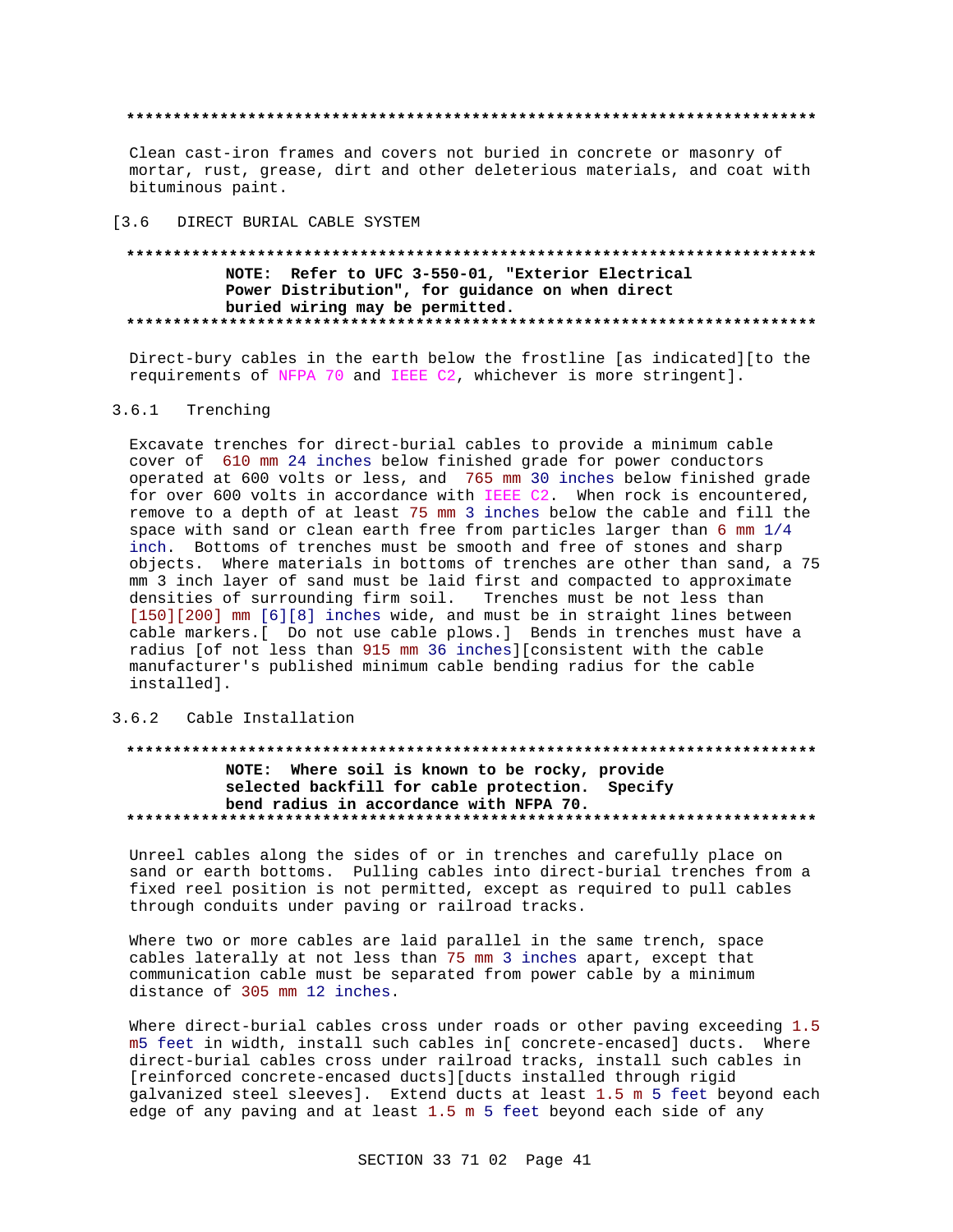railroad tracks. Cables may be pulled into duct from a fixed reel where suitable rollers are provided in the trench. Where direct burial cable transitions to duct-enclosed cable, center direct-burial cables in duct entrances, and a waterproof nonhardening mastic compound must be used to facilitate such centering. If paving or railroad tracks are in place where cables are to be installed, coated rigid steel conduits driven under the paving or railroad tracks may be used in lieu of concrete-encased ducts. Prevent damage to conduit coatings by providing ferrous pipe jackets or by predrilling. Where cuts are made in any paving, restore the paving and subbase to their original condition. Where cable is placed in duct(e.g. under paved areas, roads, or railroads), slope ducts to drain.

#### $3.6.3$ Splicing

## NOTE: Direct earth burial cables generally require direct burial splices. Observe marker slab requirements previously covered in this specification. Direct burial splices are allowable for NAVFAC projects only, do not specify for Army and Air Force Projects. For Army and Air Force projects, use the second bracketed option.

Provide cables in one piece without splices between connections except where the distance exceeds the lengths in which cables are manufactured. [ Where splices are required, provide splices designed and rated for direct burial. I Where splices are required, install splices only in maintenance manholes/handholes or cabinets/pedestals.]

#### $3.6.4$ Bends

Bends in cables must have an inner radius not less than those specified in NFPA 70 for the type of cable, or manufacturer's recommendation.

#### $3.6.5$ Horizontal Slack

Leave approximately 915 mm 3 feet of horizontal slack in the ground on each end of cable runs, on each side of connection boxes, and at points where connections are brought above ground. Where cable is brought above ground, leave additional slack to make necessary connections. [ Enclose splices in lead-sheathed or armored cables in split-type cast-iron splice boxes; after completion of the connection, fill with insulating filler compound and tightly clamp the box.]

#### $3.6.6$ Identification Slabs[ or Markers]

Provide a slab at each change of direction of cable, over the ends of ducts or conduits which are installed under paved areas and roadways [, over the ends of ducts or conduits stubbed out for future use][, and over each splice]. Identification slabs must be concrete, approximately 500 mm square by 150 mm 20 inches square by 6 inches thick, set flat in the ground so that top surface projects not less than 20 mm 3/4 inch, nor more than 30 mm  $1\ 1/4$  inches above ground. Concrete must have a compressive strength of not less than 20 MPa 3000 psi and have a smooth troweled finish on exposed surface. Inscribe an identifying legend such as "electric cable," "telephone cable," "splice," or other applicable designation on the top surface of the slab before concrete hardens. Inscribe circuit identification symbols on slabs as indicated. Letters or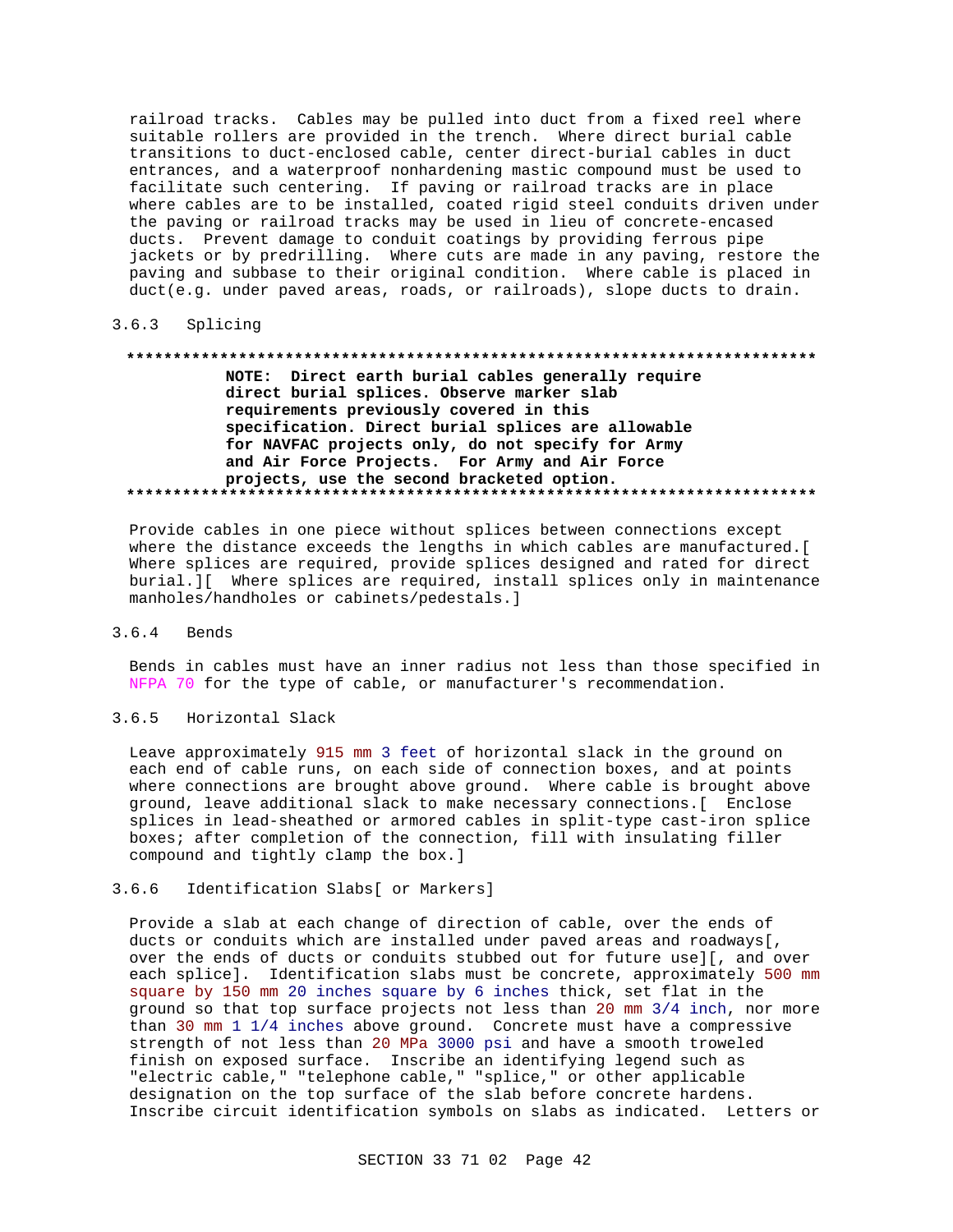figures must be approximately 50 mm 2 inches high and grooves must be approximately 6 mm 1/4 inch in width and depth. Install slabs so that the side nearest the inscription on top includes an arrow indicating the side nearest the cable. Provide color, type and depth of warning tape as specified in Section [31 23 00.00 20 EXCAVATION AND FILL][31 00 00 EARTHWORK].

- ]3.7 UNDERGROUND CONDUIT AND DUCT SYSTEMS
- 3.7.1 Requirements

### **\*\*\*\*\*\*\*\*\*\*\*\*\*\*\*\*\*\*\*\*\*\*\*\*\*\*\*\*\*\*\*\*\*\*\*\*\*\*\*\*\*\*\*\*\*\*\*\*\*\*\*\*\*\*\*\*\*\*\*\*\*\*\*\*\*\*\*\*\*\*\*\*\*\***

**NOTE: Indicate direct buried conduit and concrete encased conduit on drawings. Ensure that duct is specified to be installed below the frost line depth. Placement of grounding conductor below duct bank is preferred since it will be physically protected by the concrete encasement; however, coordinate with the Activity regarding placement below or above duct bank. \*\*\*\*\*\*\*\*\*\*\*\*\*\*\*\*\*\*\*\*\*\*\*\*\*\*\*\*\*\*\*\*\*\*\*\*\*\*\*\*\*\*\*\*\*\*\*\*\*\*\*\*\*\*\*\*\*\*\*\*\*\*\*\*\*\*\*\*\*\*\*\*\*\***

Run conduit in straight lines except where a change of direction is necessary. Provide numbers and sizes of ducts as indicated. Provide a 4/0 AWG bare copper grounding conductor [below][above] medium-voltage distribution duct banks. Bond bare copper grounding conductor to ground rings (loops) in all manholes and to ground rings (loops) at all equipment slabs (pads). Route grounding conductor into manholes with the duct bank (sleeving is not required). Ducts must have a continuous slope downward toward underground structures and away from buildings, laid with a minimum slope of [75 mm][100 mm] per 30 m [3][4] inches per 100 feet. Depending on the contour of the finished grade, the high-point may be at a terminal, a manhole, a handhole, or between manholes or handholes. Terminate all PVC conduit end points in utility holes, switching cabinets, transform handholes and buildings with end bells. The bell end of the conduits that enter manholes and handholes must be flush with the wall.

Perform changes in ductbank direction as follows:

- a. Short-radius manufactured 90-degree duct bends may be used only for pole or equipment risers, unless specifically indicated as acceptable.
- b. The minimum manufactured bend radius must be 450 mm 18 inches for ducts of less than 80 mm 3 inch diameter, and 900 mm 36 inches for ducts 80 mm 3 inches or greater in diameter.
- c. As an exception to the bend radius required above, provide field manufactured longsweep bends having a minimum radius of 7.6 m 25 feet for a change of direction of more than 5 degrees, either horizontally or vertically, using a combination of curved and straight sections. Maximum manufactured curved sections allowed for use in field manufactured longsweep bend: 30 degrees.

## 3.7.2 Treatment

Keep ducts clean of concrete, dirt, or foreign substances during construction. Make field cuts requiring tapers with proper tools and match factory tapers. Use a coupling recommended by the duct manufacturer whenever an existing duct is connected to a duct of different material or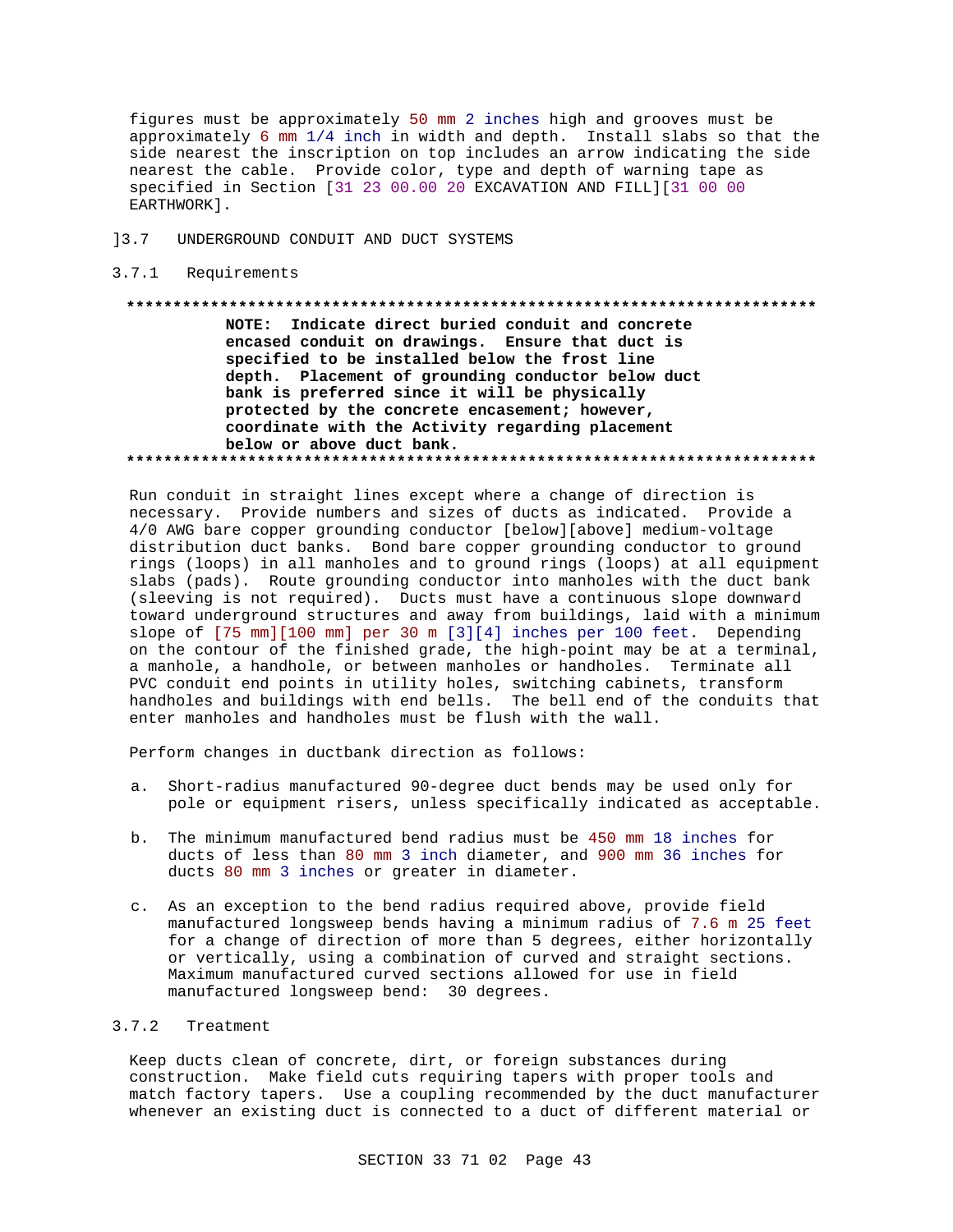shape. Store ducts to avoid warping and deterioration with ends sufficiently plugged to prevent entry of any water or solid substances. Thoroughly clean ducts before being laid. Store plastic ducts on a flat surface and protected from the direct rays of the sun.

## 3.7.3 Conduit Cleaning

As each conduit run is completed, for conduit sizes 75 mm 3 inches and larger, draw a flexible testing mandrel approximately 305 mm 12 inches long with a diameter less than the inside diameter of the conduit through the conduit. After which, draw a stiff bristle brush through until conduit is clear of particles of earth, sand and gravel; then immediately install conduit plugs. For conduit sizes less than 75 mm 3 inches, draw a stiff bristle brush through until conduit is clear of particles of earth, sand and gravel; then immediately install conduit plugs.

## 3.7.4 Jacking and Drilling Under Roads and Structures

Conduits to be installed under existing paved areas which are not to be disturbed, and under roads and railroad tracks, must be zinc-coated, rigid steel, jacked into place. Where ducts are jacked under existing pavement, install rigid steel conduit because of its strength. To protect the corrosion-resistant conduit coating, predrilling or installing conduit inside a larger iron pipe sleeve (jack-and-sleeve) is required. For crossings of existing railroads and airfield pavements greater than 15 m 50 feet in length, the predrilling method or the jack-and-sleeve method will be used. Separators or spacing blocks must be made of steel, concrete, plastic, or a combination of these materials placed not farther apart than 1.2 m 4 feet on centers.[ Hydraulic jet method must not be used.]

## [3.7.5 Galvanized Conduit Concrete Penetrations

Galvanized conduits which penetrate concrete (slabs, pavement, and walls) in wet locations must be PVC coated and extend from at least 50 mm 2 inches within the concrete to the first coupling or fitting outside the concrete (minimum of 150 mm 6 inches from penetration).

## ]3.7.6 Multiple Conduits

Separate multiple conduits by a minimum distance of 75 mm 3 inches[, except that light and power conduits must be separated from control, signal, and telephone conduits by a minimum distance of [300] mm [12] inches]. Stagger the joints of the conduits by rows (horizontally) and layers (vertically) to strengthen the conduit assembly. Provide plastic duct spacers that interlock vertically and horizontally. Spacer assembly must consist of base spacers, intermediate spacers, ties, and locking device on top to provide a completely enclosed and locked-in conduit assembly. Install spacers per manufacturer's instructions, but provide a minimum of two spacer assemblies per 3050 mm 10 feet of conduit assembly.

## 3.7.7 Conduit Plugs and Pull Rope

Provide new conduit indicated as being unused or empty with plugs on each end. Plugs must contain a weephole or screen to allow water drainage. Provide a plastic pull rope having 915 mm 3 feet of slack at each end of unused or empty conduits.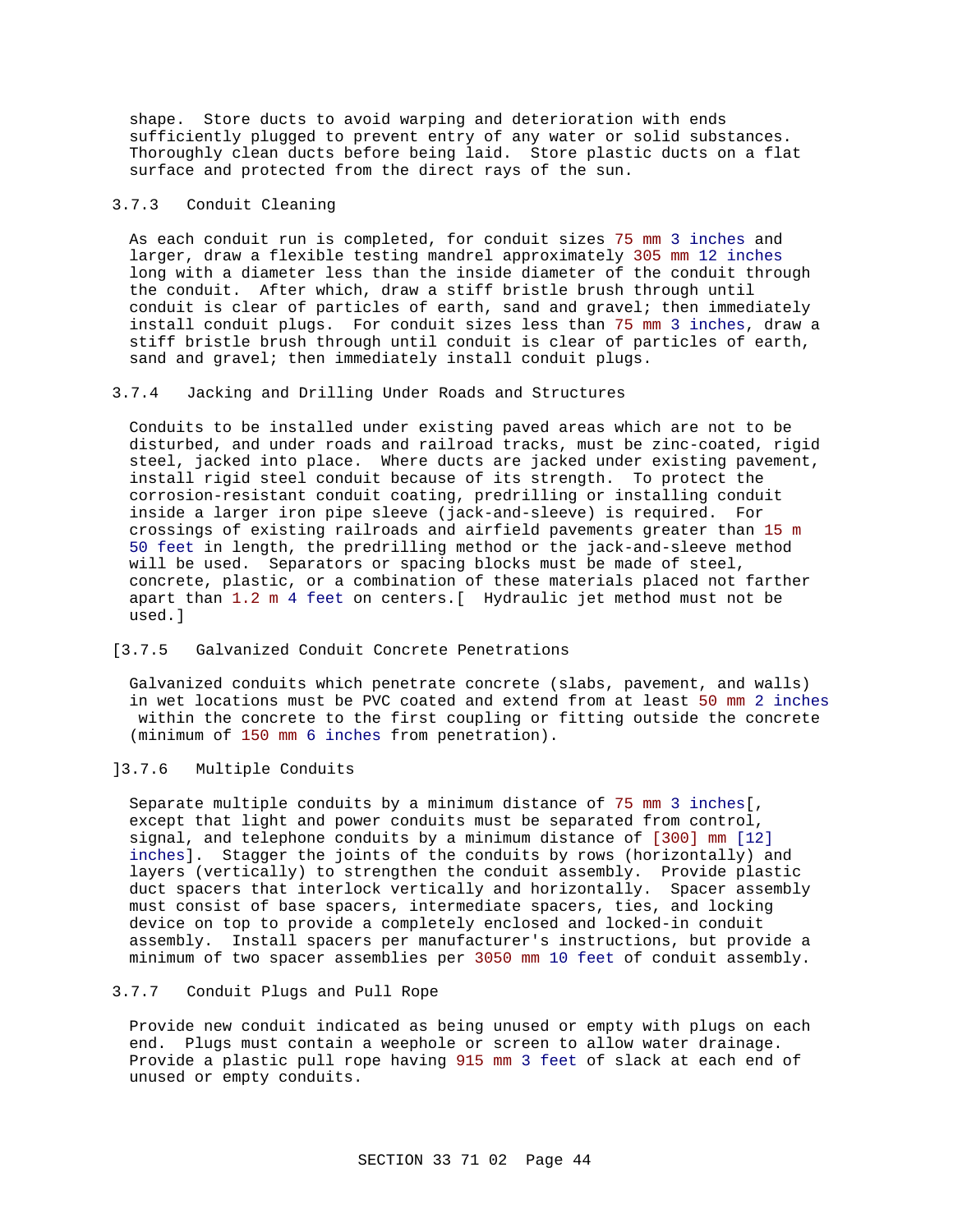### 3.7.8 Conduit and Duct Without Concrete Encasement

Depths to top of the conduit must be not less than 610 mm 24 inches below finished grade. Provide not less than 75 mm 3 inches clearance from the conduit to each side of the trench. Grade bottom of trench smooth; where rock, soft spots, or sharp-edged materials are encountered, excavate the bottom for an additional 75 mm 3 inches, fill and tamp level with original bottom with sand or earth free from particles, that would be retained on a 6.25 mm 1/4 inch sieve. The first 150 mm 6 inch layer of backfill cover must be sand compacted as previously specified. The rest of the excavation must be backfilled and compacted in 75 to 150 mm 3 to 6 inch layers. Provide color, type and depth of warning tape as specified in Section [31 23 00.00 20 EXCAVATION AND FILL][31 00 00 EARTHWORK].

## 3.7.8.1 Encasement Under Roads and Structures

Under roads, paved areas, and railroad tracks, install conduits in concrete encasement of rectangular cross-section providing a minimum of 75 mm 3 inch concrete cover around ducts. Extend concrete encasement at least 1525 mm 5 feet beyond the edges of paved areas and roads, and 3660 mm 12 feet beyond the rails on each side of railroad tracks. Depths to top of the concrete envelope must be not less than 610 mm 24 inches below finished grade[, and under railroad tracks not less than 1270 mm 50 inches below the top of the rails].

## [3.7.8.2 Directional Boring

HDPE conduits must be installed below the frostline and as specified herein.

[For distribution voltages greater than 1000 volts and less than 34,500 volts, depths to the top of the conduit must not be less than 1220 mm 48 inches in pavement-covered areas and not less than 3050 mm 120 inches in non-pavement-covered areas.][ For distribution voltages less than 1000 volts, depths to the top of the conduit must not be less than 1220 mm 48 inches in pavement- or non-pavement-covered areas.][ For branch circuit wiring less than 600 volts, depths to the top of the conduit must not be less than 610 mm 24 inches in pavement- or non-pavement-covered areas.]

## ]3.7.9 Duct Encased in Concrete

## **\*\*\*\*\*\*\*\*\*\*\*\*\*\*\*\*\*\*\*\*\*\*\*\*\*\*\*\*\*\*\*\*\*\*\*\*\*\*\*\*\*\*\*\*\*\*\*\*\*\*\*\*\*\*\*\*\*\*\*\*\*\*\*\*\*\*\*\*\*\*\*\*\*\***

**NOTE: Edit this paragraph to comply with project requirements concerning type of structure or duct, strength of concrete, concrete mix, metal accessories, and excavating and grading. Indicate special reinforcing where required, particularly with duct banks of non-rectangular cross-section, and for ductbanks under road crossings, railroad crossings and airfield paving crossings. Reinforcing should extend at least 1.5 m 5 feet beyond the edge of pavement or railroad tracks.**

**Medium voltage cables and campus distribution cables of telecommunications backbone distribution system must be in duct encased in concrete, unless otherwise required by local Activity. Contact local telephone company, where applicable, concerning size of signal manholes and number and type of signal**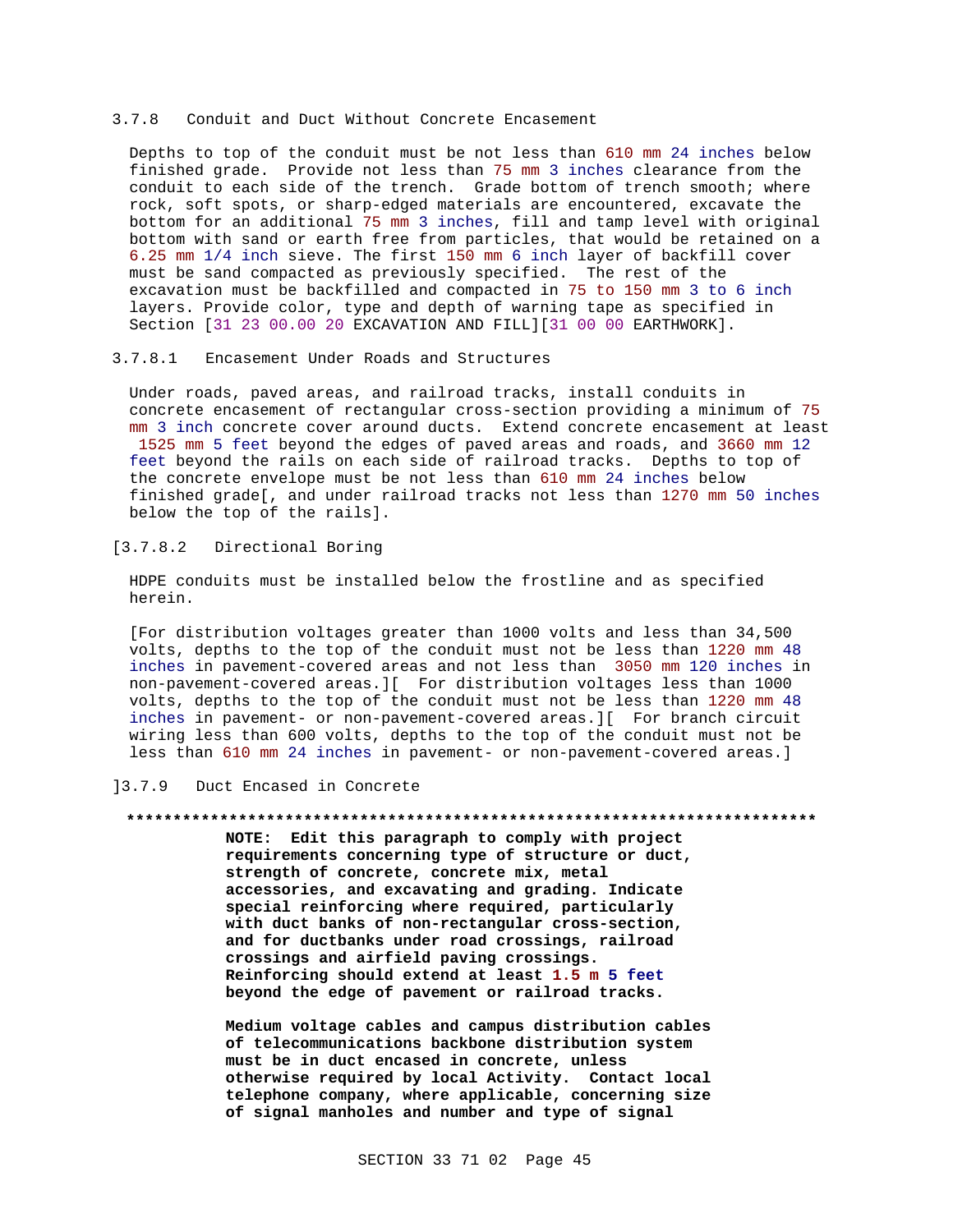### duct required.

### 

## NOTE: Provide steel reinforcing per the following table:

| <b>COVER</b>                                              | <b>UNREINFORCED</b>                        | <b>REINFORCED*</b>                                                                                                                     |
|-----------------------------------------------------------|--------------------------------------------|----------------------------------------------------------------------------------------------------------------------------------------|
| $>450$ mm 18 in and < Undeveloped areas.<br>1220 mm 48 in |                                            | Transition from<br>good to poor soil<br>conditions where<br>differential<br>settlement is<br>anticipated.                              |
| $>610$ mm 24 in and < Roads/paved areas<br>1220 mm 48 in  | for light to<br>moderate traffic<br>loads. | Other roads/paved<br>areas (i.e.<br>supporting trucks,<br>cranes, ultra-heavy<br>loads.)                                               |
| $>1220$ mm 48 in                                          | All ductbanks<br>(except as noted).        | Under railroad<br>tracks.<br>Transition from<br>good to poor soil<br>conditions where<br>differential<br>settlement is<br>anticipated. |

\* Use minimum reinforcement of 4 #13 #4 w/ #10 #3 ties at 915 mm 3 feet o/c for ductbanks 760 mm 30 inches or less wide. \* Use minimum reinforcement of 6 #13 #4 w/ #10 #3 ties at 915 mm 3 feet o/c for ductbanks greater than 760 mm 30 inches wide. \* Consult with structural or geotechnical engineer for assistance. 

Construct underground duct lines of individual conduits encased in concrete. Depths to top of the concrete envelope must be not less than 450 mm 18 inches below finished grade[, except under roads and pavement, concrete envelope must be not less than 610 mm 24 inches below finished grade][, and under railroad tracks not less than 1270 mm 50 inches below the top of the rails]. Do not mix different kinds of conduit in any one duct bank. Concrete encasement surrounding the bank must be rectangular in cross-section and provide at least 75 mm 3 inches of concrete cover for ducts. Separate conduits by a minimum concrete thickness of 75 mm 3 inches. Before pouring concrete, anchor duct bank assemblies, prevent floating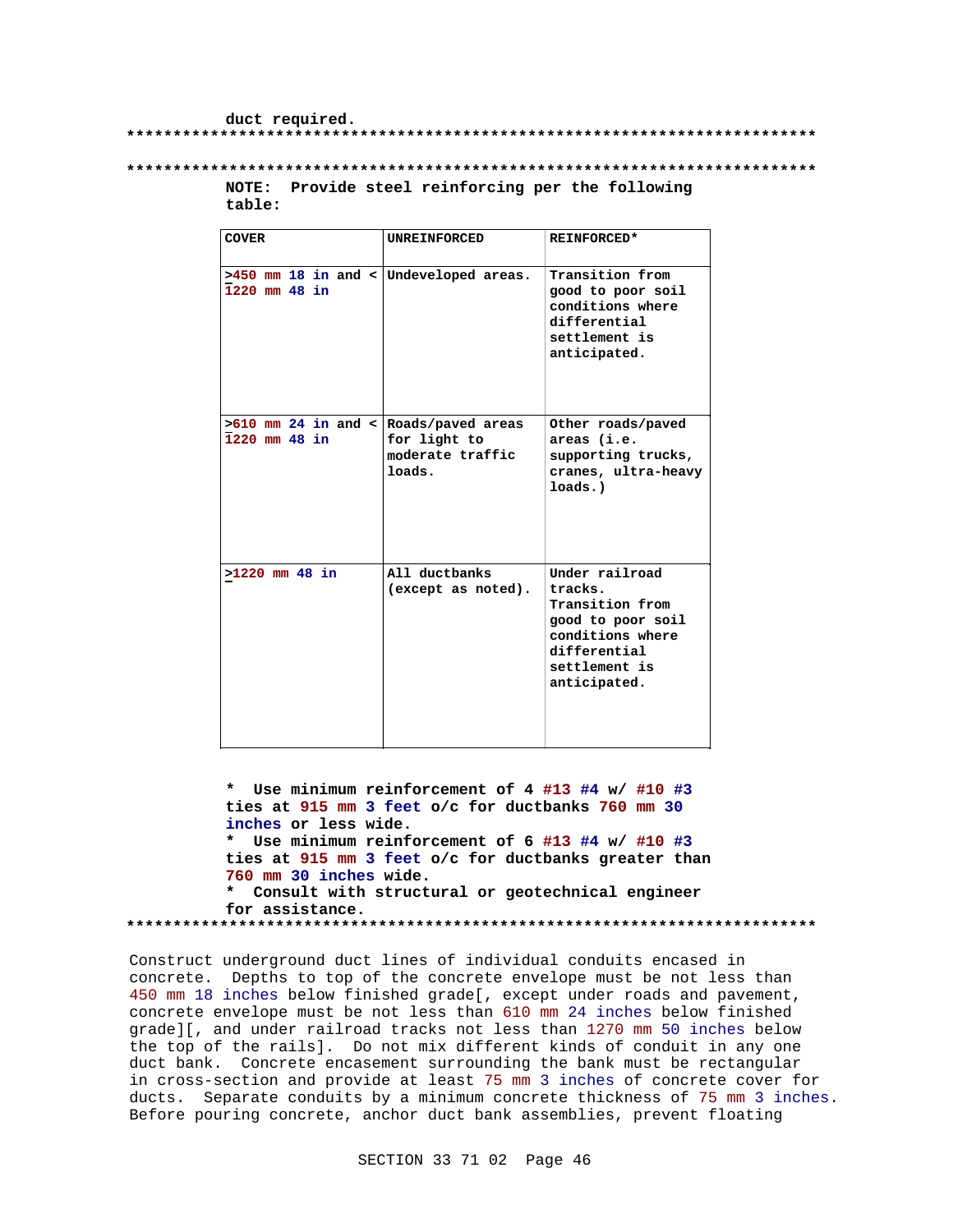during concrete pouring by driving reinforcing rods adjacent to duct spacer assemblies and attaching the rods to the spacer assembly. [ Provide steel reinforcing in the concrete envelope as indicated. I Provide color, type and depth of warning tape as specified in Section [31 00 00 EARTHWORK][31 23 00.00 20 EXCAVATION AND FILL].]

#### $3.7.9.1$ Connections to Manholes

Duct bank envelopes connecting to underground structures must be flared to have enlarged cross-section at the manhole entrance to provide additional shear strength. Dimensions of the flared cross-section must be larger than the corresponding manhole opening dimensions by no less than 300 mm 12 inches in each direction. Perimeter of the duct bank opening in the underground structure must be flared toward the inside or keyed to provide a positive interlock between the duct bank and the wall of the structure. Use vibrators when this portion of the encasement is poured to assure a seal between the envelope and the wall of the structure.

#### $3.7.9.2$ Connections to Existing Underground Structures

For duct bank connections to existing structures, break the structure wall out to the dimensions required and preserve steel in the structure wall. Cut steel and [extend into][bend out to tie into the reinforcing of] the duct bank envelope. Chip the perimeter surface of the duct bank opening to form a key or flared surface, providing a positive connection with the duct bank envelope.

## 3.7.9.3 Connections to Existing Concrete Pads

## NOTE: Choose second bracketed option where existing concrete is reinforced.

For duct bank connections to concrete pads, break an opening in the pad out to the dimensions required and preserve steel in pad. Cut the steel and [extend into][bend out to tie into the reinforcing of] the duct bank envelope. Chip out the opening in the pad to form a key for the duct bank envelope.

#### $3.7.9.4$ Connections to Existing Ducts

Where connections to existing duct banks are indicated, excavate the banks to the maximum depth necessary. Cut off the banks and remove loose concrete from the conduits before new concrete-encased ducts are installed. Provide a reinforced concrete collar, poured monolithically with the new duct bank, to take the shear at the joint of the duct banks. [ Remove existing cables which constitute interference with the work. I Abandon in place those no longer used ducts and cables which do not interfere with the work.]

#### $3.7.9.5$ Partially Completed Duct Banks

During construction wherever a construction joint is necessary in a duct bank, prevent debris such as mud, and, and dirt from entering ducts by providing suitable conduit plugs. Fit concrete envelope of a partially completed duct bank with reinforcing steel extending a minimum of 610 mm 2 feet back into the envelope and a minimum of 610 mm 2 feet beyond the end of the envelope. Provide one No. 4 bar in each corner, 75 mm 3 inches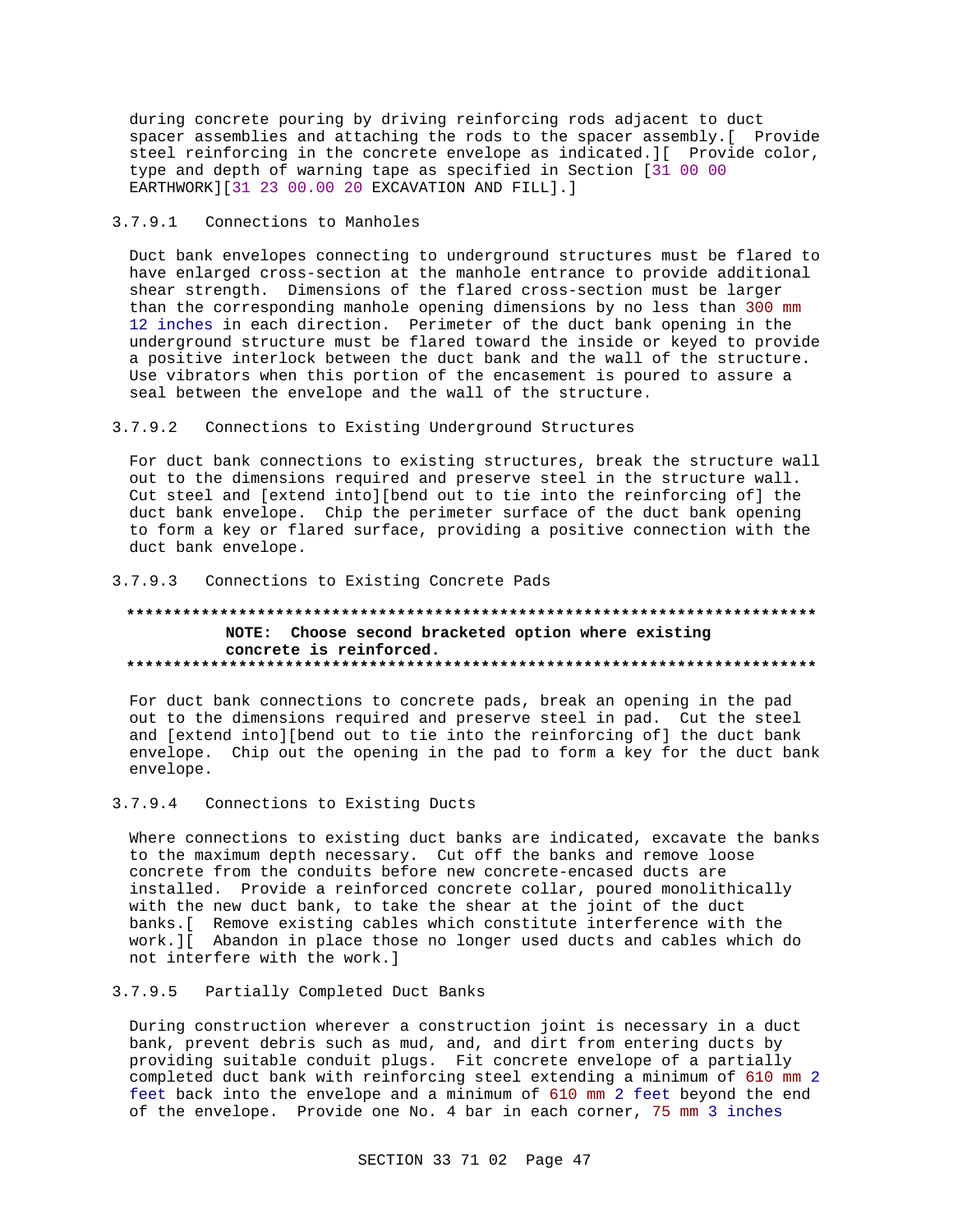from the edge of the envelope. Secure corner bars with two No. 3 ties, spaced approximately 305 mm one foot apart. Restrain reinforcing assembly from moving during concrete pouring.

 $[3.7.9.6]$ Removal of Ducts

Where duct lines are removed from existing underground structures, close the openings to waterproof the structure. Chip out the wall opening to provide a key for the new section of wall.

 $]3.7.10$ Duct Sealing

Seal all electrical penetrations for radon mitigation, maintaining integrity of the vapor barrier, and to prevent infiltration of air, insects, and vermin.

#### CABLE PULLING  $3.8$

## NOTE: For Navy projects, choose bracketed item for tape shielding and coordinate with Part 2 PRODUCTS.

[Test existing duct lines with a mandrel and thoroughly swab out to remove foreign material before pulling cables. JPull cables down grade with the feed-in point at the manhole or buildings of the highest elevation. Use flexible cable feeds to convey cables through manhole opening and into duct runs. Do not exceed the specified cable bending radii when installing cable under any conditions, including turnups into switches, transformers, switchgear, switchboards, and other enclosures. Cable with[ tape][ or][ wire] shield must have a bending radius not less than 12 times the overall diameter of the completed cable. If basket-grip type cable-pulling devices are used to pull cable in place, cut off the section of cable under the grip before splicing and terminating.

#### $3.8.1$ Cable Lubricants

Use lubricants that are specifically recommended by the cable manufacturer for assisting in pulling jacketed cables.

 $3.9$ CABLES IN UNDERGROUND STRUCTURES

Do not install cables utilizing the shortest path between penetrations, but route along those walls providing the longest route and the maximum spare cable lengths. Form cables to closely parallel walls, not to interfere with duct entrances, and support on brackets and cable insulators. Support cable splices in underground structures by racks on each side of the splice. Locate splices to prevent cyclic bending in the spliced sheath. Install cables at middle and bottom of cable racks, leaving top space open for future cables, except as otherwise indicated for existing installations. Provide one spare three-insulator rack arm for each cable rack in each underground structure.

## 3.9.1 Cable Tag Installation

## NOTE: On contracts where existing cables are recircuited special attention should be given to changing existing cable identification tags in each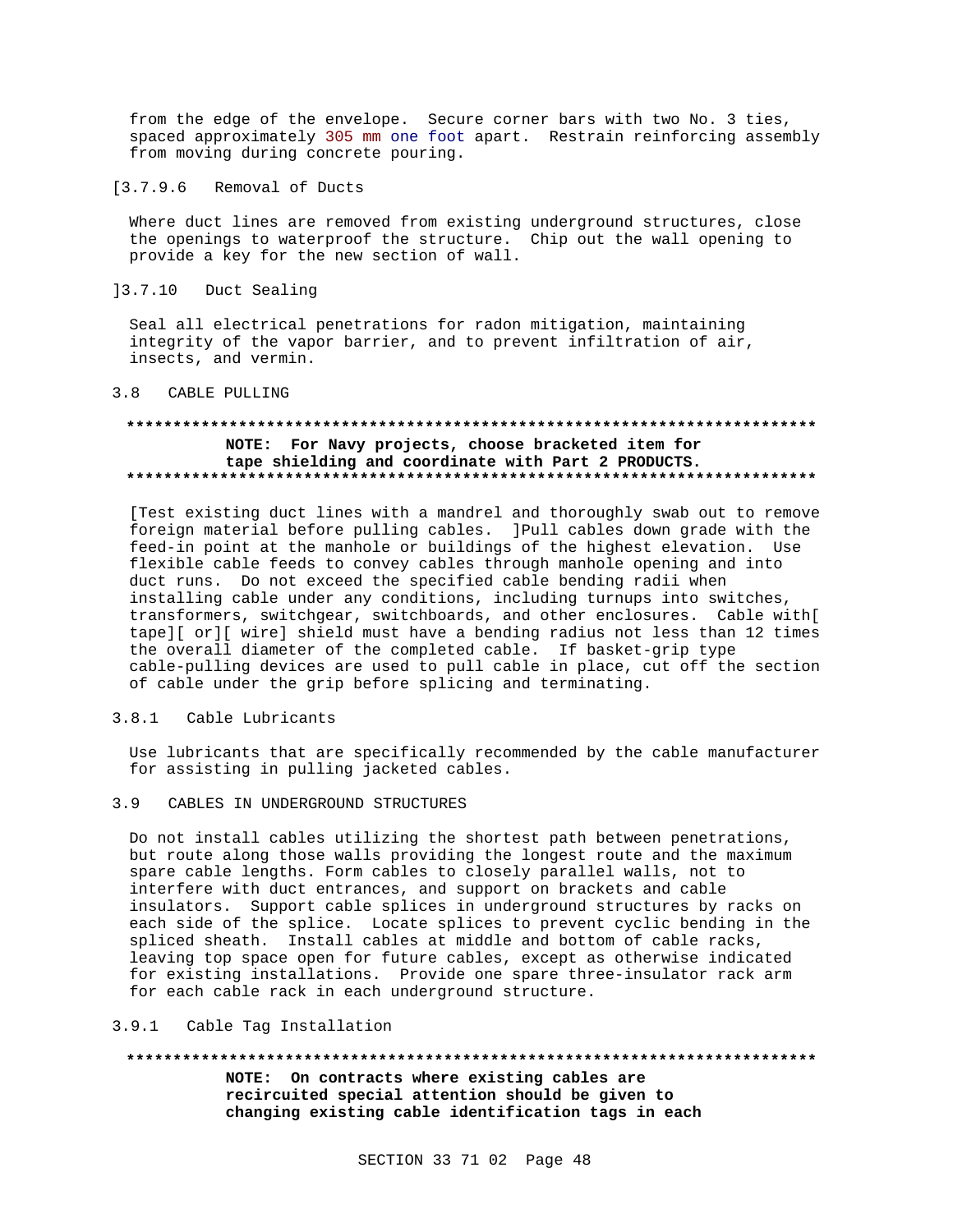### **manhole to reflect new circuit numbers. \*\*\*\*\*\*\*\*\*\*\*\*\*\*\*\*\*\*\*\*\*\*\*\*\*\*\*\*\*\*\*\*\*\*\*\*\*\*\*\*\*\*\*\*\*\*\*\*\*\*\*\*\*\*\*\*\*\*\*\*\*\*\*\*\*\*\*\*\*\*\*\*\*\***

Install cable tags in each manhole as specified, including each splice. Tag wire and cable provided by this contract. Install cable tags over the fireproofing, if any, and locate the tags so that they are clearly visible without disturbing any cabling or wiring in the manholes.

## 3.10 CONDUCTORS INSTALLED IN PARALLEL

Group conductors such that each conduit of a parallel run contains one Phase A conductor, one Phase B conductor, one Phase C conductor, and one neutral conductor.

## 3.11 LOW VOLTAGE CABLE SPLICING AND TERMINATING

Make terminations and splices with materials and methods as indicated or specified herein and as designated by the written instructions of the manufacturer. Do not allow the cables to be moved until after the splicing material has completely set.[ Make splices in underground distribution systems only in accessible locations such as manholes, handholes, or aboveground termination pedestals.]

## [3.11.1 Terminating Aluminum Conductors

- a. Use particular care in making up joints and terminations. Remove surface oxides by cleaning with a wire brush or emery cloth. Apply joint compound to conductors, and use UL-listed solid aluminum connectors for connecting aluminum conductors. When connecting aluminum to copper conductors, use connectors specifically designed for this purpose.
- b. Terminate aluminum conductors to copper bus either by: (1) in line splicing a copper pigtail to the aluminum conductor (copper pigtail must have a ampacity at least that of the aluminum conductor); or (2) using a circumferential compression type, aluminum bodied terminal lug UL listed for AL/CU and steel Belleville spring washers, flat washers, bolts, and nuts. Belleville spring washers must be cadmium-plated hardened steel. Install the Belleville spring washers with the crown up toward the nut or bolt head, with the concave side of the Belleville bearing on a heavy-duty, wide series flat washer of larger diameter than the Belleville. Tighten nuts sufficient to flatten Belleville and leave in that position. Lubricate hardware with joint compound prior to making connection. Wire brush and apply joint compound to conductor prior to inserting in lug.
- c. Terminate aluminum conductors to aluminum bus by using all-aluminum nuts, bolts, washers, and lugs. Wire brush and apply inhibiting compound to conductor prior to inserting in lug. Lubricate hardware with joint compound prior to making connection; if bus contact surface is unplated, scratch-brush and coat with joint compound (without grit).

### ]3.12 MEDIUM VOLTAGE CABLE TERMINATIONS

Make terminations in accordance with the written instruction of the termination kit manufacturer.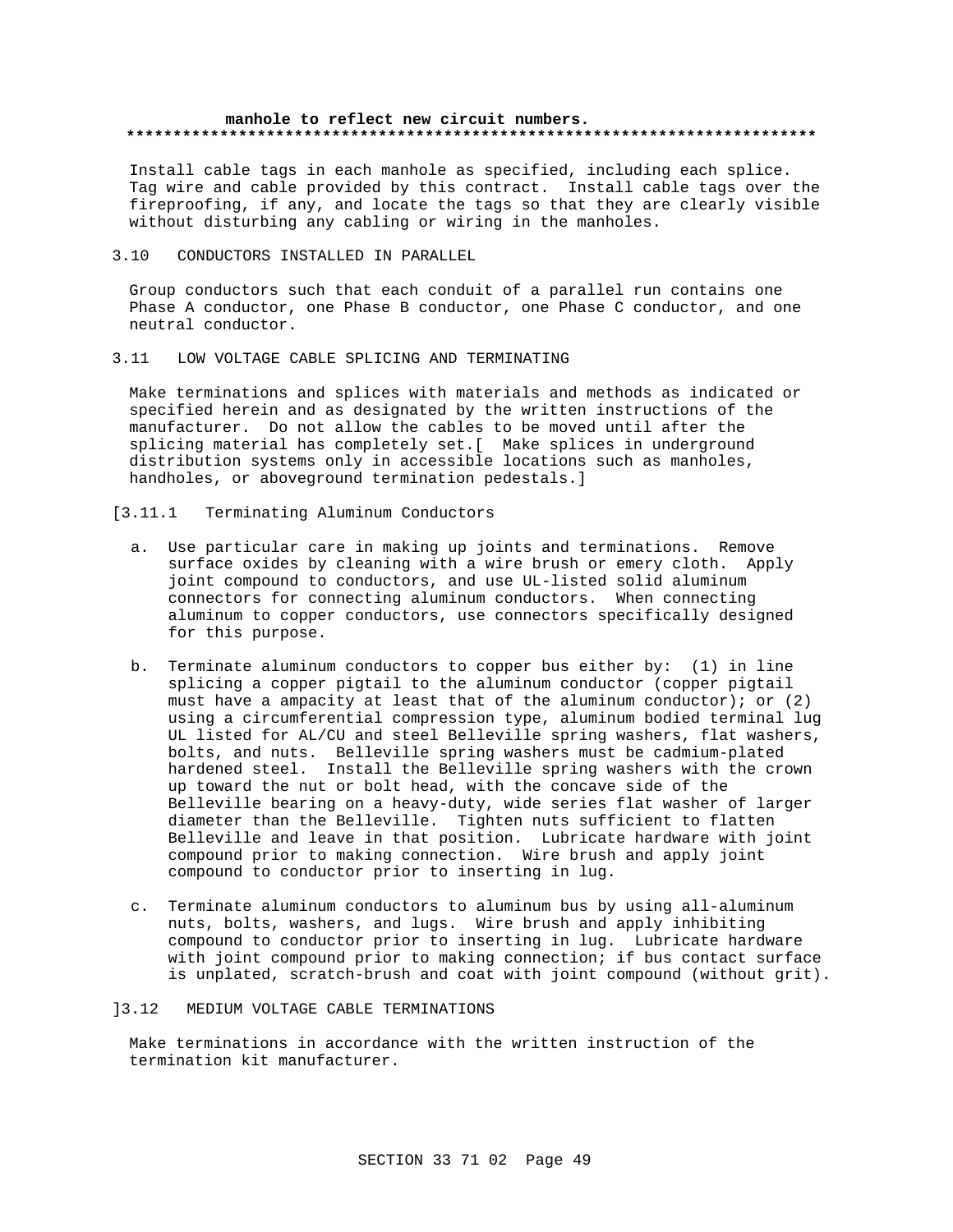## 3.13 MEDIUM VOLTAGE CABLE JOINTS

Provide power cable joints (splices) suitable for continuous immersion in water. Make joints only in accessible locations in manholes or handholes by using materials and methods in accordance with the written instructions of the joint kit manufacturer.

#### $3.13.1$ Joints in Shielded Cables

Cover the joined area with metallic tape, or material like the original cable shield and connect it to the cable shield on each side of the splice. Provide a bare copper ground connection brought out in a watertight manner and grounded to the manhole grounding loop as part of the splice installation. Ground conductors, connections, and rods must be as specified elsewhere in this section. Wire must be trained to the sides of the enclosure to prevent interference with the working area.

#### $[3.13.2]$ Joints in Armored Cables

Enclose armored cable joints in compound-filled, cast-iron or alloy splice boxes equipped with stuffing boxes and armor clamps of a suitable type and size for the cable being installed.

## 13.14 CABLE END CAPS

Cable ends must be sealed at all times with coated heat shrinkable end caps. Cables ends must be sealed when the cable is delivered to the job site, while the cable is stored and during installation of the cable. The caps must remain in place until the cable is spliced or terminated. Sealing compounds and tape are not acceptable substitutes for heat shrinkable end caps. Cable which is not sealed in the specified manner at all times will be rejected.

#### $13.15$ LIVE END CAPS

## NOTE: Live end caps are only required when cable is required to remain unterminated, but energized. Live end cap locations must be indicated on the drawings.

Provide live end caps for single conductor medium voltage cables where indicated.

#### FIREPROOFING OF CABLES IN UNDERGROUND STRUCTURES 13.16

Fireproof (arc proof) wire and cables which will carry current at 2200 volts or more in underground structures.

## 3.16.1 Fireproofing Tape

Tightly wrap strips of fireproofing tape around each cable spirally in half-lapped wrapping. Install tape in accordance with manufacturer's instructions.

#### $[3.16.2]$ Tape-Wrap

Tape-wrap metallic-sheathed or metallic armored cables without a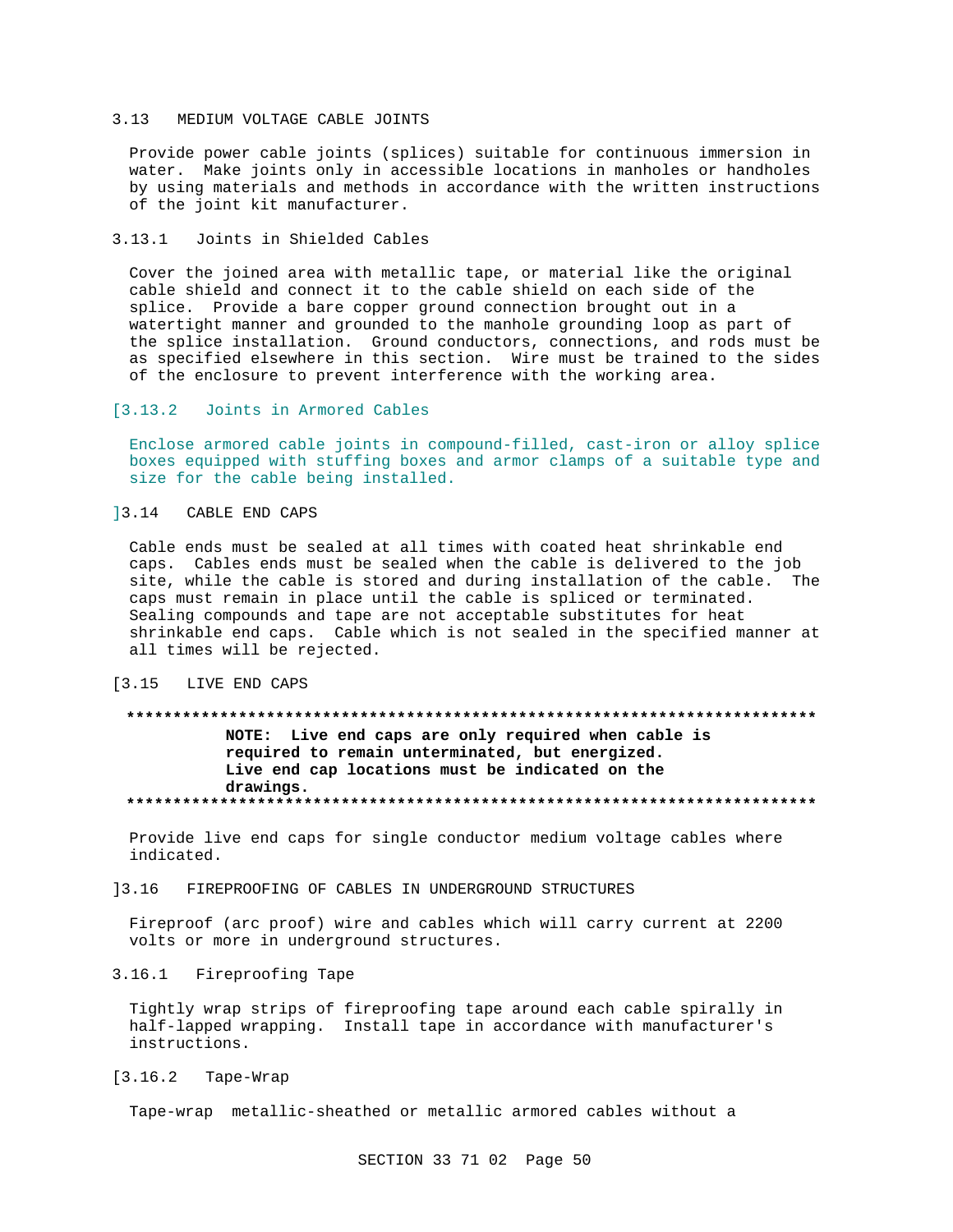nonmetallic protective covering over the sheath or armor prior to application of fireproofing. Wrap must be in the form of two tightly applied half-lapped layers of a pressure-sensitive 0.254 mm 10 mil thick plastic tape, and must extend not less than 25 mm one inch into the duct. Even out irregularities of the cable, such as at splices, with insulation putty before applying tape.

13.17 GROUNDING SYSTEMS

## NOTE: Determine the grounding requirements for each project. Show all necessary ground rods and ground rings on the drawings.

NFPA 70 and IEEE C2, except provide grounding systems with a resistance to solid earth ground not exceeding [25][\_\_\_\_\_] ohms.

## 3.17.1 Grounding Electrodes

### 

NOTE: Investigate the soil resistivity during the preliminary design phase to determine the design required to ensure that the grounding values are obtained. For areas where the water table is low or the soil resistivity is high (such as volcanic soils, sand, or rock), delete the additional electrode provisions and provide a design to meet the site requirements. 

Provide cone pointed driven ground rods driven full depth plus[ 150 mm 6 inches][ 300 mm 12 inches], installed to provide an earth ground of the appropriate value for the particular equipment being grounded. If the specified ground resistance is not met, provide an additional ground rod in accordance with the requirements of NFPA 70 (placed not less than 6 feet from the first rod). Should the resultant (combined) resistance exceed the specified resistance, measured not less than 48 hours after rainfall, notify the Contracting Officer immediately.

 $3.17.2$ Grounding Connections

Make grounding connections which are buried or otherwise normally inaccessible, by exothermic weld or compression connector.

- a. Make exothermic welds strictly in accordance with the weld manufacturer's written recommendations. Welds which are "puffed up" or which show convex surfaces indicating improper cleaning are not acceptable. Mechanical connectors are not required at exothermic welds.
- b. Make compression connections using a hydraulic compression tool to provide the correct circumferential pressure. Tools and dies must be as recommended by the manufacturer. An embossing die code or other standard method must provide visible indication that a connector has been adequately compressed on the ground wire.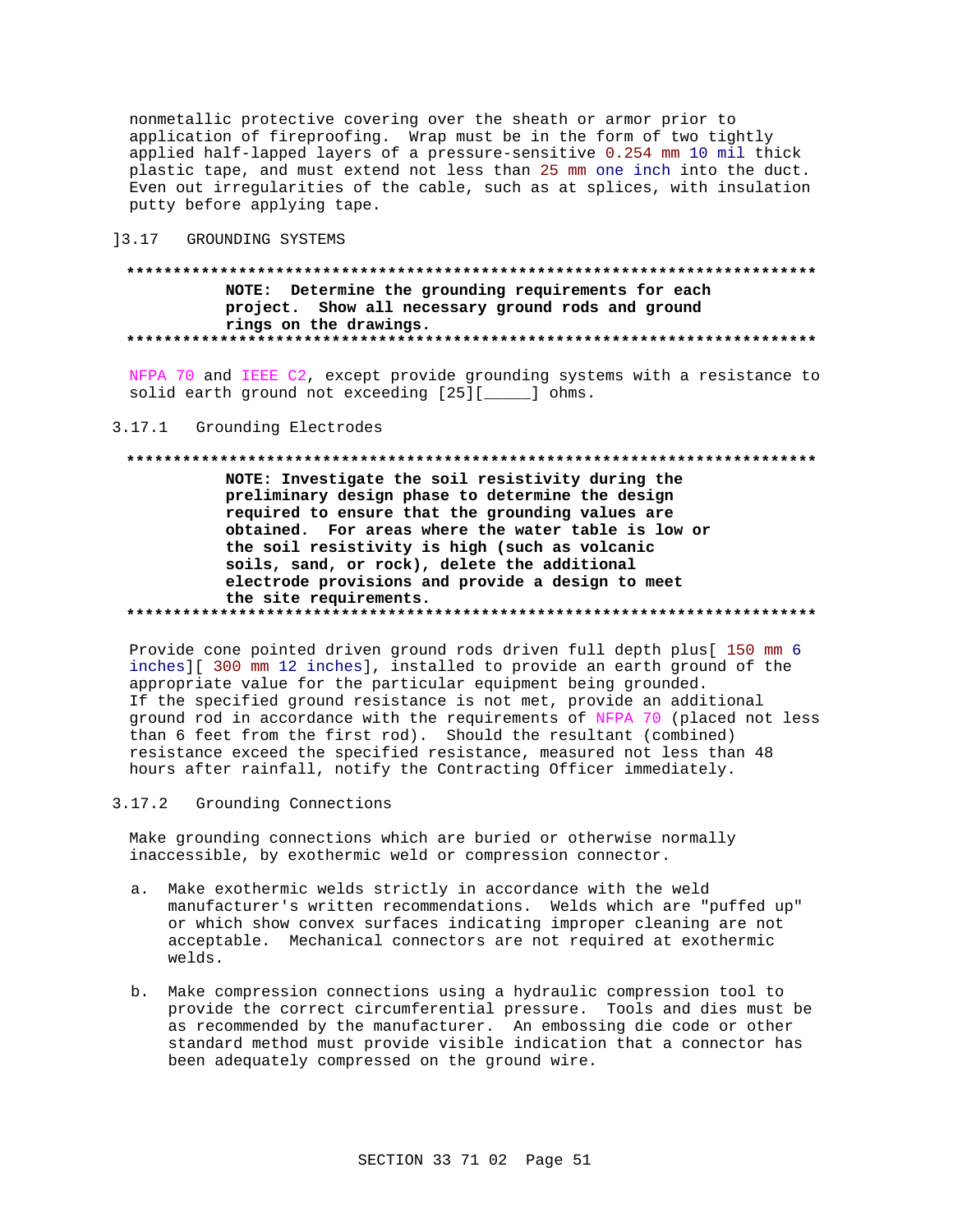## 3.17.3 Grounding Conductors

Provide bare grounding conductors, except where installed in conduit with associated phase conductors. Ground cable sheaths, cable shields, conduit, and equipment with No. 6 AWG. Ground other noncurrent-carrying metal parts and equipment frames of metal-enclosed equipment. Ground metallic frames and covers of handholes and pull boxes with a braided, copper ground strap with equivalent ampacity of No. 6 AWG. [ Provide direct connections to the grounding conductor with 600 v insulated, full-size conductor for each grounded neutral of each feeder circuit, which is spliced within the manhole.]

#### $3.17.4$ Ground Cable Crossing Expansion Joints

Protect ground cables crossing expansion joints or similar separations in structures and pavements by use of approved devices or methods of installation which provide the necessary slack in the cable across the joint to permit movement. Use stranded or other approved flexible copper cable across such separations.

## 3.17.5 Manhole Grounding

Loop a 4/0 AWG grounding conductor around the interior perimeter, approximately 305 mm 12 inches above finished floor. Secure the conductor to the manhole walls at intervals not exceeding 914 mm 36 inches. Connect the conductor to the manhole grounding electrode with 4/0 AWG conductor. Connect all incoming 4/0 grounding conductors to the ground loop adjacent to the point of entry into the manhole. Bond the ground loop to all cable shields, metal cable racks, and other metal equipment with a minimum 6 AWG conductor.

## [3.17.6 Fence Grounding

## NOTE: Use this paragraph only when fence is required to be grounded in accordance with IEEE C2, NFPA 70, or other requirements.

[Provide grounding for fences as indicated.][Provide grounding for fences with a ground rod at each fixed gate post and at each corner post.] Drive ground rods until the top is 305 mm 12 inches below grade. Attach a No. 4 AWG copper conductor, by exothermic weld to the ground rods and extend underground to the immediate vicinity of fence post. Lace the conductor vertically into 305 mm 12 inches of fence mesh and fasten by two approved bronze compression fittings, one to bond wire to post and the other to bond wire to fence. Bond each gate section to its gatepost by a 3 by 25 mm 1/8 by one inch flexible braided copper strap and ground post clamps. Clamps must be of the anti-electrolysis type.

## ][3.17.7 Metal Splice Case Grounding

Ground metal splice cases for medium-voltage direct-burial cable by connection to a driven ground rod located within 600 mm 2 feet of each splice box using a grounding electrode conductor having a current-carrying capacity of at least 20 percent of the individual phase conductors in the associated splice box, but not less than No. 6 AWG.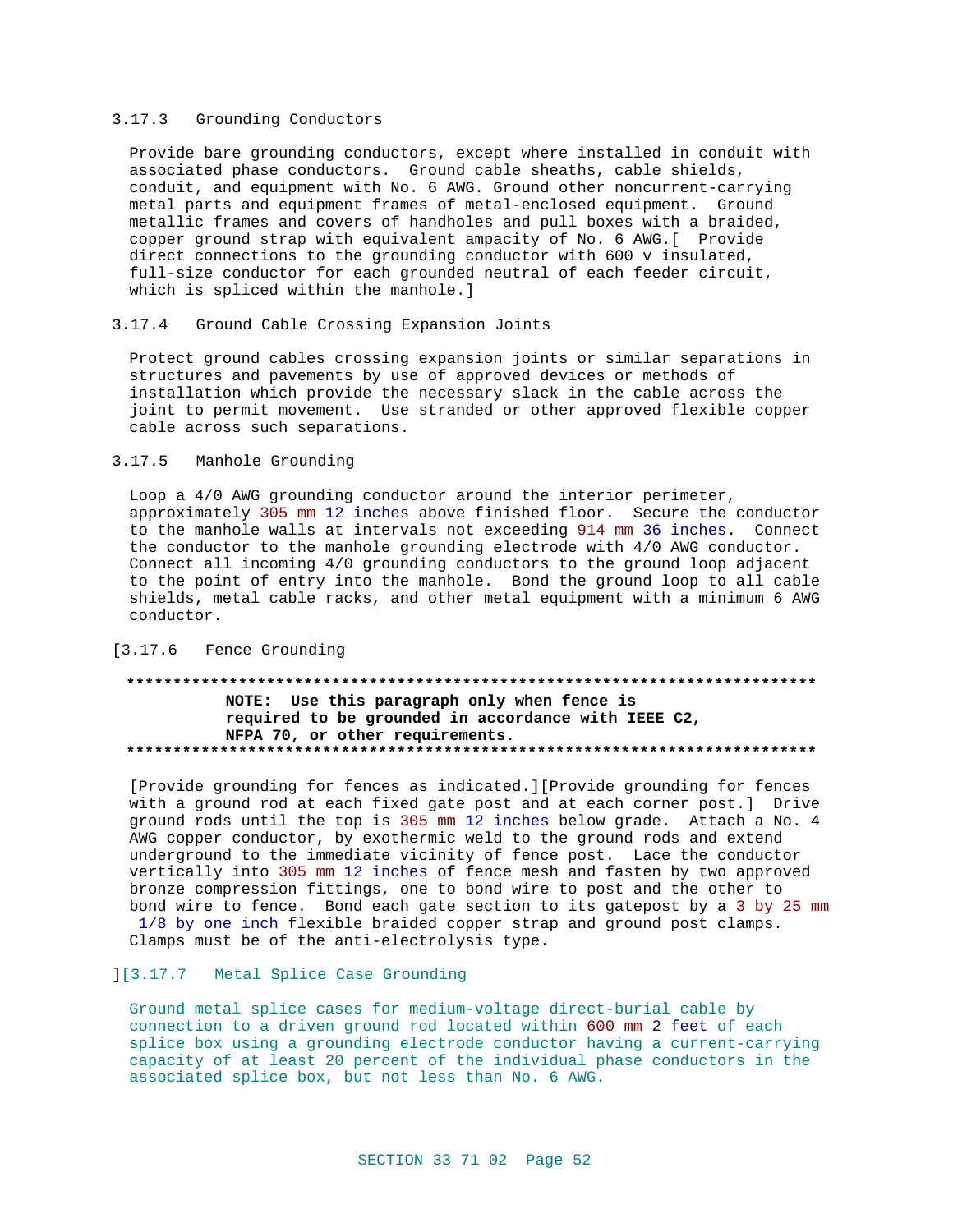#### 13.18 EXCAVATING, BACKFILLING, AND COMPACTING

Provide in accordance with NFPA 70 and Section [31 23 00.00 20 EXCAVATION AND FILL][31 00 00 EARTHWORK].

3.18.1 Reconditioning of Surfaces

 $3.18.1.1$ Unpaved Surfaces

Restore to their original elevation and condition unpaved surfaces disturbed during installation of duct [or direct burial cable]. Preserve sod and topsoil removed during excavation and reinstall after backfilling is completed. Replace sod that is damaged by sod of quality equal to that removed. When the surface is disturbed in a newly seeded area, re-seed the restored surface with the same quantity and formula of seed as that used in the original seeding, and provide topsoiling, fertilizing, liming, seeding, sodding, sprigging, or mulching. [ Provide work in accordance with Section 32 92 19 SEEDING and Section 32 93 00 EXTERIOR PLANTS.]

 $3.18.1.2$ Paving Repairs

## 

NOTE: Where paving repairs are a very minor part of project, the first bracketed paragraph may be used; otherwise, use the second bracketed paragraph and include other sections as needed (also include necessary cutting and patching details on the drawings.) 

## NOTE: Insert appropriate Section number and title in the blank below.

Where trenches, pits, or other excavations are made in existing roadways and other areas of pavement where surface treatment of any kind exists [, restore such surface treatment or pavement the same thickness and in the same kind as previously existed, except as otherwise specified, and to match and tie into the adjacent and surrounding existing surfaces. I Make repairs as specified in Section [32 13 13.06 PORTLAND CEMENT CONCRETE PAVEMENT FOR ROADS AND SITE FACILITIES][\_\_\_\_\_].]

#### $3.19$ CAST-IN-PLACE CONCRETE

Provide concrete in accordance with Section 03 30 00 CAST-IN-PLACE CONCRETE.

3.19.1 Concrete Slabs (Pads) for Equipment

Unless otherwise indicated, the slab must be at least 200 mm 8 inches thick, reinforced with a 152 mm by 152 mm - MW19 by MW19 (6 by  $6 - W2.9$  by W2.9) 6 by 6 - W2.9 by W2.9 mesh, placed uniformly 100 mm 4 inches from the top of the slab. Place slab on a 150 mm 6 inch thick, well-compacted gravel base. Top of concrete slab must be approximately 100 mm 4 inches above finished grade with gradual slope for drainage. Edges above grade must have 15 mm 1/2 inch chamfer. Slab must be of adequate size to project at least 200 mm 8 inches beyond the equipment.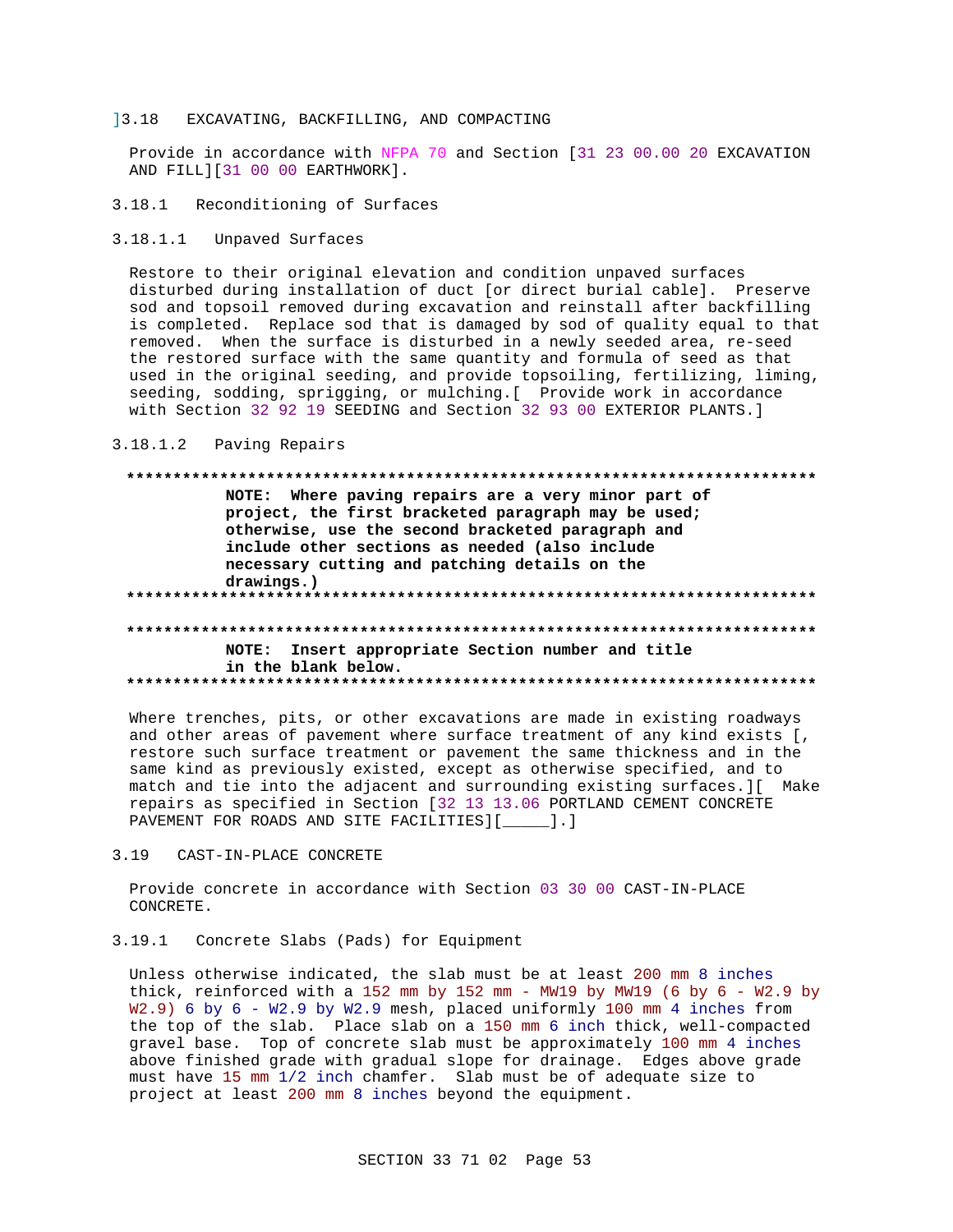Stub up conduits, with bushings, 50 mm 2 inches into cable wells in the concrete pad. Coordinate dimensions of cable wells with transformer cable training areas.

### [3.19.2 Sealing

## **\*\*\*\*\*\*\*\*\*\*\*\*\*\*\*\*\*\*\*\*\*\*\*\*\*\*\*\*\*\*\*\*\*\*\*\*\*\*\*\*\*\*\*\*\*\*\*\*\*\*\*\*\*\*\*\*\*\*\*\*\*\*\*\*\*\*\*\*\*\*\*\*\*\* NOTE: Require sealing of holes (windows) in the concrete pad if rodent intrusion is a problem. \*\*\*\*\*\*\*\*\*\*\*\*\*\*\*\*\*\*\*\*\*\*\*\*\*\*\*\*\*\*\*\*\*\*\*\*\*\*\*\*\*\*\*\*\*\*\*\*\*\*\*\*\*\*\*\*\*\*\*\*\*\*\*\*\*\*\*\*\*\*\*\*\*\***

When the installation is complete, seal all conduit and other entries into the equipment enclosure with an approved sealing compound. Seals must be of sufficient strength and durability to protect all energized live parts of the equipment from rodents, insects, or other foreign matter.

- ]3.20 FIELD QUALITY CONTROL
- 3.20.1 Performance of Field Acceptance Checks and Tests

Perform in accordance with the manufacturer's recommendations, and include the following visual and mechanical inspections and electrical tests, performed in accordance with NETA ATS.

3.20.1.1 Medium Voltage Cables

Perform tests after installation of cable, splices, and terminators and before terminating to equipment or splicing to existing circuits.

- a. Visual and Mechanical Inspection
	- (1) Inspect exposed cable sections for physical damage.
	- (2) Verify that cable is supplied and connected in accordance with contract plans and specifications.
	- (3) Inspect for proper shield grounding, cable support, and cable termination.
	- (4) Verify that cable bends are not less than ICEA or manufacturer's minimum allowable bending radius.
	- (5) Inspect for proper fireproofing.
	- (6) Visually inspect jacket and insulation condition.
	- (7) Inspect for proper phase identification and arrangement.
- b. Electrical Tests
	- (1) Perform a shield continuity test on each power cable by ohmmeter method. Record ohmic value, resistance values in excess of 10 ohms per 1000 feet of cable must be investigated and justified.
	- (2) Perform acceptance test on new cables before the new cables are connected to existing cables and placed into service, including terminations and joints. Perform maintenance test on complete cable system after the new cables are connected to existing cables and placed into service, including existing cable, terminations,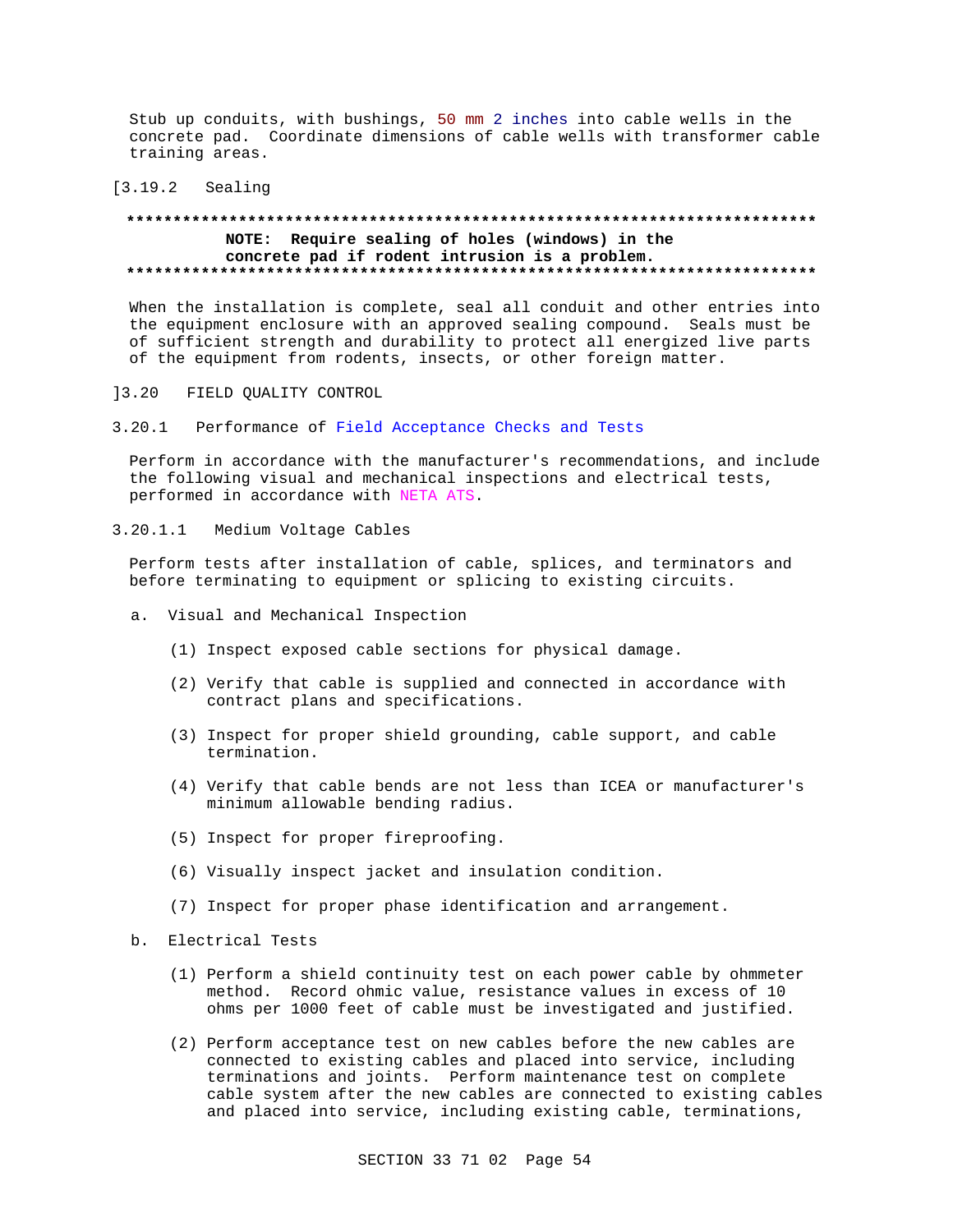and joints. Tests must be very low frequency (VLF) alternating voltage withstand tests in accordance with IEEE 400.2. VLF test frequency must be 0.05 Hz minimum for a duration of 60 minutes using a sinusoidal waveform. Test voltages must be as follows:

|         | CABLE RATING AC TEST VOLTAGE for<br>ACCEPTANCE TESTING |
|---------|--------------------------------------------------------|
| 5 kV    | 10kV rms(peak)                                         |
| kV<br>8 | 13kV rms(peak)                                         |
| 15 kV   | 20kV rms(peak)                                         |
| 25 kV   | 31kV rms(peak)                                         |
| 35 kV   | 44kV rms(peak)                                         |

| CABLE RATING AC TEST VOLTAGE for<br>MAINTENANCE TESTING |                |  |
|---------------------------------------------------------|----------------|--|
| 5 kV                                                    | 7kV rms(peak)  |  |
| 8<br>kV                                                 | 10kV rms(peak) |  |
| $15 \; \text{kV}$                                       | 16kV rms(peak) |  |
| 25 kV                                                   | 23kV rms(peak) |  |
| 35 kV                                                   | 33kV rms(peak) |  |

<sup>3.20.1.2</sup> Low Voltage Cables, 600-Volt

Perform tests after installation of cable, splices and terminations and before terminating to equipment or splicing to existing circuits.

- a. Visual and Mechanical Inspection
	- (1) Inspect exposed cable sections for physical damage.
	- (2) Verify that cable is supplied and connected in accordance with contract plans and specifications.
	- (3) Verify tightness of accessible bolted electrical connections.
	- (4) Inspect compression-applied connectors for correct cable match and indentation.
	- (5) Visually inspect jacket and insulation condition.
	- (6) Inspect for proper phase identification and arrangement.
- b. Electrical Tests
	- (1) Perform insulation resistance tests on wiring No. 6 AWG and larger